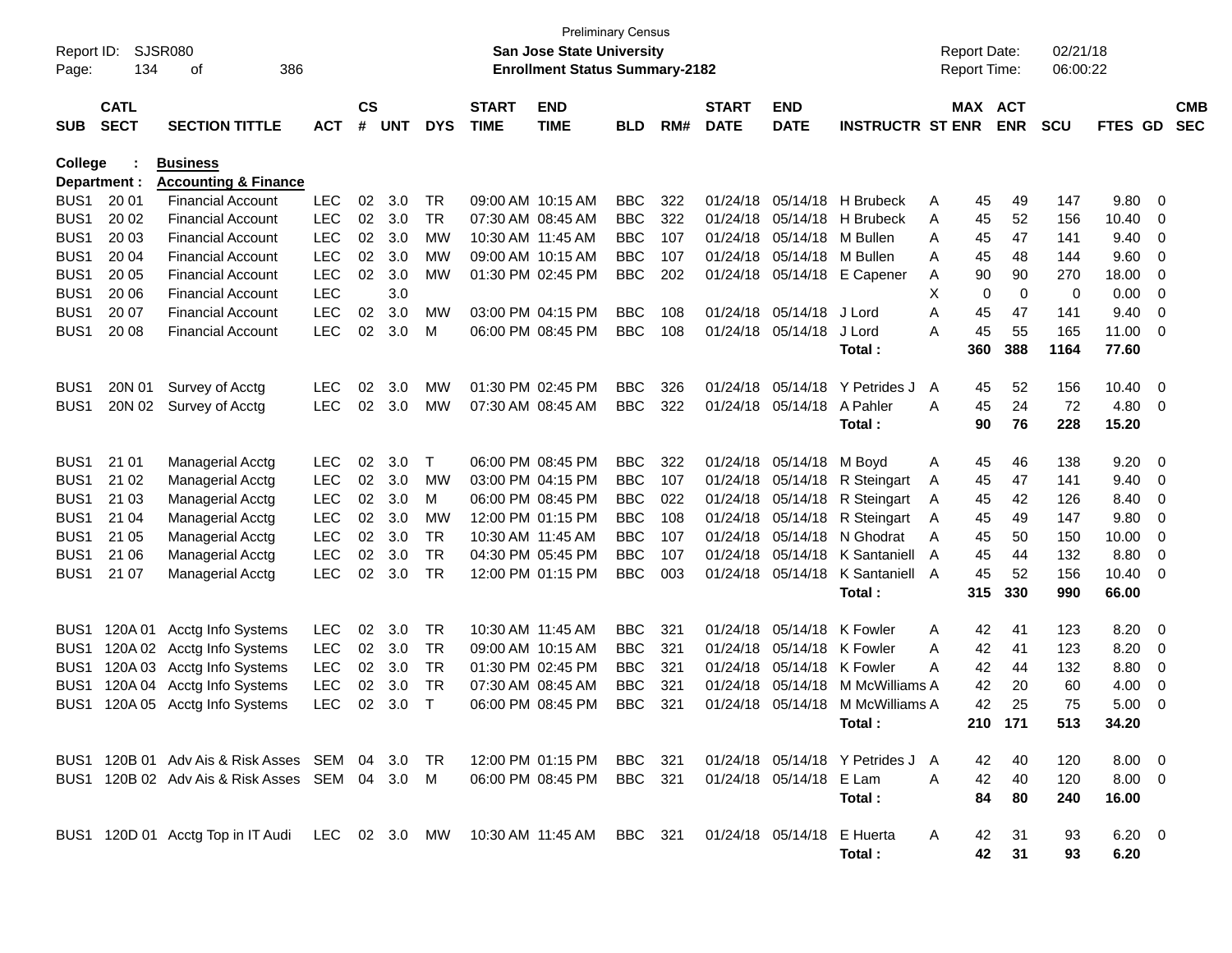| Page:                                                                        | Report ID: SJSR080<br>135                | 386<br>оf                                                                                                                                       |                                                                    |                            |                                 |                                                       |                             | <b>San Jose State University</b><br><b>Enrollment Status Summary-2182</b>                             | <b>Preliminary Census</b>                                          |                                 |                             |                                                                                                       |                                                                           | <b>Report Date:</b><br><b>Report Time:</b>                 |                                                  | 02/21/18<br>06:00:22                   |                                                                          |                                                             |                          |
|------------------------------------------------------------------------------|------------------------------------------|-------------------------------------------------------------------------------------------------------------------------------------------------|--------------------------------------------------------------------|----------------------------|---------------------------------|-------------------------------------------------------|-----------------------------|-------------------------------------------------------------------------------------------------------|--------------------------------------------------------------------|---------------------------------|-----------------------------|-------------------------------------------------------------------------------------------------------|---------------------------------------------------------------------------|------------------------------------------------------------|--------------------------------------------------|----------------------------------------|--------------------------------------------------------------------------|-------------------------------------------------------------|--------------------------|
| <b>SUB</b>                                                                   | <b>CATL</b><br><b>SECT</b>               | <b>SECTION TITTLE</b>                                                                                                                           | <b>ACT</b>                                                         | $\mathsf{cs}$<br>#         | <b>UNT</b>                      | <b>DYS</b>                                            | <b>START</b><br><b>TIME</b> | <b>END</b><br><b>TIME</b>                                                                             | <b>BLD</b>                                                         | RM#                             | <b>START</b><br><b>DATE</b> | <b>END</b><br><b>DATE</b>                                                                             | <b>INSTRUCTR ST ENR</b>                                                   | MAX ACT                                                    | <b>ENR</b>                                       | <b>SCU</b>                             | FTES GD                                                                  |                                                             | <b>CMB</b><br><b>SEC</b> |
| BUS1                                                                         |                                          | 120G 01 Systms Develop in AI LEC                                                                                                                |                                                                    |                            | 02 3.0                          | МW                                                    |                             | 09:00 AM 10:15 AM                                                                                     | <b>BBC</b>                                                         | 321                             |                             | 01/24/18 05/14/18                                                                                     | E Huerta<br>Total:                                                        | 42<br>A<br>42                                              | 35<br>35                                         | 105<br>105                             | $7.00 \t 0$<br>7.00                                                      |                                                             |                          |
| BUS1<br>BUS1                                                                 | 121A 01<br>121A 02                       | Inter Acctg I<br>Inter Acctg I                                                                                                                  | LEC.<br><b>LEC</b>                                                 | 02<br>02                   | 3.0<br>3.0                      | TR.<br><b>MW</b>                                      |                             | 10:30 AM 11:45 AM<br>12:00 PM 01:15 PM                                                                | <b>BBC</b><br><b>BBC</b>                                           | 322<br>107                      |                             | 01/24/18 05/14/18<br>01/24/18 05/14/18                                                                | H Brubeck<br>M Bullen<br>Total:                                           | A<br>45<br>45<br>A<br>90                                   | 48<br>49<br>97                                   | 144<br>147<br>291                      | 9.60 0<br>9.80 0<br>19.40                                                |                                                             |                          |
| BUS1<br>BUS <sub>1</sub><br>BUS <sub>1</sub><br>BUS1<br>BUS1                 |                                          | 121B 01 Inter Acctg II<br>121B 02 Inter Acctg II<br>121B 03 Inter Acctg II<br>121B 04 Inter Acctg II<br>121B 05 Inter Acctg II                  | LEC.<br><b>LEC</b><br><b>LEC</b><br><b>LEC</b><br><b>LEC</b>       | 02<br>02<br>02<br>02<br>02 | 3.0<br>3.0<br>3.0<br>3.0<br>3.0 | M<br><b>MW</b><br><b>TR</b><br><b>TR</b><br><b>TR</b> |                             | 06:00 PM 08:45 PM<br>01:30 PM 02:45 PM<br>10:30 AM 11:45 AM<br>12:00 PM 01:15 PM<br>03:00 PM 04:15 PM | <b>BBC</b><br><b>BBC</b><br><b>BBC</b><br><b>BBC</b><br><b>BBC</b> | 322<br>322<br>108<br>108<br>106 |                             | 01/24/18 05/14/18<br>01/24/18 05/14/18<br>01/24/18 05/14/18<br>01/24/18 05/14/18<br>01/24/18 05/14/18 | <b>B</b> Anderson<br><b>B</b> Anderson<br>D He<br>D He<br>D He<br>Total : | A<br>45<br>A<br>45<br>A<br>45<br>A<br>45<br>45<br>Α<br>225 | 45<br>46<br>51<br>51<br>51<br>244                | 135<br>138<br>153<br>153<br>153<br>732 | $9.00 \t 0$<br>9.20<br>10.20<br>10.20<br>$10.20 \t 0$<br>48.80           | $\overline{\phantom{0}}$<br>$\overline{\phantom{0}}$<br>- 0 |                          |
| BUS1<br>BUS <sub>1</sub><br>BUS <sub>1</sub><br>BUS <sub>1</sub><br>BUS1     | 122A 01                                  | Mgmt Actg Cntrl Sys<br>122A 02 Mgmt Actg Cntrl Sys<br>122A 03 Mgmt Actg Cntrl Sys<br>122A 04 Mgmt Actg Cntrl Sys<br>122A 05 Mgmt Actg Cntrl Sys | <b>LEC</b><br><b>LEC</b><br><b>LEC</b><br><b>LEC</b><br><b>LEC</b> | 03<br>03<br>03             | 3.0<br>3.0<br>3.0<br>3.0<br>3.0 | MW<br>MW<br>МW                                        |                             | 10:30 AM 11:45 AM<br>09:00 AM 10:15 AM<br>01:30 PM 02:45 PM                                           | <b>BBC</b><br><b>BBC</b><br><b>BBC</b>                             | 322<br>322<br>108               |                             | 01/24/18 05/14/18<br>01/24/18 05/14/18                                                                | E Capener<br>01/24/18 05/14/18 E Capener<br>J Lord<br>Total:              | Α<br>45<br>Α<br>45<br>0<br>Х<br>X<br>0<br>Α<br>45<br>135   | 47<br>45<br>$\mathbf 0$<br>$\Omega$<br>56<br>148 | 141<br>135<br>0<br>0<br>168<br>444     | $9.40 \quad 0$<br>$9.00 \t 0$<br>$0.00 \t 0$<br>0.00<br>11.20 0<br>29.60 | $\overline{\phantom{0}}$                                    |                          |
| BUS <sub>1</sub><br>BUS <sub>1</sub><br>BUS <sub>1</sub><br>BUS <sub>1</sub> | 123A 01<br>123A 02<br>123A 03<br>123A 04 | Tax Factor Bus Inv<br>Tax Factor Bus Inv<br>Tax Factor Bus Inv<br>Tax Factor Bus Inv                                                            | <b>LEC</b><br><b>LEC</b><br><b>LEC</b><br><b>LEC</b>               | 02<br>02<br>02             | 3.0<br>3.0<br>3.0<br>3.0        | TR<br><b>TR</b><br>W                                  |                             | 04:30 PM 05:45 PM<br>03:00 PM 04:15 PM<br>06:00 PM 08:45 PM                                           | <b>BBC</b><br><b>BBC</b><br><b>BBC</b>                             | 322<br>322<br>107               |                             | 01/24/18 05/14/18<br>01/24/18 05/14/18<br>01/24/18 05/14/18                                           | J Busch<br>J Busch<br>M Barta<br>Total:                                   | X<br>0<br>A<br>45<br>A<br>45<br>45<br>А<br>135             | $\mathbf 0$<br>37<br>41<br>44<br>122             | 0<br>111<br>123<br>132<br>366          | $0.00 \t 0$<br>7.40<br>8.20<br>$8.80\ 0$<br>24.40                        | $\overline{\phantom{0}}$<br>$\overline{\phantom{0}}$        |                          |
| BUS <sub>1</sub><br>BUS1                                                     | 123C 01                                  | Tax Indy Pass Ent<br>123C 02 Tax Indy Pass Ent                                                                                                  | <b>SEM</b><br>SEM                                                  | 04<br>04                   | 3.0<br>3.0                      | W<br>TR                                               |                             | 06:00 PM 08:45 PM<br>03:00 PM 04:15 PM                                                                | <b>BBC</b><br><b>BBC</b>                                           | 326<br>321                      |                             | 01/24/18 05/14/18<br>01/24/18 05/14/18                                                                | L Boman<br>K Fowler<br>Total :                                            | A<br>45<br>45<br>A<br>90                                   | 45<br>35<br>80                                   | 135<br>105<br>240                      | $9.00 \t 0$<br>$7.00 \t 0$<br>16.00                                      |                                                             |                          |
|                                                                              |                                          | BUS1 125A 85 WritingforAcctg                                                                                                                    | LEC 03 3.0 TBA                                                     |                            |                                 |                                                       |                             |                                                                                                       |                                                                    |                                 |                             |                                                                                                       | 01/24/18 05/14/18 C Lycurgus A<br>Total:                                  | 20<br>20                                                   | 9<br>9                                           | 27<br>27                               | 1.80 0<br>1.80                                                           |                                                             |                          |
|                                                                              |                                          | BUS1 126 01 Adv Acctg<br>BUS1 127B 01 Adv Honors Practicum LEC 02 3.0 M 06:00 PM 08:45 PM BBC 106 01/24/18 05/14/18 B Parineh                   |                                                                    |                            |                                 |                                                       |                             | LEC 02 3.0 TR 09:00 AM 10:15 AM BBC 108                                                               |                                                                    |                                 |                             |                                                                                                       | 01/24/18  05/14/18  M McWilliams A<br>Total:                              | 45<br>45<br>45<br>A                                        | 47<br>47<br>22                                   | 141<br>141<br>66                       | $9.40 \quad 0$<br>9.40<br>$4.40 \quad 0$                                 |                                                             |                          |
|                                                                              |                                          |                                                                                                                                                 |                                                                    |                            |                                 |                                                       |                             |                                                                                                       |                                                                    |                                 |                             |                                                                                                       | Total:                                                                    | 45                                                         | 22                                               | 66                                     | 4.40                                                                     |                                                             |                          |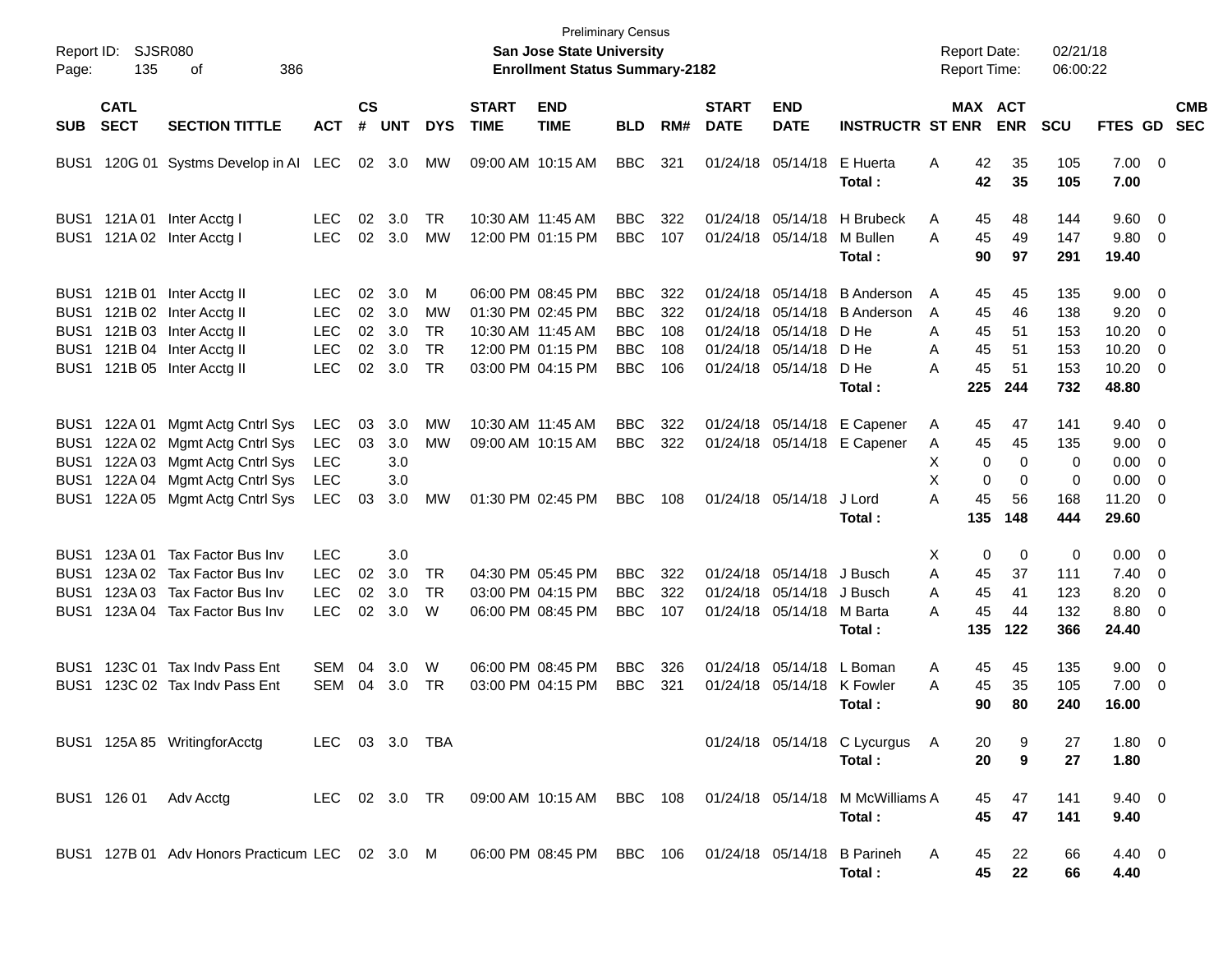| Page:                                                                                                                                                                        | Report ID: SJSR080<br>136                                                                                                                                    | 386<br>οf                                                                                                                                                                                                                                                                                                                         |                                                                                                                                                                                                                              |                                                                                  |                                                                                                              |                                                                                                         |                                        | San Jose State University<br><b>Enrollment Status Summary-2182</b>                                                                                                                                                                                                                                 | <b>Preliminary Census</b>                                                                                                                                                                        |                                                                                                |              |                                                                                                                                                                                                                                                                                  |                                                                                                                                                          | <b>Report Date:</b><br>Report Time:                                                                                                                               |                                                                                             | 02/21/18<br>06:00:22                                                                                     |                                                                                                                                    |                                                                              |            |
|------------------------------------------------------------------------------------------------------------------------------------------------------------------------------|--------------------------------------------------------------------------------------------------------------------------------------------------------------|-----------------------------------------------------------------------------------------------------------------------------------------------------------------------------------------------------------------------------------------------------------------------------------------------------------------------------------|------------------------------------------------------------------------------------------------------------------------------------------------------------------------------------------------------------------------------|----------------------------------------------------------------------------------|--------------------------------------------------------------------------------------------------------------|---------------------------------------------------------------------------------------------------------|----------------------------------------|----------------------------------------------------------------------------------------------------------------------------------------------------------------------------------------------------------------------------------------------------------------------------------------------------|--------------------------------------------------------------------------------------------------------------------------------------------------------------------------------------------------|------------------------------------------------------------------------------------------------|--------------|----------------------------------------------------------------------------------------------------------------------------------------------------------------------------------------------------------------------------------------------------------------------------------|----------------------------------------------------------------------------------------------------------------------------------------------------------|-------------------------------------------------------------------------------------------------------------------------------------------------------------------|---------------------------------------------------------------------------------------------|----------------------------------------------------------------------------------------------------------|------------------------------------------------------------------------------------------------------------------------------------|------------------------------------------------------------------------------|------------|
|                                                                                                                                                                              | <b>CATL</b>                                                                                                                                                  |                                                                                                                                                                                                                                                                                                                                   |                                                                                                                                                                                                                              | $\mathsf{cs}$                                                                    |                                                                                                              |                                                                                                         | <b>START</b>                           | <b>END</b>                                                                                                                                                                                                                                                                                         |                                                                                                                                                                                                  |                                                                                                | <b>START</b> | <b>END</b>                                                                                                                                                                                                                                                                       |                                                                                                                                                          | MAX ACT                                                                                                                                                           |                                                                                             |                                                                                                          |                                                                                                                                    |                                                                              | <b>CMB</b> |
| SUB.                                                                                                                                                                         | <b>SECT</b>                                                                                                                                                  | <b>SECTION TITTLE</b>                                                                                                                                                                                                                                                                                                             | <b>ACT</b>                                                                                                                                                                                                                   | #                                                                                | <b>UNT</b>                                                                                                   | <b>DYS</b>                                                                                              | <b>TIME</b>                            | <b>TIME</b>                                                                                                                                                                                                                                                                                        | <b>BLD</b>                                                                                                                                                                                       | RM#                                                                                            | <b>DATE</b>  | <b>DATE</b>                                                                                                                                                                                                                                                                      | <b>INSTRUCTR ST ENR</b>                                                                                                                                  |                                                                                                                                                                   | <b>ENR</b>                                                                                  | <b>SCU</b>                                                                                               | FTES GD                                                                                                                            |                                                                              | <b>SEC</b> |
| BUS1                                                                                                                                                                         | 128 01                                                                                                                                                       | Acct Non-Prf Org                                                                                                                                                                                                                                                                                                                  | LEC.                                                                                                                                                                                                                         | 02                                                                               | 3.0                                                                                                          | W                                                                                                       |                                        | 06:00 PM 08:45 PM                                                                                                                                                                                                                                                                                  | <b>BBC</b>                                                                                                                                                                                       | 108                                                                                            |              | 01/24/18 05/14/18                                                                                                                                                                                                                                                                | J Lord<br>Total :                                                                                                                                        | Α<br>45<br>45                                                                                                                                                     | 55<br>55                                                                                    | 165<br>165                                                                                               | 11.00 0<br>11.00                                                                                                                   |                                                                              |            |
| BUS <sub>1</sub><br>BUS <sub>1</sub>                                                                                                                                         | 129A 01                                                                                                                                                      | <b>Financial Auditing</b><br>129A 02 Financial Auditing                                                                                                                                                                                                                                                                           | <b>LEC</b><br><b>LEC</b>                                                                                                                                                                                                     | 02<br>02                                                                         | 3.0<br>3.0                                                                                                   | МW<br>MW                                                                                                | 09:00 AM 10:15 AM<br>10:30 AM 11:45 AM |                                                                                                                                                                                                                                                                                                    | <b>BBC</b><br><b>BBC</b>                                                                                                                                                                         | 003<br>003                                                                                     |              | 01/24/18 05/14/18<br>01/24/18 05/14/18                                                                                                                                                                                                                                           | J Zhang<br>J Zhang<br>Total :                                                                                                                            | 45<br>A<br>45<br>Α<br>90                                                                                                                                          | 45<br>46<br>91                                                                              | 135<br>138<br>273                                                                                        | 9.00<br>9.20<br>18.20                                                                                                              | $\overline{0}$<br>0                                                          |            |
| BUS <sub>1</sub><br>BUS <sub>1</sub><br>BUS1<br>BUS1<br>BUS1<br>BUS1<br>BUS1<br>BUS <sub>1</sub><br>BUS1<br>BUS1<br>BUS1<br>BUS <sub>1</sub><br>BUS1<br>BUS1<br>BUS1<br>BUS1 | 170 01<br>170 02<br>170 03<br>170 04<br>170 05<br>170 06<br>170 07<br>170 08<br>170 09<br>170 11<br>170 12<br>170 13<br>170 15<br>170 17<br>170 18<br>170 19 | <b>Fund of Finance</b><br><b>Fund of Finance</b><br>Fund of Finance<br><b>Fund of Finance</b><br>Fund of Finance<br>Fund of Finance<br>Fund of Finance<br>Fund of Finance<br>Fund of Finance<br>Fund of Finance<br>Fund of Finance<br>Fund of Finance<br>Fund of Finance<br>Fund of Finance<br>Fund of Finance<br>Fund of Finance | <b>LEC</b><br><b>LEC</b><br><b>LEC</b><br><b>LEC</b><br><b>LEC</b><br><b>LEC</b><br><b>LEC</b><br><b>LEC</b><br><b>LEC</b><br><b>LEC</b><br><b>LEC</b><br><b>LEC</b><br><b>LEC</b><br><b>LEC</b><br><b>LEC</b><br><b>LEC</b> | 02<br>02<br>02<br>02<br>02<br>02<br>02<br>02<br>02<br>02<br>02<br>02<br>02<br>02 | 3.0<br>3.0<br>3.0<br>3.0<br>3.0<br>3.0<br>3.0<br>3.0<br>3.0<br>3.0<br>3.0<br>3.0<br>3.0<br>3.0<br>3.0<br>3.0 | M<br>$\top$<br>MW<br>MW<br>TR<br><b>TR</b><br><b>TR</b><br><b>TR</b><br>MW<br>MW<br>MW<br>Τ<br>MW<br>MW |                                        | 06:00 PM 08:45 PM<br>06:00 PM 08:45 PM<br>12:00 PM 01:15 PM<br>03:00 PM 04:15 PM<br>09:00 AM 10:15 AM<br>10:30 AM 11:45 AM<br>01:30 PM 02:45 PM<br>12:00 PM 01:15 PM<br>07:30 AM 08:45 AM<br>09:00 AM 10:15 AM<br>10:30 AM 11:45 AM<br>06:00 PM 08:45 PM<br>09:00 AM 10:15 AM<br>03:00 PM 04:15 PM | <b>BBC</b><br><b>BBC</b><br><b>BBC</b><br><b>BBC</b><br><b>BBC</b><br><b>BBC</b><br><b>BBC</b><br><b>BBC</b><br><b>BBC</b><br><b>BBC</b><br><b>BBC</b><br><b>BBC</b><br><b>BBC</b><br><b>BBC</b> | 326<br>326<br>322<br>322<br>107<br>202<br>106<br>106<br>204<br>106<br>106<br>107<br>022<br>004 |              | 01/24/18 05/14/18<br>01/24/18 05/14/18 D Abbott<br>01/24/18 05/14/18 M Boland<br>01/24/18 05/14/18 M Boland<br>01/24/18 05/14/18 M Burak<br>01/24/18 05/14/18 M Burak<br>01/24/18 05/14/18 L Roden<br>01/24/18 05/14/18 L Roden<br>01/24/18 05/14/18 E Webb<br>01/24/18 05/14/18 | D Abbott<br>01/24/18 05/14/18 A MeshcheryaA<br>01/24/18 05/14/18 A MeshcheryaA<br>01/24/18 05/14/18 B Parineh<br>01/24/18 05/14/18 B Parineh<br>D Abbott | 45<br>Α<br>45<br>Α<br>45<br>A<br>45<br>A<br>45<br>A<br>Α<br>100<br>45<br>45<br>90<br>Α<br>45<br>Α<br>45<br>Α<br>0<br>X<br>х<br>0<br>Α<br>45<br>A<br>45<br>90<br>A | 52<br>52<br>49<br>44<br>52<br>109<br>47<br>47<br>90<br>41<br>46<br>0<br>0<br>41<br>47<br>98 | 156<br>156<br>147<br>132<br>156<br>327<br>141<br>141<br>270<br>123<br>138<br>0<br>0<br>123<br>141<br>294 | 10.40<br>10.40<br>9.80<br>8.80<br>10.40<br>21.80<br>9.40<br>9.40<br>18.00<br>8.20<br>9.20<br>0.00<br>0.00<br>8.20<br>9.40<br>19.60 | 0<br>0<br>0<br>0<br>0<br>0<br>0<br>0<br>0<br>0<br>0<br>0<br>0<br>0<br>0<br>0 |            |
| BUS <sub>1</sub><br>BUS <sub>1</sub><br>BUS <sub>1</sub><br>BUS1<br>BUS <sub>1</sub>                                                                                         | 17080<br>171A 01                                                                                                                                             | <b>Fund of Finance</b><br><b>Financial Instit</b><br>171A 02 Financial Instit<br>171A 03 Financial Instit<br>171A 04 Financial Instit<br>BUS1 171B 01 Commercial Banking LEC 02 3.0 MW 12:00 PM 01:15 PM BBC 106                                                                                                                  | <b>LEC</b><br><b>LEC</b><br><b>LEC</b><br><b>LEC</b><br>LEC.                                                                                                                                                                 | 02<br>02<br>02<br>02<br>02                                                       | 3.0<br>3.0<br>3.0<br>3.0<br>3.0                                                                              | TBA<br>TR<br>TR<br>MW<br>МW                                                                             | 10:30 AM 11:45 AM                      | 09:00 AM 10:15 AM<br>09:00 AM 10:15 AM<br>12:00 PM 01:15 PM                                                                                                                                                                                                                                        | <b>BBC</b><br><b>BBC</b><br><b>BBC</b><br>BBC                                                                                                                                                    | 003<br>003<br>102<br>003                                                                       |              | 01/24/18 05/14/18<br>01/24/18 05/14/18<br>01/24/18 05/14/18 S Ivanov<br>01/24/18 05/14/18 X Xu<br>01/24/18 05/14/18 X Xu                                                                                                                                                         | X Xu<br>Total :<br>S Ivanov<br>Total:<br>01/24/18 05/14/18 M Pagani<br>Total:                                                                            | 45<br>A<br>820<br>45<br>Α<br>45<br>Α<br>45<br>Α<br>45<br>А<br>A<br>45<br>45                                                                                       | 46<br>861<br>48<br>44<br>47<br>47<br>180 186<br>49<br>49                                    | 138<br>2583<br>144<br>132<br>141<br>141<br>558<br>147<br>147                                             | 9.20<br>172.20<br>9.60<br>8.80<br>9.40<br>9.40<br>37.20<br>$9.80\ 0$<br>9.80                                                       | 0<br>0<br>0<br>0<br>$\Omega$                                                 |            |
|                                                                                                                                                                              |                                                                                                                                                              | BUS1 172A 01 Investmt Analysis<br>BUS1 172A 02 Investmt Analysis<br>BUS1 172A 03 Investmt Analysis                                                                                                                                                                                                                                | LEC 02 3.0 TR<br>LEC<br>LEC 02 3.0 TR                                                                                                                                                                                        |                                                                                  | 02 3.0                                                                                                       | <b>TR</b>                                                                                               |                                        | 12:00 PM 01:15 PM<br>03:00 PM 04:15 PM<br>10:30 AM 11:45 AM                                                                                                                                                                                                                                        | <b>BBC</b> 107<br><b>BBC</b><br><b>BBC</b> 106                                                                                                                                                   | 107                                                                                            |              | 01/24/18 05/14/18 J Cho<br>01/24/18 05/14/18 J Cho                                                                                                                                                                                                                               | 01/24/18 05/14/18 A MeshcheryaA                                                                                                                          | 45<br>A<br>A<br>45<br>45                                                                                                                                          | 44<br>43<br>49                                                                              | 132<br>129<br>147                                                                                        | 8.80 0<br>8.60 0<br>$9.80\ 0$                                                                                                      |                                                                              |            |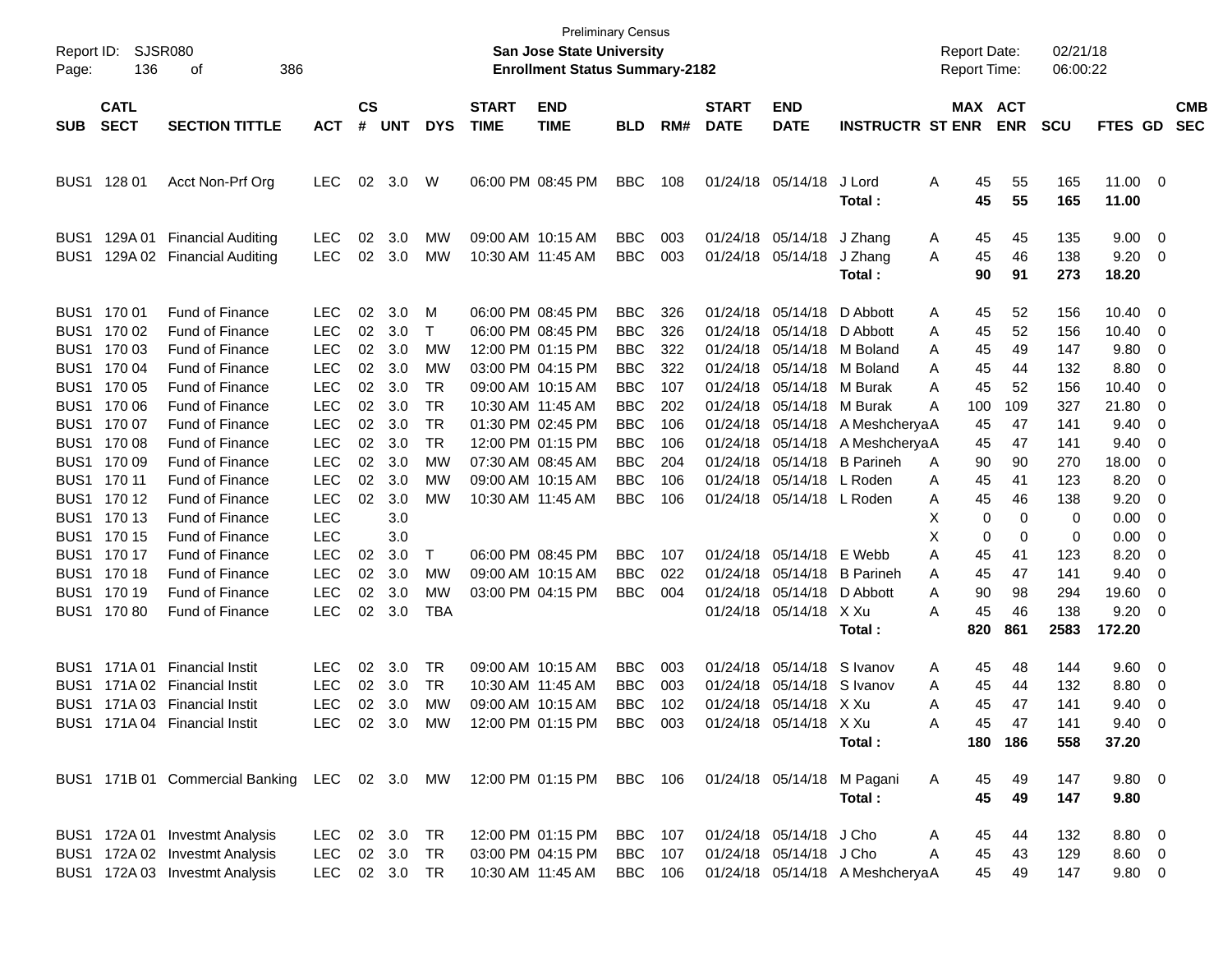| Page:      | Report ID: SJSR080<br>137  | 386<br>οf                                                                                                                           |                                                      |                      |                          |                                      |                             | <b>Preliminary Census</b><br>San Jose State University<br><b>Enrollment Status Summary-2182</b> |                                               |                          |                             |                                                                                  |                                                                            | <b>Report Date:</b><br>Report Time: |                             |                             | 02/21/18<br>06:00:22           |                                                 |                                |
|------------|----------------------------|-------------------------------------------------------------------------------------------------------------------------------------|------------------------------------------------------|----------------------|--------------------------|--------------------------------------|-----------------------------|-------------------------------------------------------------------------------------------------|-----------------------------------------------|--------------------------|-----------------------------|----------------------------------------------------------------------------------|----------------------------------------------------------------------------|-------------------------------------|-----------------------------|-----------------------------|--------------------------------|-------------------------------------------------|--------------------------------|
| <b>SUB</b> | <b>CATL</b><br><b>SECT</b> | <b>SECTION TITTLE</b>                                                                                                               | <b>ACT</b>                                           | $\mathsf{cs}$<br>#   | <b>UNT</b>               | <b>DYS</b>                           | <b>START</b><br><b>TIME</b> | <b>END</b><br><b>TIME</b>                                                                       | <b>BLD</b>                                    | RM#                      | <b>START</b><br><b>DATE</b> | <b>END</b><br><b>DATE</b>                                                        | <b>INSTRUCTR ST ENR</b>                                                    |                                     |                             | MAX ACT<br><b>ENR</b>       | <b>SCU</b>                     | FTES GD                                         | <b>CMB</b><br><b>SEC</b>       |
|            |                            |                                                                                                                                     |                                                      |                      |                          |                                      |                             |                                                                                                 |                                               |                          |                             |                                                                                  | Total:                                                                     |                                     |                             | 135 136                     | 408                            | 27.20                                           |                                |
|            |                            | BUS1 172B 01 Portfolio Mgmt                                                                                                         | <b>LEC</b>                                           | 02                   | 3.0                      | МW                                   |                             | 09:00 AM 10:15 AM                                                                               | BBC                                           | 108                      |                             | 01/24/18 05/14/18                                                                | F Jones<br>Total:                                                          | A                                   | 45<br>45                    | 55<br>55                    | 165<br>165                     | $11.00 \t 0$<br>11.00                           |                                |
|            |                            | BUS1 172C 01 Futures and Options                                                                                                    | <b>LEC</b>                                           |                      | 02 3.0 TR                |                                      |                             | 01:30 PM 02:45 PM                                                                               | BBC                                           | 107                      |                             | 01/24/18 05/14/18                                                                | J Cho<br>Total:                                                            | Α                                   | 45<br>45                    | 40<br>40                    | 120<br>120                     | $8.00 \t 0$<br>8.00                             |                                |
|            |                            | BUS1 172D 01 Student Fund                                                                                                           | <b>LEC</b>                                           | 03                   | 3.0                      | TR.                                  |                             | 01:30 PM 02:45 PM                                                                               | <b>BBC</b>                                    | 303                      |                             | 01/24/18 05/14/18                                                                | S Ivanov<br>Total:                                                         | A                                   | 20<br>20                    | 20<br>20                    | 60<br>60                       | $4.00 \ 0$<br>4.00                              |                                |
| BUS1       |                            | BUS1 173A 01 Fin Mgt Theory Pol<br>173A 02 Fin Mgt Theory Pol<br>BUS1 173A 03 Fin Mgt Theory Pol<br>BUS1 173A 04 Fin Mgt Theory Pol | <b>LEC</b><br><b>LEC</b><br><b>LEC</b><br><b>LEC</b> | 02<br>02<br>02<br>02 | 3.0<br>3.0<br>3.0<br>3.0 | TR.<br>TR.<br><b>TR</b><br><b>TR</b> |                             | 01:30 PM 02:45 PM<br>12:00 PM 01:15 PM<br>09:00 AM 10:15 AM<br>03:00 PM 04:15 PM                | <b>BBC</b><br><b>BBC</b><br><b>BBC</b><br>CL. | 322<br>322<br>106<br>202 |                             | 01/24/18 05/14/18<br>01/24/18 05/14/18<br>01/24/18 05/14/18<br>01/24/18 05/14/18 | <b>B Campsey</b><br>T Rajkovic<br>T Rajkovic<br><b>B Campsey</b><br>Total: | A<br>Α<br>A<br>A                    | 45<br>45<br>45<br>45<br>180 | 49<br>51<br>51<br>20<br>171 | 147<br>153<br>153<br>60<br>513 | 9.80 0<br>10.20<br>10.20<br>$4.00 \ 0$<br>34.20 | - 0<br>$\overline{\mathbf{0}}$ |
|            |                            | BUS1 173B 01 Prob in Fin Mgmt                                                                                                       | <b>LEC</b>                                           | 02                   | 3.0                      | $\top$                               |                             | 06:00 PM 08:45 PM                                                                               | <b>BBC</b>                                    | 301                      |                             | 01/24/18 05/14/18                                                                | A Vuorikoski A<br>Total:                                                   |                                     | 45<br>45                    | 43<br>43                    | 129<br>129                     | $8.60 \quad 0$<br>8.60                          |                                |
|            |                            | BUS1 173C 01 Entrepreneurial Fina<br>BUS1 173C 02 Entrepreneurial Fina                                                              | <b>LEC</b><br><b>LEC</b>                             | 02                   | 3.0<br>3.0               | <b>MW</b>                            |                             | 01:30 PM 02:45 PM                                                                               | <b>BBC</b>                                    | 106                      |                             | 01/24/18 05/14/18                                                                | L Roden<br>Total:                                                          | X<br>A                              | 0<br>45<br>45               | 0<br>54<br>54               | 0<br>162<br>162                | $0.00 \t 0$<br>10.80 0<br>10.80                 |                                |
|            | BUS1 177 01<br>BUS1 177 02 | Inter Bus Fin<br>Inter Bus Fin                                                                                                      | LEC.<br><b>LEC</b>                                   | 02<br>02             | 3.0<br>3.0               | W<br>W                               |                             | 01:30 PM 04:15 PM<br>06:00 PM 08:45 PM                                                          | <b>BBC</b><br><b>BBC</b>                      | 302<br>305               |                             | 01/24/18 05/14/18<br>01/24/18 05/14/18                                           | A Vuorikoski A<br>A Vuorikoski A<br>Total:                                 |                                     | 45<br>45<br>90              | 44<br>38<br>82              | 132<br>114<br>246              | 8.80 0<br>$7.60 \t 0$<br>16.40                  |                                |
|            |                            | BUS1 179B 01 Selec Top Bus Fin                                                                                                      | <b>LEC</b>                                           | 02                   | 3.0                      | MW                                   |                             | 10:30 AM 11:45 AM                                                                               | <b>BBC</b>                                    | 108                      |                             | 01/24/18 05/14/18                                                                | F Jones<br>Total:                                                          | A                                   | 45<br>45                    | 54<br>54                    | 162<br>162                     | 10.80 0<br>10.80                                |                                |
|            |                            | BUS1 180A 01 Indiv Study Acctg                                                                                                      | SUP 36 1.0 TBA                                       |                      |                          |                                      |                             |                                                                                                 |                                               |                          |                             | 01/24/18 05/14/18 E Grace                                                        | Total:                                                                     | Α                                   | 4<br>4                      | 3<br>$\mathbf{3}$           | 3<br>3                         | $0.20 \ 0$<br>0.20                              |                                |
|            |                            | BUS1 180C 01 Indiv Study Finan                                                                                                      | SUP 36 1.0 TBA                                       |                      |                          |                                      |                             |                                                                                                 |                                               |                          |                             | 01/24/18 05/14/18 E Grace                                                        | Total:                                                                     | Α                                   | 5<br>5                      | 0<br>$\bf{0}$               | 0<br>0                         | $0.00 \t 0$<br>0.00                             |                                |
|            |                            | BUS1 196A 01 AcctAudAnalytics                                                                                                       |                                                      |                      |                          |                                      |                             | LEC 02 3.0 MW 12:00 PM 01:15 PM BBC 321                                                         |                                               |                          |                             | 01/24/18 05/14/18 J Zhang                                                        | Total:                                                                     | A                                   | 42<br>42                    | 19<br>19                    | 57<br>57                       | $3.80\ 0$<br>3.80                               |                                |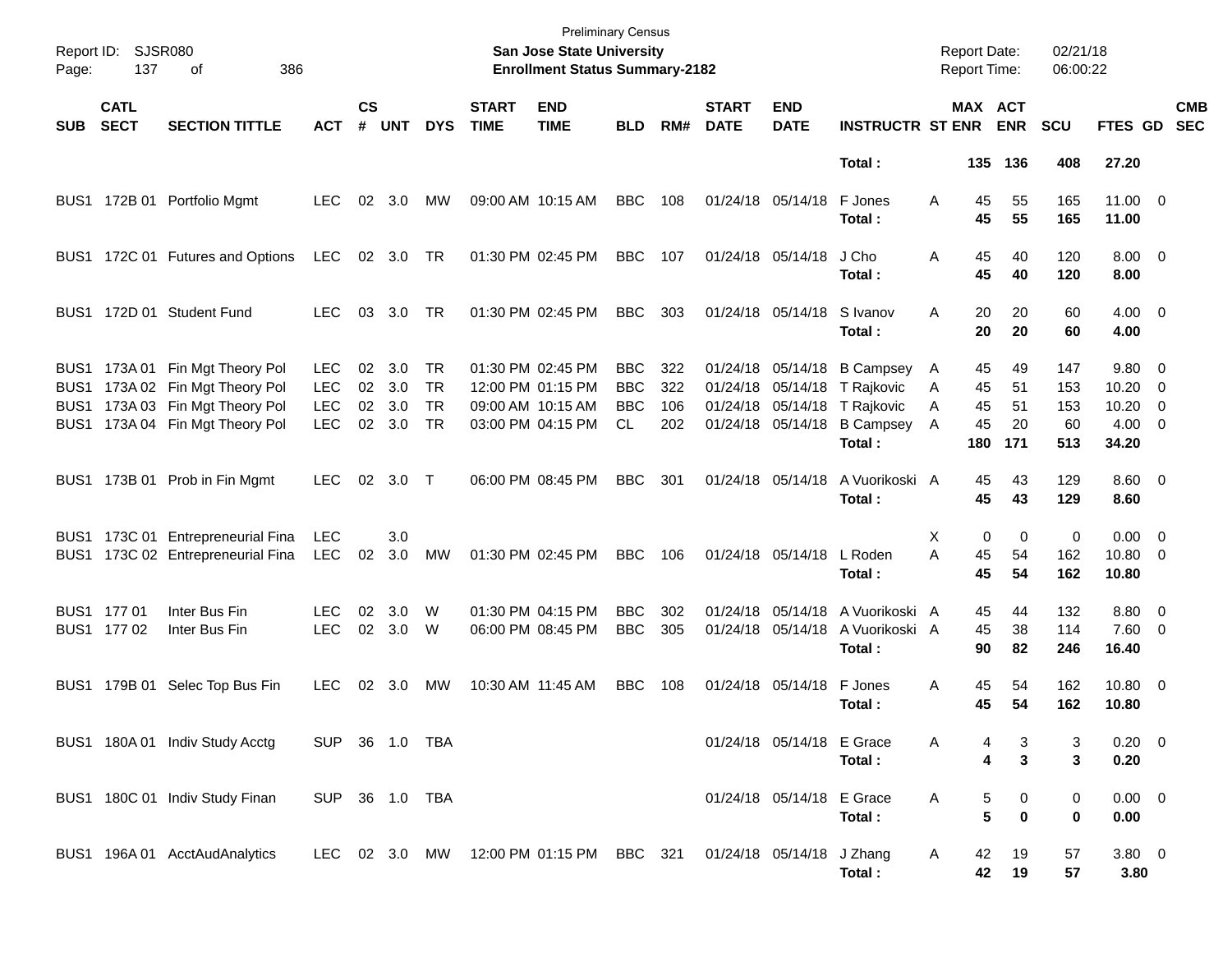| Page:      | Report ID: SJSR080<br>138  | of                    | 386     |                  |            |                             |                           | <b>Preliminary Census</b><br><b>San Jose State University</b><br><b>Enrollment Status Summary-2182</b> |     |                             |                           |                         | <b>Report Date:</b><br><b>Report Time:</b> |                   | 02/21/18<br>06:00:22 |             |            |
|------------|----------------------------|-----------------------|---------|------------------|------------|-----------------------------|---------------------------|--------------------------------------------------------------------------------------------------------|-----|-----------------------------|---------------------------|-------------------------|--------------------------------------------|-------------------|----------------------|-------------|------------|
| <b>SUB</b> | <b>CATL</b><br><b>SECT</b> | <b>SECTION TITTLE</b> | $ACT$ # | CS<br><b>UNT</b> | <b>DYS</b> | <b>START</b><br><b>TIME</b> | <b>END</b><br><b>TIME</b> | <b>BLD</b>                                                                                             | RM# | <b>START</b><br><b>DATE</b> | <b>END</b><br><b>DATE</b> | <b>INSTRUCTR ST ENR</b> | <b>MAX</b>                                 | ACT<br><b>ENR</b> | <b>SCU</b>           | FTES GD SEC | <b>CMB</b> |

**Department : Accounting & Finance** 

|     |   |   | 759.40                                        |
|-----|---|---|-----------------------------------------------|
| 765 |   |   | 158.80                                        |
|     |   |   | 600.60                                        |
| o   | n | 0 | 0.00                                          |
|     |   |   | 3809 3799 11391<br>794 2382<br>3044 3005 9009 |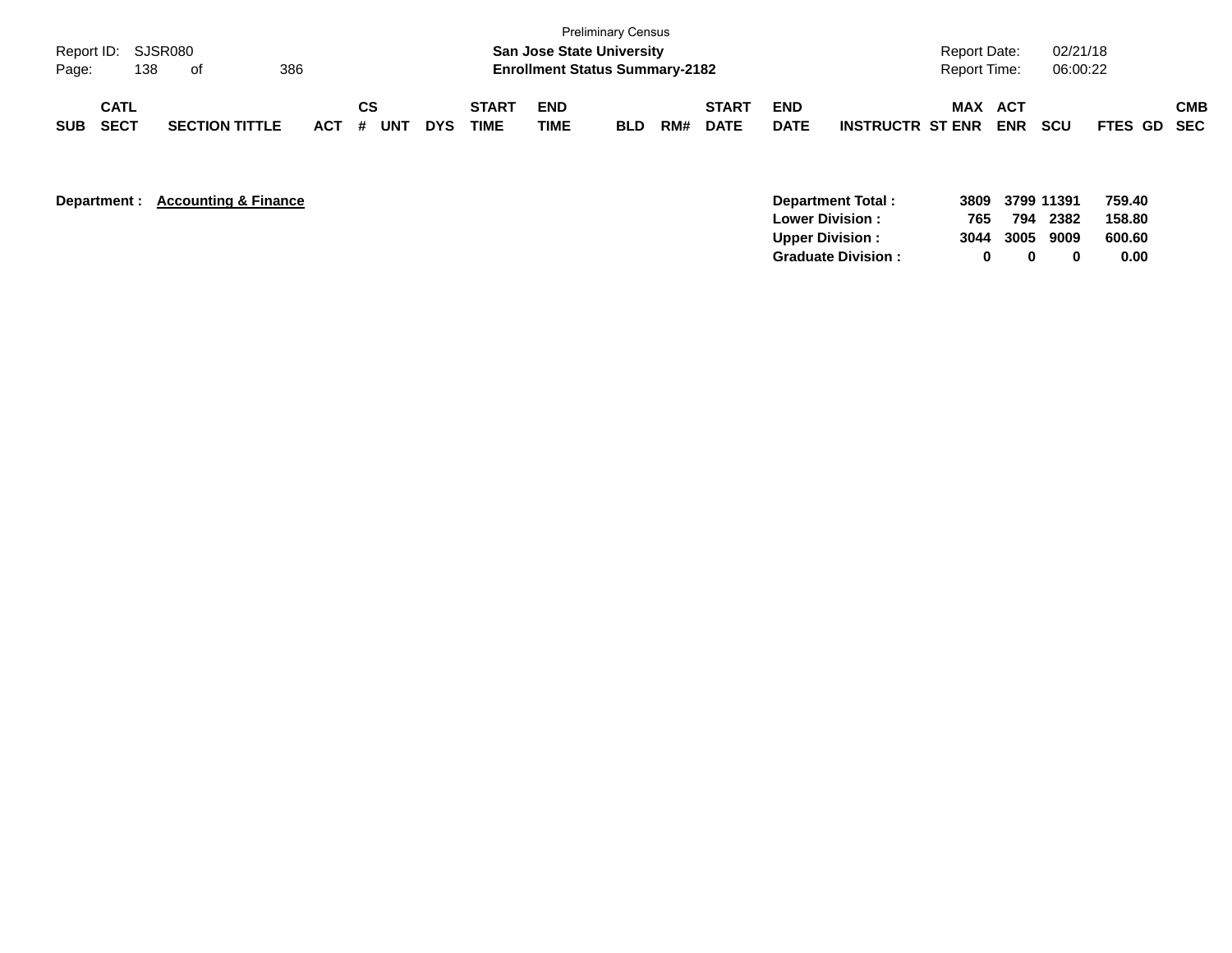| Page:      | Report ID: SJSR080<br>139  | 386<br>οf                                            |                |                    |            |              |                             | <b>Preliminary Census</b><br>San Jose State University<br><b>Enrollment Status Summary-2182</b> |            |     |                             |                           |                               | <b>Report Date:</b><br>Report Time: |                       | 02/21/18<br>06:00:22 |             |            |
|------------|----------------------------|------------------------------------------------------|----------------|--------------------|------------|--------------|-----------------------------|-------------------------------------------------------------------------------------------------|------------|-----|-----------------------------|---------------------------|-------------------------------|-------------------------------------|-----------------------|----------------------|-------------|------------|
| <b>SUB</b> | <b>CATL</b><br><b>SECT</b> | <b>SECTION TITTLE</b>                                | <b>ACT</b>     | $\mathsf{cs}$<br># | <b>UNT</b> | <b>DYS</b>   | <b>START</b><br><b>TIME</b> | <b>END</b><br><b>TIME</b>                                                                       | <b>BLD</b> | RM# | <b>START</b><br><b>DATE</b> | <b>END</b><br><b>DATE</b> | <b>INSTRUCTR ST ENR</b>       |                                     | MAX ACT<br><b>ENR</b> | <b>SCU</b>           | FTES GD SEC | <b>CMB</b> |
| College    | Department :               | <b>Business</b><br><b>Business Graduate Programs</b> |                |                    |            |              |                             |                                                                                                 |            |     |                             |                           |                               |                                     |                       |                      |             |            |
| <b>BUS</b> | 202 01                     | Managing Glob Econ LEC 02 3.0                        |                |                    |            | -S           |                             | 08:30 AM 06:00 PM                                                                               | <b>BBC</b> | 021 |                             | 05/12/18 05/12/18         |                               | Α                                   | 35<br>25              | 75                   | 6.25 25     |            |
| <b>BUS</b> | 202 02                     | Managing Glob Econ LEC 02 3.0                        |                |                    |            | S            |                             | 08:30 AM 01:00 PM                                                                               | <b>BBC</b> | 022 |                             | 05/05/18 05/05/18         |                               | A                                   | 35<br>40              | 120                  | 10.00 40    |            |
|            |                            |                                                      |                |                    |            |              |                             |                                                                                                 |            |     |                             |                           | Total:                        |                                     | 70<br>65              | 195                  | 16.25       |            |
| <b>BUS</b> |                            | 220K 80 Practicum                                    | LEC.           |                    | 02 3.0     | TBA          |                             |                                                                                                 |            |     |                             | 01/24/18 03/30/18         | C Lycurgus                    | A                                   | 40<br>17              | 51                   | 4.25 17     |            |
|            |                            |                                                      |                |                    |            |              |                             |                                                                                                 |            |     |                             |                           | Total:                        |                                     | 40<br>17              | 51                   | 4.25        |            |
| <b>BUS</b> |                            | 220M 81 Accounting Ethics                            | <b>LEC</b>     | 01                 | 3.0        | TBA          |                             |                                                                                                 |            |     |                             | 01/24/18 03/30/18         | J Zhang                       | A                                   | 40<br>24              | 72                   | 6.00 24     |            |
|            |                            |                                                      |                |                    |            |              |                             |                                                                                                 |            |     |                             |                           | Total :                       |                                     | 40<br>24              | 72                   | 6.00        |            |
| <b>BUS</b> | 220P 01                    | Tax Indiv Flow Thru                                  | <b>LEC</b>     | 02                 | 3.0        |              | MTRF 01:30 PM 05:30 PM      |                                                                                                 | <b>BBC</b> | 003 |                             | 05/07/18 05/14/18         | C Chen                        | A                                   | 22<br>40              | 66                   | 5.50 22     |            |
|            |                            |                                                      |                |                    |            |              |                             |                                                                                                 |            |     |                             |                           | Total :                       |                                     | 40<br>22              | 66                   | 5.50        |            |
| <b>BUS</b> |                            | 220U 01 IT Audit & Int Contr                         | <b>LEC</b>     |                    | 02 3.0     | MW           |                             | 01:30 PM 05:30 PM                                                                               | <b>BBC</b> | 321 |                             | 04/02/18 05/04/18         | E Huerta                      | Α                                   | 26<br>40              | 78                   | 6.50 26     |            |
|            |                            |                                                      |                |                    |            |              |                             |                                                                                                 |            |     |                             |                           | Total :                       |                                     | 40<br>26              | 78                   | 6.50        |            |
| <b>BUS</b> |                            | 220V 01 Spec Topics in Accnt LEC 02 3.0 TR           |                |                    |            |              |                             | 01:30 PM 05:30 PM                                                                               | <b>BBC</b> | 003 |                             | 04/03/18 05/03/18         | M McWilliams A                |                                     | 40<br>21              | 63                   | 5.25 21     |            |
|            |                            |                                                      |                |                    |            |              |                             |                                                                                                 |            |     |                             |                           | Total:                        |                                     | 40<br>21              | 63                   | 5.25        |            |
| <b>BUS</b> |                            | 220X 01 Bus Anal & Val Fin                           | <b>LEC</b>     |                    | 02 3.0     | -S           |                             | 08:30 AM 06:00 PM                                                                               | <b>BBC</b> | 022 |                             | 04/28/18 04/28/18         |                               | Α                                   | 50<br>9               | 27                   | $2.25$ 9    |            |
|            |                            |                                                      |                |                    |            |              |                             |                                                                                                 |            |     |                             |                           | Total:                        |                                     | 50<br>9               | 27                   | 2.25        |            |
| <b>BUS</b> | 230 01                     | <b>Marketing Mgmt</b>                                | <b>LEC</b>     | 02                 | 3.0        | -F           |                             | 06:00 PM 10:00 PM                                                                               | <b>BBC</b> | 021 |                             | 03/09/18 03/09/18         |                               | Α                                   | 35<br>38              | 114                  | 9.50 38     |            |
| <b>BUS</b> | 230 02                     | <b>Marketing Mgmt</b>                                | <b>LEC</b>     |                    | 02 3.0     | -F           |                             | 06:00 PM 10:00 PM                                                                               | <b>BBC</b> | 021 |                             | 03/02/18 03/02/18         |                               | A                                   | 35<br>34              | 102                  | 8.50 34     |            |
|            |                            |                                                      |                |                    |            |              |                             |                                                                                                 |            |     |                             |                           | Total:                        |                                     | 70<br>72              | 216                  | 18.00       |            |
| <b>BUS</b> | 250 01                     | Law & Ethics                                         | <b>LEC</b>     | 02                 | 3.0        | S            |                             | 02:00 PM 06:00 PM                                                                               | <b>BBC</b> | 032 |                             | 03/10/18 03/10/18         |                               | Α                                   | 35<br>29              | 87                   | 7.25 29     |            |
| <b>BUS</b> | 250 02                     | Law & Ethics                                         | <b>LEC</b>     | 02                 | 3.0        | S            |                             | 02:00 PM 06:00 PM                                                                               | <b>BBC</b> | 032 |                             | 03/10/18 03/10/18         |                               | Α                                   | 35<br>36              | 108                  | 9.00 36     |            |
|            |                            |                                                      |                |                    |            |              |                             |                                                                                                 |            |     |                             |                           | Total:                        |                                     | 65<br>70              | 195                  | 16.25       |            |
|            |                            | BUS 265 01 Silicon Valley Exp LEC 02 2.0 TBA         |                |                    |            |              |                             |                                                                                                 |            |     |                             |                           | 01/22/18 05/14/18 C Beasley A |                                     | 40<br>29              | 58                   | 4.83 29     |            |
|            |                            |                                                      |                |                    |            |              |                             |                                                                                                 |            |     |                             |                           | Total:                        |                                     | 40<br>29              | 58                   | 4.83        |            |
|            |                            | BUS 268 04 Mang Across Cult                          | LEC 02 3.0 TBA |                    |            |              |                             |                                                                                                 |            |     |                             | 03/14/18 03/17/18         |                               | A                                   | 35<br>29              | 87                   | 7.25 29     |            |
|            |                            |                                                      |                |                    |            |              |                             |                                                                                                 |            |     |                             |                           | Total:                        |                                     | 35<br>29              | 87                   | 7.25        |            |
|            |                            | BUS 273 04 Bus Valuation                             |                |                    |            | LEC 03 3.0 S |                             | 01:30 PM 06:00 PM BBC 021 04/07/18 04/07/18                                                     |            |     |                             |                           |                               | A                                   | 25 23                 | 69                   | 5.75 23     |            |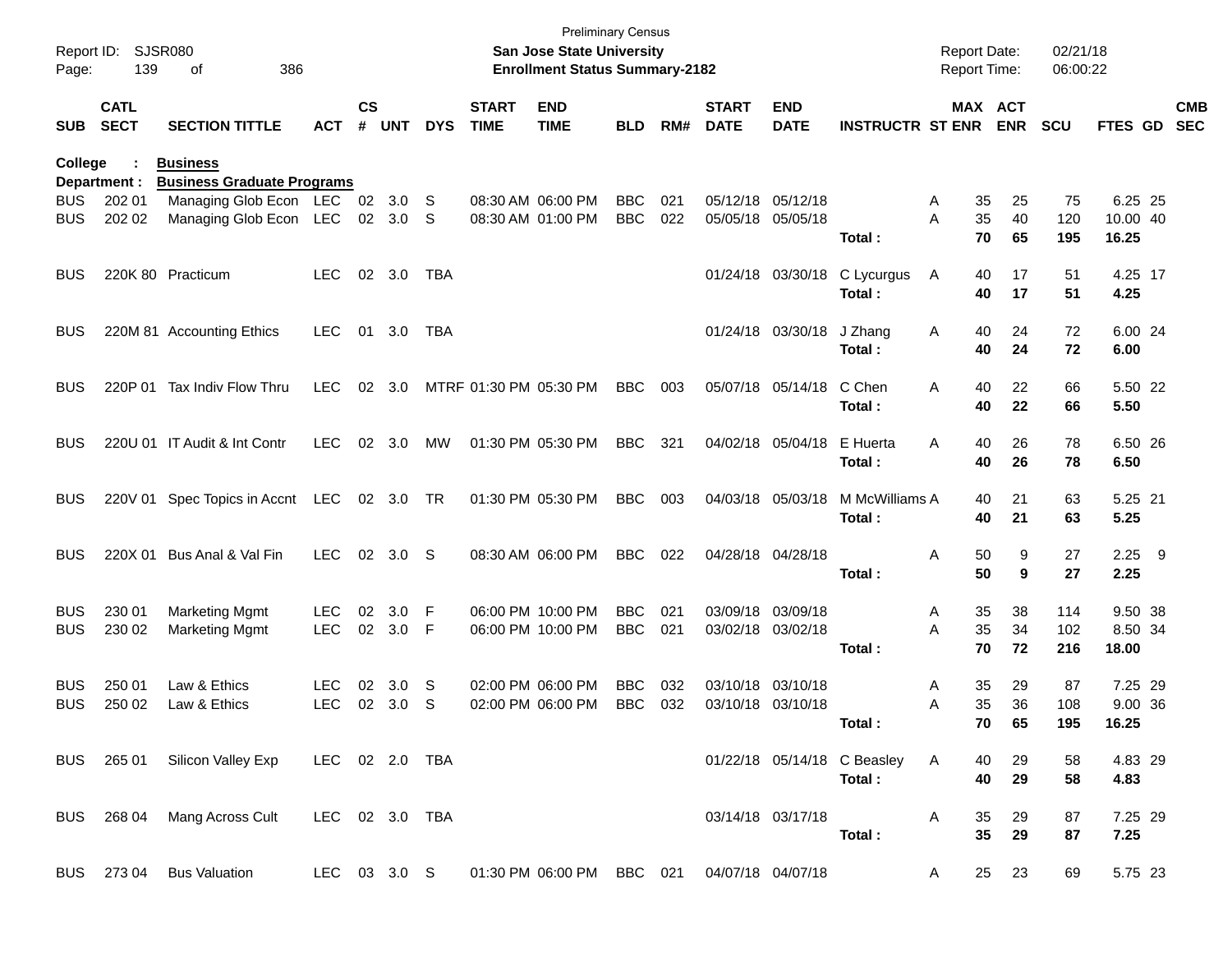| Report ID:<br>Page:      | 140                        | SJSR080<br>386<br>of                                       |                          |                    |                  |                          |                             | <b>Preliminary Census</b><br><b>San Jose State University</b><br><b>Enrollment Status Summary-2182</b> |                          |            |                                        |                                                  |                                                       | <b>Report Date:</b><br>Report Time: |                                                        | 02/21/18<br>06:00:22          |                                       |                            |                          |
|--------------------------|----------------------------|------------------------------------------------------------|--------------------------|--------------------|------------------|--------------------------|-----------------------------|--------------------------------------------------------------------------------------------------------|--------------------------|------------|----------------------------------------|--------------------------------------------------|-------------------------------------------------------|-------------------------------------|--------------------------------------------------------|-------------------------------|---------------------------------------|----------------------------|--------------------------|
| <b>SUB</b>               | <b>CATL</b><br><b>SECT</b> | <b>SECTION TITTLE</b>                                      | <b>ACT</b>               | $\mathsf{cs}$<br># | <b>UNT</b>       | <b>DYS</b>               | <b>START</b><br><b>TIME</b> | <b>END</b><br><b>TIME</b>                                                                              | <b>BLD</b>               | RM#        | <b>START</b><br><b>DATE</b>            | <b>END</b><br><b>DATE</b>                        | <b>INSTRUCTR ST ENR</b>                               |                                     | <b>MAX ACT</b><br><b>ENR</b>                           | <b>SCU</b>                    | FTES GD                               |                            | <b>CMB</b><br><b>SEC</b> |
|                          |                            |                                                            |                          |                    |                  |                          |                             |                                                                                                        |                          |            |                                        |                                                  | Total:                                                | 25                                  | 23                                                     | 69                            | 5.75                                  |                            |                          |
| <b>BUS</b><br><b>BUS</b> | 290 01<br>290 02           | <b>Strategic Thinking</b><br><b>Strategic Thinking</b>     | <b>LEC</b><br><b>LEC</b> | 02<br>02           | 3.0<br>3.0       | $\top$<br>$\mathsf{T}$   |                             | 06:00 PM 10:00 PM<br>06:00 PM 10:00 PM                                                                 | <b>BBC</b><br><b>BBC</b> | 205<br>106 |                                        | 01/22/18 05/14/18<br>01/22/18 05/14/18           | G Radine<br>C Wang<br>Total:                          | 23<br>Α<br>A<br>23<br>46            | 27<br>17<br>44                                         | 81<br>51<br>132               | 6.75 27<br>4.25 17<br>11.00           |                            |                          |
| <b>BUS</b>               | 294 04                     | Mgmt Sim Comp                                              | <b>LEC</b>               |                    | 02 3.0           | <b>TBA</b>               |                             |                                                                                                        |                          |            |                                        | 03/19/18 05/14/18                                | S Rodan<br>Total:                                     | 50<br>A<br>50                       | $\overline{c}$<br>$\overline{2}$                       | 6<br>6                        | $0.50$ 2<br>0.50                      |                            |                          |
| <b>BUS</b><br><b>BUS</b> | 297D 01                    | Spec Topics Bus Adm LEC<br>297D 04 Spec Topics Bus Adm LEC |                          |                    | 02 3.0<br>02 3.0 | <b>TBA</b><br>F          |                             | 06:00 PM 10:00 PM                                                                                      | <b>BBC</b>               | 104        |                                        | 01/24/18 05/14/18 E Grace<br>05/04/18 05/04/18   | Total:                                                | A<br>35<br>A<br>40                  | $\sqrt{5}$<br>$\mathbf 1$<br>42<br>43                  | 3<br>126<br>129               | 0.25<br>10.50 42<br>10.75             | $\overline{\phantom{0}}$ 1 |                          |
| <b>BUS</b><br><b>BUS</b> | 298 01<br>298 03           | Ind Study Prob<br>Ind Study Prob                           | <b>SUP</b><br><b>SUP</b> | 24<br>24           | 3.0<br>1.0       | <b>TBA</b><br><b>TBA</b> |                             |                                                                                                        |                          |            | 01/24/18 05/14/18<br>01/24/18 05/14/18 |                                                  | Total:                                                | Α<br>A                              | 5<br>0<br>$\mathbf{1}$<br>$\mathbf 0$<br>6<br>$\bf{0}$ | 0<br>0<br>$\mathbf 0$         | $0.00 \quad 0$<br>$0.00 \t 0$<br>0.00 |                            |                          |
| <b>BUS</b>               |                            | 298C 01 CMBA Internship                                    | <b>SUP</b>               | 48                 | 3.0              | <b>TBA</b>               |                             |                                                                                                        |                          |            |                                        | 01/24/18 05/14/18                                | <b>B Campsey</b><br>Total:                            | A                                   | 5<br>$\overline{c}$<br>5<br>$\mathbf 2$                | 6<br>6                        | $0.50$ 2<br>0.50                      |                            |                          |
| <b>BUS</b>               | 298I01                     | Applied Bus Intern                                         | <b>SUP</b>               | 48                 | 1.0              | <b>TBA</b>               |                             |                                                                                                        |                          |            |                                        | 01/24/18 05/14/18                                | <b>B Campsey</b><br>Total:                            | A                                   | $\sqrt{5}$<br>4<br>5<br>4                              | 4<br>4                        | $0.33 + 4$<br>0.33                    |                            |                          |
|                          | Department :               | <b>Business Graduate Programs</b>                          |                          |                    |                  |                          |                             |                                                                                                        |                          |            |                                        | <b>Lower Division:</b><br><b>Upper Division:</b> | <b>Department Total:</b><br><b>Graduate Division:</b> | 712<br>712                          | 497<br>0<br>0<br>0<br>$\bf{0}$<br>497                  | 1454<br>0<br>$\bf{0}$<br>1454 | 121.17<br>0.00<br>0.00<br>121.17      |                            |                          |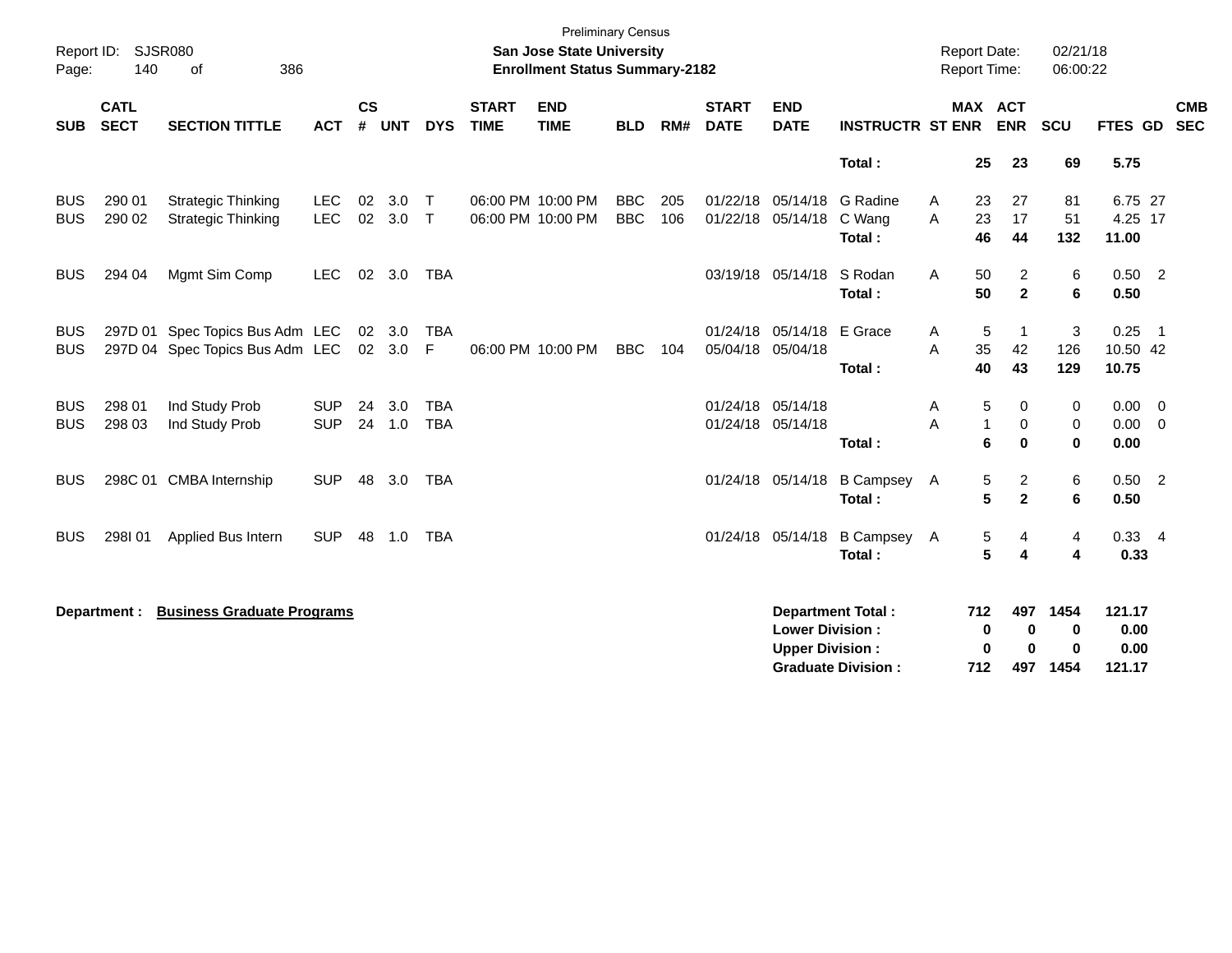| Report ID:<br>Page: | 141                        | SJSR080<br>386<br>οf                                                                           |               |                |            |            |                             | San Jose State University<br><b>Enrollment Status Summary-2182</b> | <b>Preliminary Census</b> |     |                             |                           |                                  |              | <b>Report Date:</b><br><b>Report Time:</b> |                       | 02/21/18<br>06:00:22 |                |                          |                          |
|---------------------|----------------------------|------------------------------------------------------------------------------------------------|---------------|----------------|------------|------------|-----------------------------|--------------------------------------------------------------------|---------------------------|-----|-----------------------------|---------------------------|----------------------------------|--------------|--------------------------------------------|-----------------------|----------------------|----------------|--------------------------|--------------------------|
| <b>SUB</b>          | <b>CATL</b><br><b>SECT</b> | <b>SECTION TITTLE</b>                                                                          | <b>ACT</b>    | <b>CS</b><br># | <b>UNT</b> | <b>DYS</b> | <b>START</b><br><b>TIME</b> | <b>END</b><br><b>TIME</b>                                          | <b>BLD</b>                | RM# | <b>START</b><br><b>DATE</b> | <b>END</b><br><b>DATE</b> | <b>INSTRUCTR ST ENR</b>          |              |                                            | MAX ACT<br><b>ENR</b> | <b>SCU</b>           | FTES GD        |                          | <b>CMB</b><br><b>SEC</b> |
| College             |                            | <b>Business</b>                                                                                |               |                |            |            |                             |                                                                    |                           |     |                             |                           |                                  |              |                                            |                       |                      |                |                          |                          |
|                     | Department :               | <b>School of Global Innovation &amp; Leadership</b>                                            |               |                |            |            |                             |                                                                    |                           |     |                             |                           |                                  |              |                                            |                       |                      |                |                          |                          |
| BUS <sub>5</sub>    | 16 01                      | Intro Lrdshp & Innov                                                                           | LEC           |                | 3.0        |            |                             |                                                                    |                           |     |                             |                           |                                  | X            | 0                                          | 0                     | 0                    | 0.00           | $\overline{0}$           |                          |
| BUS <sub>5</sub>    | 16 02                      | Intro Lrdshp & Innov                                                                           | <b>LEC</b>    | 02             | 3.0        | W          |                             | 06:00 PM 08:45 PM                                                  | <b>BBC</b>                | 130 | 01/24/18                    | 05/14/18                  | R Pollard                        | A            | 40                                         | 15                    | 45                   | 3.00           | 0                        |                          |
|                     |                            |                                                                                                |               |                |            |            |                             |                                                                    |                           |     |                             |                           | Total:                           |              | 40                                         | 15                    | 45                   | 3.00           |                          |                          |
| BUS <sub>5</sub>    | 140 01                     | Fund of Oper Mgmt                                                                              | LEC           | 02             | 3.0        | MW         |                             | 07:30 AM 08:45 AM                                                  | <b>BBC</b>                | 220 | 01/24/18                    | 05/14/18                  | C Lim                            | A            | 45                                         | 44                    | 132                  | 8.80           | 0                        |                          |
| BUS <sub>5</sub>    | 140 02                     | Fund of Oper Mgmt                                                                              | <b>LEC</b>    | 02             | 3.0        | MW         |                             | 10:30 AM 11:45 AM                                                  | <b>BBC</b>                | 302 | 01/24/18                    | 05/14/18                  | S Lee                            | A            | 45                                         | 45                    | 135                  | 9.00           | 0                        |                          |
| BUS <sub>5</sub>    | 140 03                     | Fund of Oper Mgmt                                                                              | <b>LEC</b>    | 02             | 3.0        | м          |                             | 06:00 PM 08:45 PM                                                  | <b>BBC</b>                | 226 | 01/24/18                    | 05/14/18                  | J Sung                           | Α            | 45                                         | 44                    | 132                  | 8.80           | 0                        |                          |
| BUS <sub>5</sub>    | 140 04                     | Fund of Oper Mgmt                                                                              | <b>LEC</b>    | 02             | 3.0        | R          |                             | 03:00 PM 05:45 PM                                                  | <b>BBC</b>                | 105 | 01/24/18                    | 05/14/18                  | R Salstrom                       | Α            | 45                                         | 48                    | 144                  | 9.60           | 0                        |                          |
| BUS <sub>5</sub>    | 140 05                     | Fund of Oper Mgmt                                                                              | <b>LEC</b>    | 02             | 3.0        | R          |                             | 06:00 PM 08:45 PM                                                  | <b>BBC</b>                | 220 | 01/24/18                    | 05/14/18                  | R Salstrom                       | Α            | 45                                         | 44                    | 132                  | 8.80           | 0                        |                          |
| BUS <sub>5</sub>    | 140 12                     | Fund of Oper Mgmt                                                                              | <b>LEC</b>    | 02             | 3.0        | TR         |                             | 07:30 AM 08:45 AM                                                  | <b>BBC</b>                | 220 | 01/24/18                    | 05/14/18                  | C Lim                            | A            | 45                                         | 45                    | 135                  | 9.00           | 0                        |                          |
| BUS <sub>5</sub>    | 140 13                     | Fund of Oper Mgmt                                                                              | <b>LEC</b>    | 02             | 3.0        | TR         |                             | 09:00 AM 10:15 AM                                                  | <b>BBC</b>                | 220 | 01/24/18                    | 05/14/18                  | C Lim                            | Α            | 45                                         | 45                    | 135                  | 9.00           | 0                        |                          |
| BUS <sub>5</sub>    | 140 14                     | Fund of Oper Mgmt                                                                              | <b>LEC</b>    | 02             | 3.0        | TR         |                             | 04:30 PM 05:45 PM                                                  | <b>BBC</b>                | 226 | 01/24/18                    | 05/14/18                  | J Song                           | Α            | 45                                         | 43                    | 129                  | 8.60           | 0                        |                          |
| BUS <sub>5</sub>    | 140 15                     | Fund of Oper Mgmt                                                                              | <b>LEC</b>    | 02             | 3.0        | TR         |                             | 01:30 PM 02:45 PM                                                  | <b>BBC</b>                | 021 | 01/24/18                    | 05/14/18                  | C Lim                            | Α            | 45                                         | 46                    | 138                  | 9.20           | 0                        |                          |
| BUS <sub>5</sub>    | 140 16                     | Fund of Oper Mgmt                                                                              | <b>LEC</b>    | 02             | 3.0        | TR         |                             | 03:00 PM 04:15 PM                                                  | <b>BBC</b>                | 220 | 01/24/18                    | 05/14/18                  | M Ashley                         | Α            | 45                                         | 51                    | 153                  | 10.20          | 0                        |                          |
| BUS <sub>5</sub>    | 140 17                     | Fund of Oper Mgmt                                                                              | <b>LEC</b>    | 02             | 3.0        | W          |                             | 06:00 PM 08:45 PM                                                  | <b>BBC</b>                | 220 | 01/24/18                    | 05/14/18                  | A Loomba                         | Α            | 45                                         | 43                    | 129                  | 8.60           | 0                        |                          |
| BUS <sub>5</sub>    | 140 18                     | Fund of Oper Mgmt                                                                              | <b>LEC</b>    | 02             | 3.0        | $\top$     |                             | 06:00 PM 08:45 PM                                                  | <b>BBC</b>                | 226 | 01/24/18                    | 05/14/18                  | J Song                           | A            | 45                                         | 44                    | 132                  | 8.80           | 0                        |                          |
| BUS <sub>5</sub>    | 140 86                     | Fund of Oper Mgmt                                                                              | <b>LEC</b>    | 02             | 3.0        | <b>TBA</b> |                             |                                                                    |                           |     | 01/24/18                    | 05/14/18                  | A Loomba                         | Α            | 45                                         | 45                    | 135                  | 9.00           | 0                        |                          |
| BUS <sub>5</sub>    | 14087                      | Fund of Oper Mgmt                                                                              | <b>LEC</b>    | $02\,$         | 3.0        | <b>TBA</b> |                             |                                                                    |                           |     | 01/24/18                    | 05/14/18                  | A Loomba                         | A            | 45                                         | 44                    | 132                  | 8.80           | 0                        |                          |
| BUS <sub>5</sub>    | 14088                      | Fund of Oper Mgmt                                                                              | <b>LEC</b>    | 02             | 3.0        | <b>TBA</b> |                             |                                                                    |                           |     | 01/24/18                    | 05/14/18                  | S Zhou                           | A            | 45                                         | 45                    | 135                  | 9.00           | 0                        |                          |
| BUS <sub>5</sub>    | 14089                      | Fund of Oper Mgmt                                                                              | <b>LEC</b>    | 02             | 3.0        | <b>TBA</b> |                             |                                                                    |                           |     | 01/24/18                    | 05/14/18                  | S Zhou                           | Α            | 45                                         | 43                    | 129                  | 8.60           | 0                        |                          |
| BUS <sub>5</sub>    | 140 90                     | Fund of Oper Mgmt                                                                              | <b>LEC</b>    | 02             | 3.0        | <b>TBA</b> |                             |                                                                    |                           |     | 01/24/18                    | 05/14/18 X Qi             |                                  | Α            | 45                                         | 49                    | 147                  | 9.80           | 0                        |                          |
| BUS <sub>5</sub>    | 140 91                     | Fund of Oper Mgmt                                                                              | <b>LEC</b>    | 02             | 3.0        | <b>TBA</b> |                             |                                                                    |                           |     | 01/24/18                    | 05/14/18                  | J Sung                           | Α            | 45                                         | 45                    | 135                  | 9.00           | 0                        |                          |
|                     | BUS5 140 92                | Fund of Oper Mgmt                                                                              | <b>LEC</b>    | 02             | 3.0        | <b>TBA</b> |                             |                                                                    |                           |     | 01/24/18                    | 05/14/18                  | S Zhou                           | A            | 45                                         | 45                    | 135                  | 9.00           | 0                        |                          |
|                     |                            |                                                                                                |               |                |            |            |                             |                                                                    |                           |     |                             |                           | Total:                           |              | 855                                        | 858                   | 2574                 | 171.60         |                          |                          |
|                     | BUS5 141 01                | Proc & Supply Mgmt                                                                             | LEC           | 02             | 3.0        | МW         |                             | 09:00 AM 10:15 AM                                                  | BBC                       | 220 |                             | 01/24/18 05/14/18         | C Lim                            | Α            | 45                                         | 43                    | 129                  | 8.60           | $\overline{\phantom{0}}$ |                          |
|                     |                            |                                                                                                |               |                |            |            |                             |                                                                    |                           |     |                             |                           | Total :                          |              | 45                                         | 43                    | 129                  | 8.60           |                          |                          |
|                     | BUS5 142 01                | <b>Total Quality Mgmt</b>                                                                      | LEC 02 3.0    |                |            | MW         |                             | 10:30 AM 11:45 AM                                                  | <b>BBC</b>                | 220 | 01/24/18                    | 05/14/18 T Shi            |                                  | A            | 45                                         | 42                    | 126                  | 8.40           | - 0                      |                          |
|                     |                            | BUS5 142 02 Total Quality Mgmt                                                                 | LEC 02 3.0 TR |                |            |            |                             | 03:00 PM 04:15 PM BBC 226                                          |                           |     |                             |                           | 01/24/18 05/14/18 S Ramakrishn A |              | 45                                         | 44                    | 132                  | $8.80 \quad 0$ |                          |                          |
|                     |                            | BUS5 142 03 Total Quality Mgmt                                                                 |               |                |            |            |                             | LEC 02 3.0 MW 12:00 PM 01:15 PM BBC 220                            |                           |     |                             | 01/24/18 05/14/18 TShi    |                                  | $\mathsf{A}$ | 45                                         | 42                    | 126                  | 8.40 0         |                          |                          |
|                     |                            |                                                                                                |               |                |            |            |                             |                                                                    |                           |     |                             |                           | Total:                           |              | 135                                        | 128                   | 384                  | 25.60          |                          |                          |
|                     |                            | BUS5 142B 01 Bus Process Mgmt LEC 03 3.0 TR 01:30 PM 02:45 PM BBC 220 01/24/18 05/14/18 S Zhou |               |                |            |            |                             |                                                                    |                           |     |                             |                           |                                  | A            | 45                                         | 13                    | 39                   | $2.60 \t 0$    |                          |                          |
|                     |                            |                                                                                                |               |                |            |            |                             |                                                                    |                           |     |                             |                           | Total:                           |              | 45                                         | 13                    | 39                   | 2.60           |                          |                          |
|                     |                            | BUS5 144 01 Supply Chain Mgmt LEC 02 3.0 M                                                     |               |                |            |            |                             | 06:00 PM 08:45 PM BBC 302 01/24/18 05/14/18 M Zhou                 |                           |     |                             |                           |                                  | A            | 40                                         | 40                    | 120                  | 8.00 0         |                          |                          |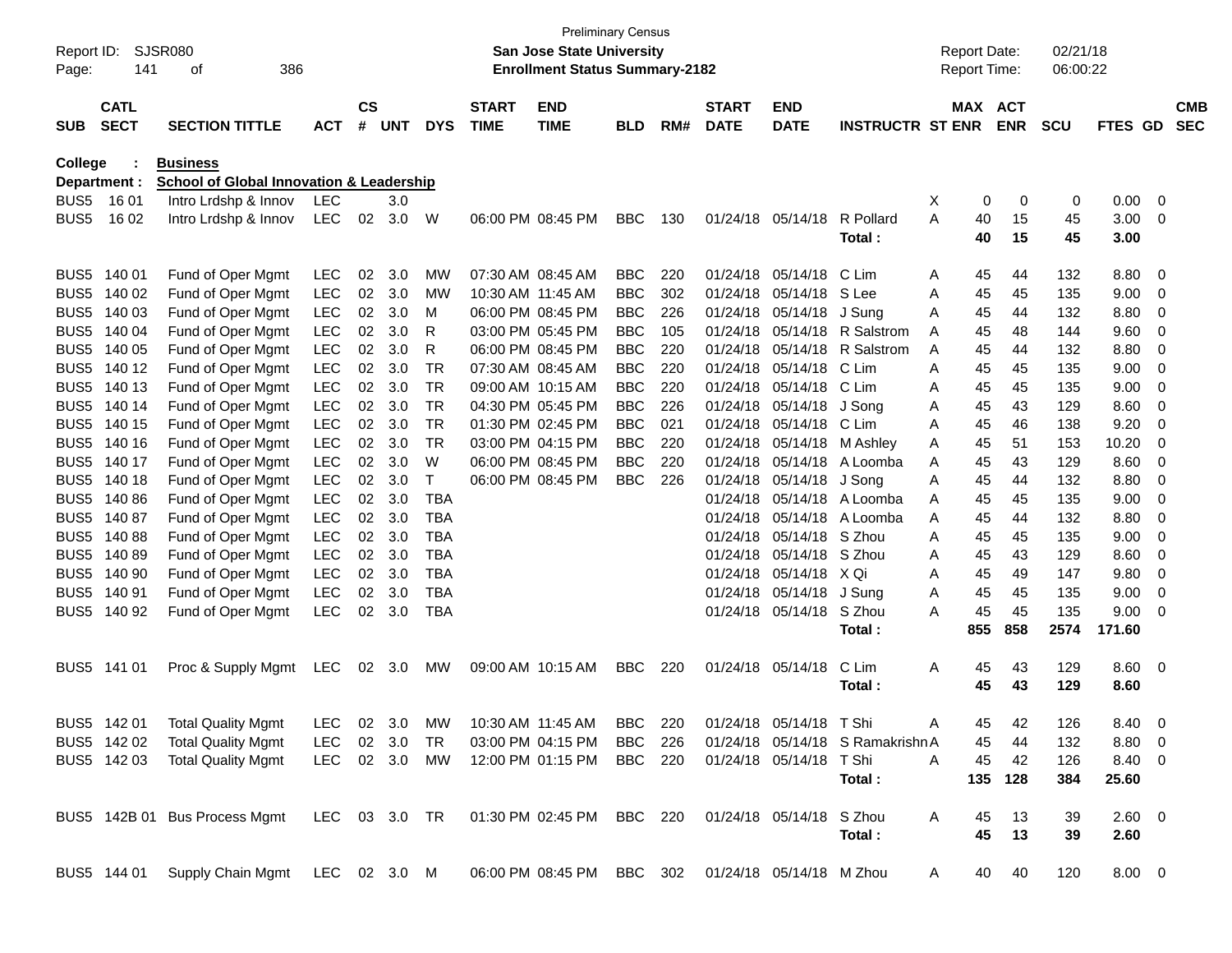| Report ID:<br>Page: | <b>SJSR080</b><br>142                     | 386<br>of                                                                                                               |                                               |                    |                               |                              |                             | <b>Preliminary Census</b><br>San Jose State University<br><b>Enrollment Status Summary-2182</b> |                                        |                   |                             |                                                                                            |                                                                                   | <b>Report Date:</b><br>Report Time:             |                              | 02/21/18<br>06:00:22    |                                                                     |                          |
|---------------------|-------------------------------------------|-------------------------------------------------------------------------------------------------------------------------|-----------------------------------------------|--------------------|-------------------------------|------------------------------|-----------------------------|-------------------------------------------------------------------------------------------------|----------------------------------------|-------------------|-----------------------------|--------------------------------------------------------------------------------------------|-----------------------------------------------------------------------------------|-------------------------------------------------|------------------------------|-------------------------|---------------------------------------------------------------------|--------------------------|
| <b>SUB</b>          | <b>CATL</b><br><b>SECT</b>                | <b>SECTION TITTLE</b>                                                                                                   | <b>ACT</b>                                    | $\mathsf{cs}$<br># | <b>UNT</b>                    | <b>DYS</b>                   | <b>START</b><br><b>TIME</b> | <b>END</b><br><b>TIME</b>                                                                       | <b>BLD</b>                             | RM#               | <b>START</b><br><b>DATE</b> | <b>END</b><br><b>DATE</b>                                                                  | <b>INSTRUCTR ST ENR</b>                                                           |                                                 | <b>MAX ACT</b><br><b>ENR</b> | SCU                     | FTES GD                                                             | <b>CMB</b><br><b>SEC</b> |
|                     | BUS5 144 80                               | Supply Chain Mgmt                                                                                                       | <b>LEC</b>                                    |                    | 02 3.0                        | TBA                          |                             |                                                                                                 |                                        |                   |                             | 01/24/18 05/14/18                                                                          | M Zhou<br>Total:                                                                  | 45<br>Α<br>85                                   | 45<br>85                     | 135<br>255              | $9.00 \t 0$<br>17.00                                                |                          |
|                     | BUS5 145 01                               | Global Operations St LEC                                                                                                |                                               |                    | 02 3.0                        | МW                           |                             | 12:00 PM 01:15 PM                                                                               | <b>BBC</b>                             | 302               |                             | 01/24/18 05/14/18 S Lee                                                                    | Total:                                                                            | 45<br>A<br>45                                   | 34<br>34                     | 102<br>102              | $6.80$ 0<br>6.80                                                    |                          |
|                     | BUS5 146 01<br>BUS5 146 80                | Global Project Manag LEC<br>Global Project Manag LEC                                                                    |                                               |                    | 02 3.0<br>02 3.0              | TR<br>TBA                    |                             | 09:00 AM 10:15 AM                                                                               | BBC                                    | 226               |                             | 01/24/18 05/14/18 X Qi<br>01/24/18 05/14/18 X Qi                                           | Total :                                                                           | 45<br>Α<br>45<br>A<br>90                        | 45<br>47<br>92               | 135<br>141<br>276       | $9.00 \t 0$<br>$9.40 \quad 0$<br>18.40                              |                          |
|                     | BUS5 147 01                               | Servic Oper Mgmt                                                                                                        | <b>LEC</b>                                    | 02                 | 3.0                           | TR                           |                             | 10:30 AM 11:45 AM                                                                               | <b>BBC</b>                             | 226               |                             | 01/24/18 05/14/18 X Qi                                                                     | Total :                                                                           | 45<br>A<br>45                                   | 37<br>37                     | 111<br>111              | $7.40 \quad 0$<br>7.40                                              |                          |
|                     | BUS5 162 01<br>BUS5 162 02<br>BUS5 162 03 | Intl & Compar Mgmt<br>Intl & Compar Mgmt<br>Intl & Compar Mgmt                                                          | <b>LEC</b><br><b>LEC</b><br><b>LEC</b>        | 02<br>02<br>02     | 3.0<br>3.0<br>3.0             | MW<br><b>MW</b><br><b>TR</b> |                             | 09:00 AM 10:15 AM<br>10:30 AM 11:45 AM<br>01:30 PM 02:45 PM                                     | <b>BBC</b><br><b>BBC</b><br><b>BBC</b> | 323<br>323<br>226 |                             | 01/24/18 05/14/18                                                                          | 01/24/18 05/14/18 A Semenov<br>01/24/18 05/14/18 A Semenov<br>T Shirley<br>Total: | 40<br>A<br>40<br>A<br>45<br>A<br>125            | 16<br>24<br>44<br>84         | 48<br>72<br>132<br>252  | $3.20 \ 0$<br>$4.80\ 0$<br>8.80 0<br>16.80                          |                          |
|                     |                                           | BUS5 162A 01 IB Strategy                                                                                                | SEM                                           | 05                 | 3.0                           | MW                           |                             | 12:00 PM 01:15 PM                                                                               | <b>BBC</b>                             | 323               |                             | 01/24/18 05/14/18                                                                          | A Semenov<br>Total:                                                               | 40<br>A<br>40                                   | 37<br>37                     | 111<br>111              | $7.40 \quad 0$<br>7.40                                              |                          |
| BUS5<br>BUS5        |                                           | 165A 01 Global Leadership<br>165A 02 Global Leadership                                                                  | <b>LEC</b><br><b>LEC</b>                      | 02<br>02           | 3.0<br>3.0                    | R<br>$\top$                  |                             | 03:00 PM 05:45 PM<br>03:00 PM 05:45 PM                                                          | <b>BBC</b><br><b>BBC</b>               | 323<br>323        |                             | 01/24/18 05/14/18<br>01/24/18 05/14/18                                                     | R Pollard<br>P Wells<br>Total:                                                    | Α<br>40<br>40<br>A<br>80                        | 30<br>38<br>68               | 90<br>114<br>204        | $6.00 \quad 0$<br>$7.60 \t 0$<br>13.60                              |                          |
|                     |                                           | BUS5 169B 01 Honors Seminar                                                                                             | LEC.                                          | 02                 | 3.0                           | M                            |                             | 04:30 PM 07:15 PM                                                                               | <b>BBC</b>                             | 105               |                             | 01/24/18 05/14/18                                                                          | A Basu<br>Total:                                                                  | 40<br>A<br>40                                   | 13<br>13                     | 39<br>39                | $2.60 \t 0$<br>2.60                                                 |                          |
| BUS5                |                                           | 180D 01 Individ Studies<br>BUS5 180D 02 Individ Studies<br>BUS5 180D 03 Individ Studies<br>BUS5 180D 04 Individ Studies | SUP<br><b>SUP</b><br><b>SUP</b><br><b>SUP</b> | 36<br>36           | 3.0<br>3.0<br>36 1.0 TBA      | TBA<br><b>TBA</b>            |                             |                                                                                                 |                                        |                   |                             | 01/24/18 05/14/18 R Pollard<br>01/24/18 05/14/18<br>01/24/18 05/14/18<br>01/24/18 05/14/18 | Total:                                                                            | 30<br>Α<br>30<br>A<br>A<br>30<br>А<br>30<br>120 | 8<br>$\Omega$<br>0<br>0<br>8 | 24<br>0<br>0<br>0<br>24 | $1.60 \t 0$<br>$0.00 \t 0$<br>$0.00 \quad 0$<br>$0.00 \t 0$<br>1.60 |                          |
|                     | BUS5 181 01<br>BUS5 181 02<br>BUS5 181 03 | Intro to Entrepreneu<br>Intro to Entrepreneu<br>Intro to Entrepreneu                                                    | <b>LEC</b><br><b>LEC</b><br><b>LEC</b>        |                    | 02 3.0<br>02 3.0<br>02 3.0 TR | МW<br>TR                     |                             | 12:00 PM 01:15 PM<br>10:30 AM 11:45 AM<br>12:00 PM 01:15 PM                                     | BBC<br><b>BBC</b><br>BBC               | 226<br>220<br>220 |                             | 01/24/18 05/14/18 S Pruthi<br>01/24/18 05/14/18 X Quan<br>01/24/18 05/14/18 X Quan         | Total:                                                                            | 45<br>Α<br>45<br>Α<br>45<br>Α<br>135            | 19<br>26<br>22<br>67         | 57<br>78<br>66<br>201   | $3.80\ 0$<br>$5.20 \ 0$<br>4.40 0<br>13.40                          |                          |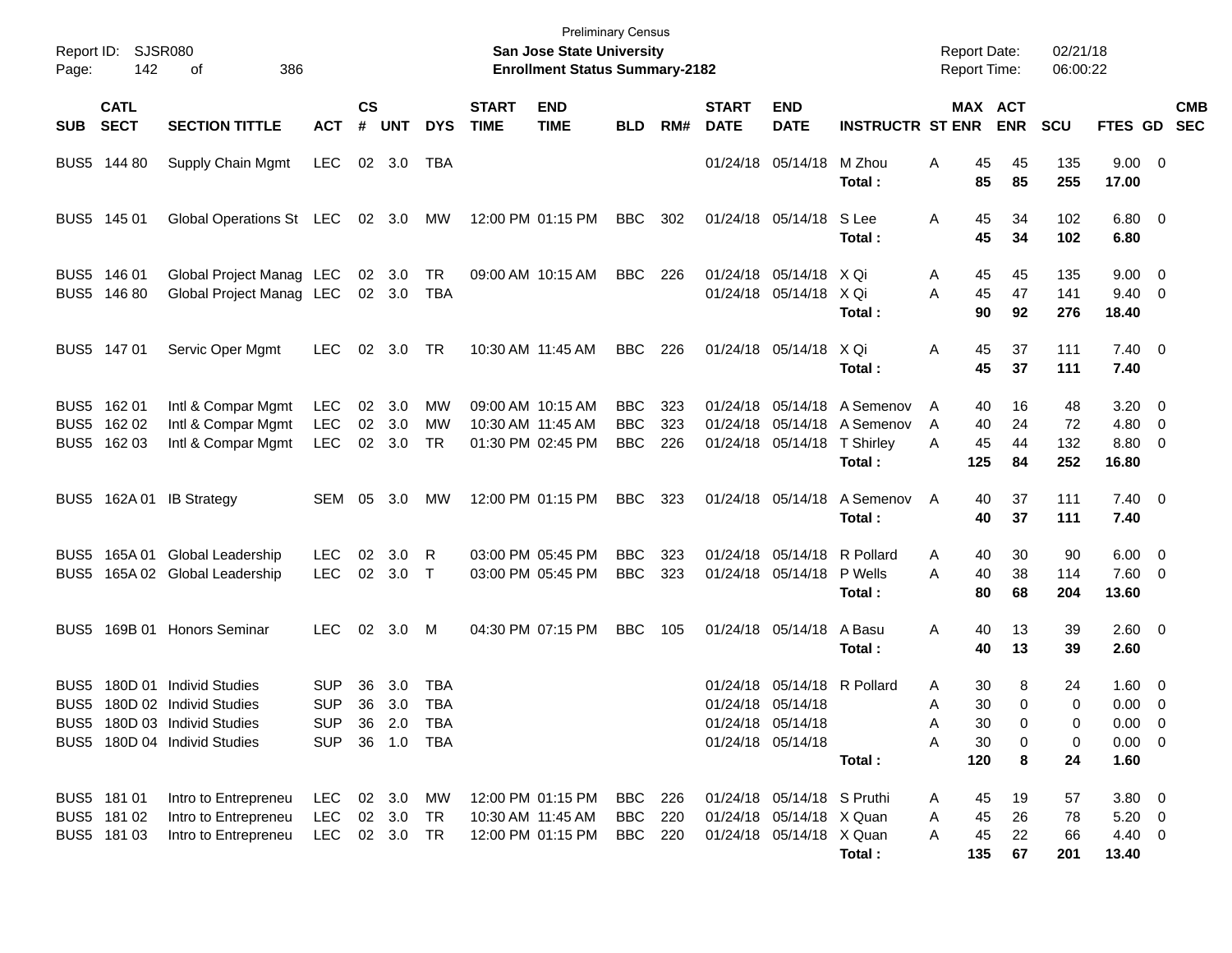| Report ID:<br>Page:      | 143                        | SJSR080<br>386<br>οf                                 |            |                |            |              |                             | <b>Preliminary Census</b><br><b>San Jose State University</b><br><b>Enrollment Status Summary-2182</b> |                          |            |                             |                             |                                | <b>Report Date:</b><br><b>Report Time:</b> |                |                       | 02/21/18<br>06:00:22 |                       |                         |                          |
|--------------------------|----------------------------|------------------------------------------------------|------------|----------------|------------|--------------|-----------------------------|--------------------------------------------------------------------------------------------------------|--------------------------|------------|-----------------------------|-----------------------------|--------------------------------|--------------------------------------------|----------------|-----------------------|----------------------|-----------------------|-------------------------|--------------------------|
| <b>SUB</b>               | <b>CATL</b><br><b>SECT</b> | <b>SECTION TITTLE</b>                                | <b>ACT</b> | <b>CS</b><br># | <b>UNT</b> | <b>DYS</b>   | <b>START</b><br><b>TIME</b> | <b>END</b><br><b>TIME</b>                                                                              | <b>BLD</b>               | RM#        | <b>START</b><br><b>DATE</b> | <b>END</b><br><b>DATE</b>   | <b>INSTRUCTR ST ENR</b>        |                                            |                | MAX ACT<br><b>ENR</b> | <b>SCU</b>           | <b>FTES GD</b>        |                         | <b>CMB</b><br><b>SEC</b> |
| BUS <sub>5</sub>         | 182 01<br>BUS5 182 02      | Bus Plan for New Ven LEC<br>Bus Plan for New Ven LEC |            | 02<br>02       | 3.0<br>3.0 | $\top$<br>W  |                             | 03:00 PM 05:45 PM<br>03:00 PM 05:45 PM                                                                 | <b>BBC</b><br><b>BBC</b> | 301<br>323 | 01/24/18<br>01/24/18        | 05/14/18 X Quan<br>05/14/18 | A Basu<br>Total:               | A<br>A                                     | 45<br>40<br>85 | 24<br>28<br>52        | 72<br>84<br>156      | 4.80<br>5.60<br>10.40 | $\mathbf 0$<br>$\Omega$ |                          |
| BUS5<br>BUS <sub>5</sub> | 18301<br>18302             | Global Entreneurship LEC<br>Global Entreneurship LEC |            | 02<br>02       | 3.0<br>3.0 | МW<br>МW     | 10:30 AM 11:45 AM           | 09:00 AM 10:15 AM                                                                                      | <b>BBC</b><br><b>BBC</b> | 226<br>226 | 01/24/18<br>01/24/18        | 05/14/18<br>05/14/18        | S Pruthi<br>S Pruthi<br>Total: | A<br>A                                     | 45<br>45<br>90 | 27<br>33<br>60        | 81<br>99<br>180      | 5.40<br>6.60<br>12.00 | $\mathbf 0$<br>- 0      |                          |
| BUS5                     | 184A 01                    | Mgmt of Innovation                                   | <b>SEM</b> | 05             | 3.0        | R            |                             | 06:00 PM 08:45 PM                                                                                      | <b>BBC</b>               | 226        |                             | 01/24/18 05/14/18           | P Gupta<br>Total:              | A                                          | 45<br>45       | 11<br>11              | 33<br>33             | 2.20<br>2.20          | - 0                     |                          |
| BUS5                     | 186H 01 E-Lab              |                                                      | <b>SEM</b> | 05             | 3.0        | W            |                             | 06:00 PM 08:45 PM                                                                                      | <b>BBC</b>               | 323        | 01/24/18                    | 05/14/18                    | S Bennet<br>Total:             | A                                          | 35<br>35       | 13<br>13              | 39<br>39             | 2.60<br>2.60          | 0                       |                          |
|                          | BUS5 187 01                | Global Dimensn Bus                                   | <b>LEC</b> |                | 3.0        |              |                             |                                                                                                        |                          |            |                             |                             |                                | X                                          | 0              | 0                     | 0                    | 0.00                  | - 0                     |                          |
| BUS <sub>5</sub>         | 18702                      | <b>Global Dimensn Bus</b>                            | <b>LEC</b> | 02             | 3.0        | <b>MW</b>    |                             | 07:30 AM 08:45 AM                                                                                      | <b>BBC</b>               | 226        | 01/24/18                    | 05/14/18                    | B Makani                       | A                                          | 45             | 31                    | 93                   | 6.20                  | $\Omega$                |                          |
| BUS <sub>5</sub>         | 187 03                     | Global Dimensn Bus                                   | <b>LEC</b> | 02             | 3.0        | МW           |                             | 09:00 AM 10:15 AM                                                                                      | <b>BBC</b>               | 103        | 01/24/18                    | 05/14/18                    | <b>B</b> Makani                | A                                          | 45             | 46                    | 138                  | 9.20                  | 0                       |                          |
| BUS <sub>5</sub>         | 18704                      | <b>Global Dimensn Bus</b>                            | <b>LEC</b> | 02             | 3.0        | <b>MW</b>    | 10:30 AM 11:45 AM           |                                                                                                        | <b>BBC</b>               | 301        | 01/24/18                    | 05/14/18                    | A Musgrave                     | A                                          | 45             | 45                    | 135                  | 9.00                  | 0                       |                          |
| BUS <sub>5</sub>         | 18705                      | Global Dimensn Bus                                   | <b>LEC</b> | 02             | 3.0        | МW           |                             | 12:00 PM 01:15 PM                                                                                      | <b>BBC</b>               | 204        | 01/24/18                    | 05/14/18                    | A Musgrave                     | A                                          | 119            | 119                   | 357                  | 23.80                 | 0                       |                          |
| BUS <sub>5</sub>         | 18706                      | <b>Global Dimensn Bus</b>                            | <b>LEC</b> | 02             | 3.0        | <b>MW</b>    |                             | 01:30 PM 02:45 PM                                                                                      | <b>BBC</b>               | 220        | 01/24/18                    | 05/14/18                    | I Yang                         | A                                          | 45             | 46                    | 138                  | 9.20                  | $\Omega$                |                          |
| BUS5                     | 18707                      | <b>Global Dimensn Bus</b>                            | <b>LEC</b> | 02             | 3.0        | <b>MW</b>    |                             | 03:00 PM 04:15 PM                                                                                      | <b>BBC</b>               | 220        | 01/24/18                    | 05/14/18                    | I Yang                         | A                                          | 45             | 44                    | 132                  | 8.80                  | 0                       |                          |
| BUS <sub>5</sub>         | 18708                      | <b>Global Dimensn Bus</b>                            | <b>LEC</b> | 02             | 3.0        | м            |                             | 06:00 PM 08:45 PM                                                                                      | <b>BBC</b>               | 220        | 01/24/18                    | 05/14/18                    | G Naroola                      | A                                          | 45             | 44                    | 132                  | 8.80                  | 0                       |                          |
| BUS <sub>5</sub>         | 18709                      | <b>Global Dimensn Bus</b>                            | <b>LEC</b> | 02             | 3.0        | R            |                             | 06:00 PM 08:45 PM                                                                                      | BBC                      | 222        | 01/24/18                    |                             | 05/14/18 G Naroola             | A                                          | 45             | 48                    | 144                  | 9.60                  | $\Omega$                |                          |
| BUS <sub>5</sub>         | 187 11                     | <b>Global Dimensn Bus</b>                            | <b>LEC</b> | 02             | 3.0        | TR           |                             | 07:30 AM 08:45 AM                                                                                      | <b>BBC</b>               | 106        | 01/24/18                    |                             | 05/14/18 S Francis             | A                                          | 45             | 23                    | 69                   | 4.60                  | $\mathbf 0$             |                          |
| BUS5                     | 187 12                     | <b>Global Dimensn Bus</b>                            | <b>LEC</b> | 02             | 3.0        | <b>TR</b>    |                             | 09:00 AM 10:15 AM                                                                                      | <b>BBC</b>               | 204        | 01/24/18                    |                             | 05/14/18 S Francis             | A                                          | 119            | 108                   | 324                  | 21.60                 | 0                       |                          |
| BUS <sub>5</sub>         | 187 13                     | Global Dimensn Bus                                   | <b>LEC</b> | 02             | 3.0        | TR           |                             | 12:00 PM 01:15 PM                                                                                      | <b>BBC</b>               | 226        | 01/24/18                    | 05/14/18                    | <b>T</b> Shirley               | A                                          | 45             | 44                    | 132                  | 8.80                  | 0                       |                          |
| BUS <sub>5</sub>         | 187 14                     | <b>Global Dimensn Bus</b>                            | <b>LEC</b> | 02             | 3.0        | <b>TR</b>    |                             | 01:30 PM 02:45 PM                                                                                      | <b>BBC</b>               | 302        | 01/24/18                    | 05/14/18                    | W Van Hooff A                  |                                            | 45             | 44                    | 132                  | 8.80                  | $\Omega$                |                          |
| BUS5                     | 187 15                     | <b>Global Dimensn Bus</b>                            | <b>LEC</b> | 02             | 3.0        | $\mathsf{T}$ |                             | 03:00 PM 05:45 PM                                                                                      | <b>BBC</b>               | 302        | 01/24/18                    | 05/14/18                    | W Van Hooff A                  |                                            | 45             | 41                    | 123                  | 8.20                  | $\mathbf 0$             |                          |
| BUS <sub>5</sub>         | 187 16                     | <b>Global Dimensn Bus</b>                            | <b>LEC</b> | 02             | 3.0        | $\mathsf{T}$ |                             | 06:00 PM 08:45 PM                                                                                      | <b>BBC</b>               | 302        | 01/24/18                    | 05/14/18                    | W Van Hooff A                  |                                            | 45             | 25                    | 75                   | 5.00                  | 0                       |                          |
| BUS <sub>5</sub>         | 187 17                     | <b>Global Dimensn Bus</b>                            | <b>LEC</b> | 02             | 3.0        | W            |                             | 06:00 PM 08:45 PM                                                                                      | <b>BBC</b>               | 222        | 01/24/18                    | 05/14/18                    | J Tan                          | A                                          | 45             | 19                    | 57                   | 3.80                  | 0                       |                          |
| BUS5                     | 18780                      | <b>Global Dimensn Bus</b>                            | <b>LEC</b> | 02             | 3.0        | <b>TBA</b>   |                             |                                                                                                        |                          |            | 01/24/18                    | 05/14/18                    | I Yang                         | A                                          | 45             | 45                    | 135                  | 9.00                  | $\Omega$                |                          |
| BUS5                     | 18781                      | <b>Global Dimensn Bus</b>                            | <b>LEC</b> | 02             | 3.0        | <b>TBA</b>   |                             |                                                                                                        |                          |            | 01/24/18                    | 05/14/18                    | Y No<br>Total:                 | A                                          | 45<br>913      | 37<br>809             | 111<br>2427          | 7.40<br>161.80        | 0                       |                          |

**Department : School of Global Innovation & Leadership** 

| Department Total:         |     | 3093 2527 7581 |              | 505.40 |
|---------------------------|-----|----------------|--------------|--------|
| <b>Lower Division:</b>    | 40. | 15             | 45           | 3.00   |
| <b>Upper Division:</b>    |     | 3053 2512 7536 |              | 502.40 |
| <b>Graduate Division:</b> | o   | n              | $\mathbf{u}$ | 0.00   |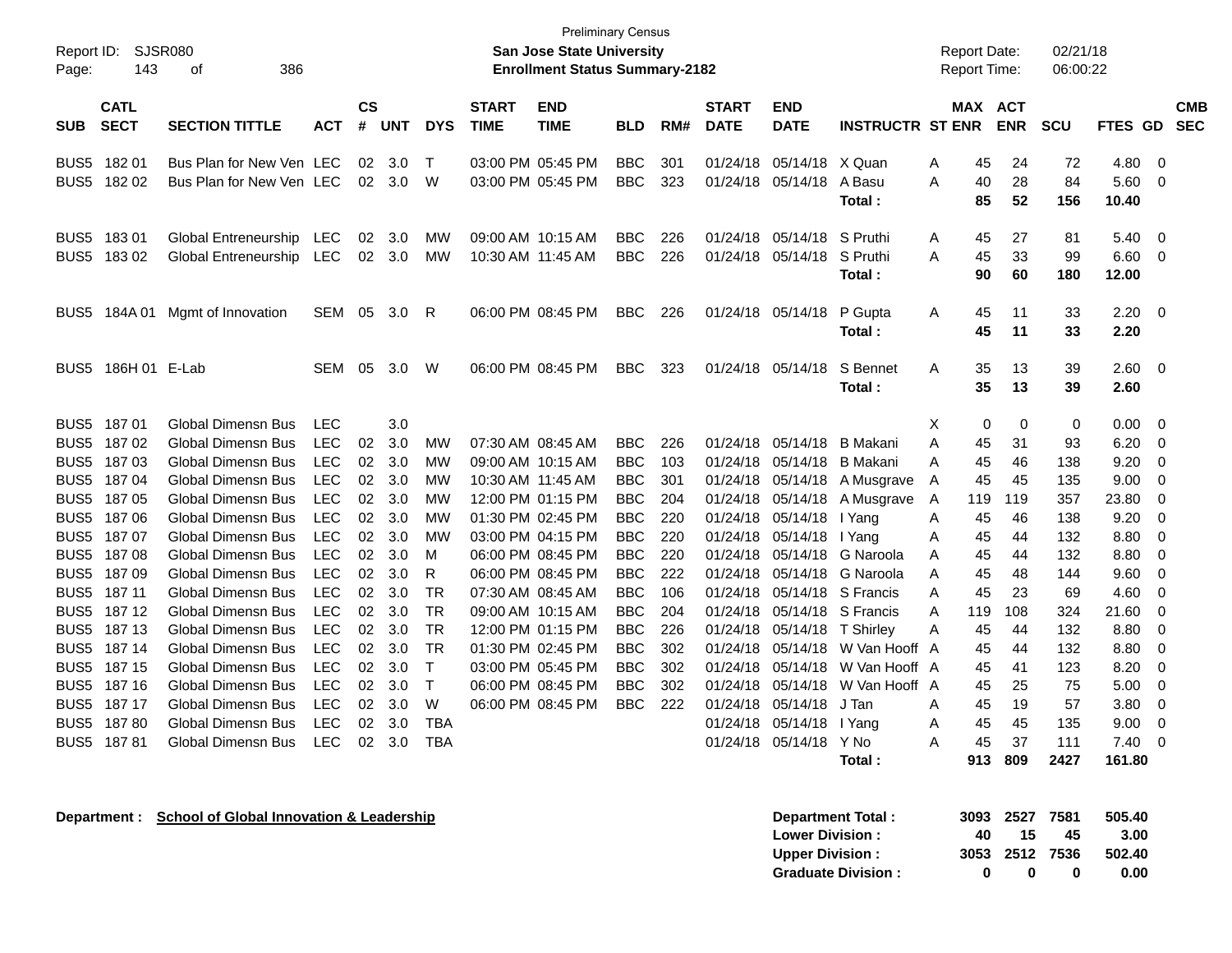| Report ID:<br>Page: | 144                        | SJSR080<br>386<br>οf          |              |                    |            |            |                             | <b>Preliminary Census</b><br><b>San Jose State University</b><br><b>Enrollment Status Summary-2182</b> |            |     |                             |                             |                                                                         |   | <b>Report Date:</b><br>Report Time: |            | 02/21/18<br>06:00:22 |                |                         |                          |
|---------------------|----------------------------|-------------------------------|--------------|--------------------|------------|------------|-----------------------------|--------------------------------------------------------------------------------------------------------|------------|-----|-----------------------------|-----------------------------|-------------------------------------------------------------------------|---|-------------------------------------|------------|----------------------|----------------|-------------------------|--------------------------|
| <b>SUB</b>          | <b>CATL</b><br><b>SECT</b> | <b>SECTION TITTLE</b>         | <b>ACT</b>   | $\mathsf{cs}$<br># | <b>UNT</b> | <b>DYS</b> | <b>START</b><br><b>TIME</b> | <b>END</b><br><b>TIME</b>                                                                              | <b>BLD</b> | RM# | <b>START</b><br><b>DATE</b> | <b>END</b><br><b>DATE</b>   | <b>INSTRUCTR ST ENR</b>                                                 |   | MAX ACT                             | <b>ENR</b> | <b>SCU</b>           | FTES GD        |                         | <b>CMB</b><br><b>SEC</b> |
| College             |                            | <b>Business</b>               |              |                    |            |            |                             |                                                                                                        |            |     |                             |                             |                                                                         |   |                                     |            |                      |                |                         |                          |
|                     | Department :               | <b>School of Management</b>   |              |                    |            |            |                             |                                                                                                        |            |     |                             |                             |                                                                         |   |                                     |            |                      |                |                         |                          |
| BUS3                | 10 01                      | <b>Discover Business</b>      | <b>LEC</b>   |                    | 3.0        |            |                             |                                                                                                        |            |     |                             |                             |                                                                         | X | 0                                   | 0          | 0                    | 0.00           | - 0                     |                          |
| BUS3                | 10 03                      | <b>Discover Business</b>      | <b>LEC</b>   | 02                 | 3.0        | W          |                             | 06:00 PM 08:45 PM                                                                                      | <b>BBC</b> | 102 |                             | 01/24/18 05/14/18 R Blitzer |                                                                         | A | 45                                  | 18         | 54                   | 3.60           | 0                       |                          |
| BUS3                | 10 04                      | <b>Discover Business</b>      | <b>LEC</b>   | 02                 | 3.0        | M          |                             | 03:00 PM 05:45 PM                                                                                      | <b>BBC</b> | 104 |                             | 01/24/18 05/14/18           | R Pollard                                                               | A | 45                                  | 40         | 120                  | 8.00           | 0                       |                          |
|                     |                            |                               |              |                    |            |            |                             |                                                                                                        |            |     |                             |                             | Total:                                                                  |   | 90                                  | 58         | 174                  | 11.60          |                         |                          |
| BUS3                | 12 01                      | <b>Money Matters</b>          | <b>LEC</b>   | 01                 | 3.0        | TR         |                             | 01:30 PM 02:45 PM                                                                                      | <b>BBC</b> | 204 |                             | 01/24/18 05/14/18           | L Dunn-Jense A                                                          |   | 119                                 | 119        | 357                  | 23.80          | $\overline{0}$          |                          |
| BUS3                | 12 02                      | <b>Money Matters</b>          | <b>LEC</b>   | 01                 | 3.0        | R          |                             | 06:00 PM 08:45 PM                                                                                      | <b>BBC</b> | 104 | 01/24/18                    | 05/14/18                    | J Jain                                                                  | A | 45                                  | 46         | 138                  | 9.20           | $\overline{0}$          |                          |
| BUS3                | 12 03                      | <b>Money Matters</b>          | <b>LEC</b>   | 01                 | 3.0        | T          |                             | 06:00 PM 08:45 PM                                                                                      | <b>BBC</b> | 204 | 01/24/18                    | 05/14/18                    | M Hill                                                                  | Α | 85                                  | 90         | 270                  | 18.00          | 0                       |                          |
| BUS3                | 12 04                      | <b>Money Matters</b>          | <b>LEC</b>   | 01                 | 3.0        | <b>MW</b>  |                             | 01:30 PM 02:45 PM                                                                                      | <b>BBC</b> | 102 |                             | 01/24/18 05/14/18           | V Agarwal                                                               | A | 45                                  | 54         | 162                  | 10.80          | 0                       |                          |
| BUS3                | 12 05                      | <b>Money Matters</b>          | <b>LEC</b>   | 01                 | 3.0        | <b>TR</b>  |                             | 03:00 PM 04:15 PM                                                                                      | <b>BBC</b> | 102 |                             | 01/24/18 05/14/18 T Shirley |                                                                         | A | 45                                  | 45         | 135                  | 9.00           | 0                       |                          |
| BUS3                | 12 06                      | <b>Money Matters</b>          | <b>LEC</b>   | 01                 | 3.0        | R          |                             | 06:00 PM 08:45 PM                                                                                      | <b>BBC</b> | 106 |                             |                             | 01/24/18 05/14/18 M Schwartz                                            | A | 20                                  | 23         | 69                   | 4.60           | 0                       |                          |
| BUS3                | 1280                       | <b>Money Matters</b>          | <b>LEC</b>   | 01                 | 3.0        | <b>TBA</b> |                             |                                                                                                        |            |     | 01/24/18                    |                             | 05/14/18 R Okumoto                                                      | A | 119                                 | 121        | 363                  | 24.20          | 0                       |                          |
| BUS3                | 1281                       | <b>Money Matters</b>          | <b>LEC</b>   | 01                 | 3.0        | <b>TBA</b> |                             |                                                                                                        |            |     |                             | 01/24/18 05/14/18           | L Dunn-Jense A                                                          |   | 45                                  | 47         | 141                  | 9.40           | 0                       |                          |
|                     |                            |                               |              |                    |            |            |                             |                                                                                                        |            |     |                             |                             | Total:                                                                  |   | 523                                 | 545        | 1635                 | 109.00         |                         |                          |
| BUS3                | 80 01                      | Legal Environment of LEC      |              | 03                 | 3.0        | MW         |                             | 10:30 AM 11:45 AM                                                                                      | <b>BBC</b> | 326 |                             | 01/24/18 05/14/18           | N Clinch                                                                | A | 45                                  | 40         | 120                  | 8.00           | - 0                     |                          |
| BUS3                | 80 02                      | Legal Environment of LEC      |              | 03                 | 3.0        | TR         |                             | 07:30 AM 08:45 AM                                                                                      | <b>BBC</b> | 102 |                             | 01/24/18 05/14/18           | J Dworak                                                                | A | 45                                  | 42         | 126                  | 8.40           | 0                       |                          |
| BUS3                | 80 03                      | Legal Environment of LEC      |              | 03                 | 3.0        | T          |                             | 06:00 PM 08:45 PM                                                                                      | <b>BBC</b> | 222 |                             | 01/24/18 05/14/18           | J Dworak                                                                | A | 45                                  | 46         | 138                  | 9.20           | 0                       |                          |
| BUS3                | 80 04                      | Legal Environment of LEC      |              | 03                 | 3.0        | <b>MW</b>  |                             | 12:00 PM 01:15 PM                                                                                      | <b>BBC</b> | 202 |                             | 01/24/18 05/14/18 N Clinch  |                                                                         | A | 119                                 | 88         | 264                  | 17.60          | 0                       |                          |
| BUS3                | 80 05                      | Legal Environment of LEC      |              | 03                 | 3.0        | T          |                             | 06:00 PM 08:45 PM                                                                                      | <b>BBC</b> | 102 |                             | 01/24/18 05/14/18           | A Casey                                                                 | A | 45                                  | 46         | 138                  | 9.20           | 0                       |                          |
| BUS3                | 80 06                      | Legal Environment of LEC      |              | 03                 | 3.0        | MW         |                             | 07:30 AM 08:45 AM                                                                                      | <b>BBC</b> | 326 |                             | 01/24/18 05/14/18           | N Clinch                                                                | A | 45                                  | 15         | 45                   | 3.00           | 0                       |                          |
|                     |                            |                               |              |                    |            |            |                             |                                                                                                        |            |     |                             |                             | Total :                                                                 |   | 344                                 | 277        | 831                  | 55.40          |                         |                          |
|                     | BUS3 149 01                | Negotn & Cnflct Reso LEC      |              |                    | 02 3.0 F   |            |                             | 12:30 PM 03:15 PM                                                                                      | <b>BBC</b> | 323 |                             | 01/24/18 05/14/18           | M Ingerson                                                              | A | 45                                  | 20         | 60                   | $4.00 \t 0$    |                         |                          |
|                     |                            |                               |              |                    |            |            |                             |                                                                                                        |            |     |                             |                             | Total:                                                                  |   | 45                                  | 20         | 60                   | 4.00           |                         |                          |
|                     | BUS3 150 01                | Fund of HR Mgmt               | <b>LEC</b>   | 02                 | 3.0        | W          |                             | 03:00 PM 05:45 PM                                                                                      | <b>BBC</b> | 104 |                             | 01/24/18 05/14/18           | M Gavino                                                                | Α | 42                                  | 45         | 135                  | 9.00           | $\overline{\mathbf{0}}$ |                          |
|                     | BUS3 150 02                | Fund of HR Mgmt               | <b>LEC</b>   | 02                 | 3.0        | F          |                             | 12:30 PM 03:15 PM                                                                                      | <b>BBC</b> | 104 |                             | 01/24/18 05/14/18 N Long    |                                                                         | A | 42                                  | 40         | 120                  | 8.00           | 0                       |                          |
|                     | BUS3 150 03                | Fund of HR Mgmt               | <b>LEC</b>   |                    | 02 3.0     | MW         |                             | 12:00 PM 01:15 PM                                                                                      | BBC        | 021 |                             |                             | 01/24/18 05/14/18 R Partridge                                           | A | 42                                  | 45         | 135                  | 9.00           | $\Omega$                |                          |
|                     |                            | BUS3 150 04 Fund of HR Mgmt   | LEC 02 3.0 R |                    |            |            |                             | 06:00 PM 08:45 PM BBC 003 01/24/18 05/14/18 S Moore                                                    |            |     |                             |                             |                                                                         | A | 42                                  | 27         | 81                   | $5.40 \quad 0$ |                         |                          |
|                     |                            |                               |              |                    |            |            |                             |                                                                                                        |            |     |                             |                             | Total:                                                                  |   |                                     | 168 157    | 471                  | 31.40          |                         |                          |
|                     |                            | BUS3 152 01 HR Info Systems   |              |                    |            |            |                             |                                                                                                        |            |     |                             |                             | SEM 05 3.0 TR 10:30 AM 11:45 AM BBC 302 01/24/18 05/14/18 N Da Silva    | A | 45                                  | 43         | 129                  | $8.60 \quad 0$ |                         |                          |
|                     |                            |                               |              |                    |            |            |                             |                                                                                                        |            |     |                             |                             | Total:                                                                  |   | 45                                  | 43         | 129                  | 8.60           |                         |                          |
|                     |                            | BUS3 153 01 Mgmt of Diversity |              |                    |            |            |                             |                                                                                                        |            |     |                             |                             | LEC 02 3.0 MW 01:30 PM 02:45 PM BBC 021 01/24/18 05/14/18 R Partridge A |   | 45                                  | 42         | 126                  | 8.45 1         |                         |                          |
|                     |                            |                               |              |                    |            |            |                             |                                                                                                        |            |     |                             |                             | Total:                                                                  |   | 45                                  | 42         | 126                  | 8.45           |                         |                          |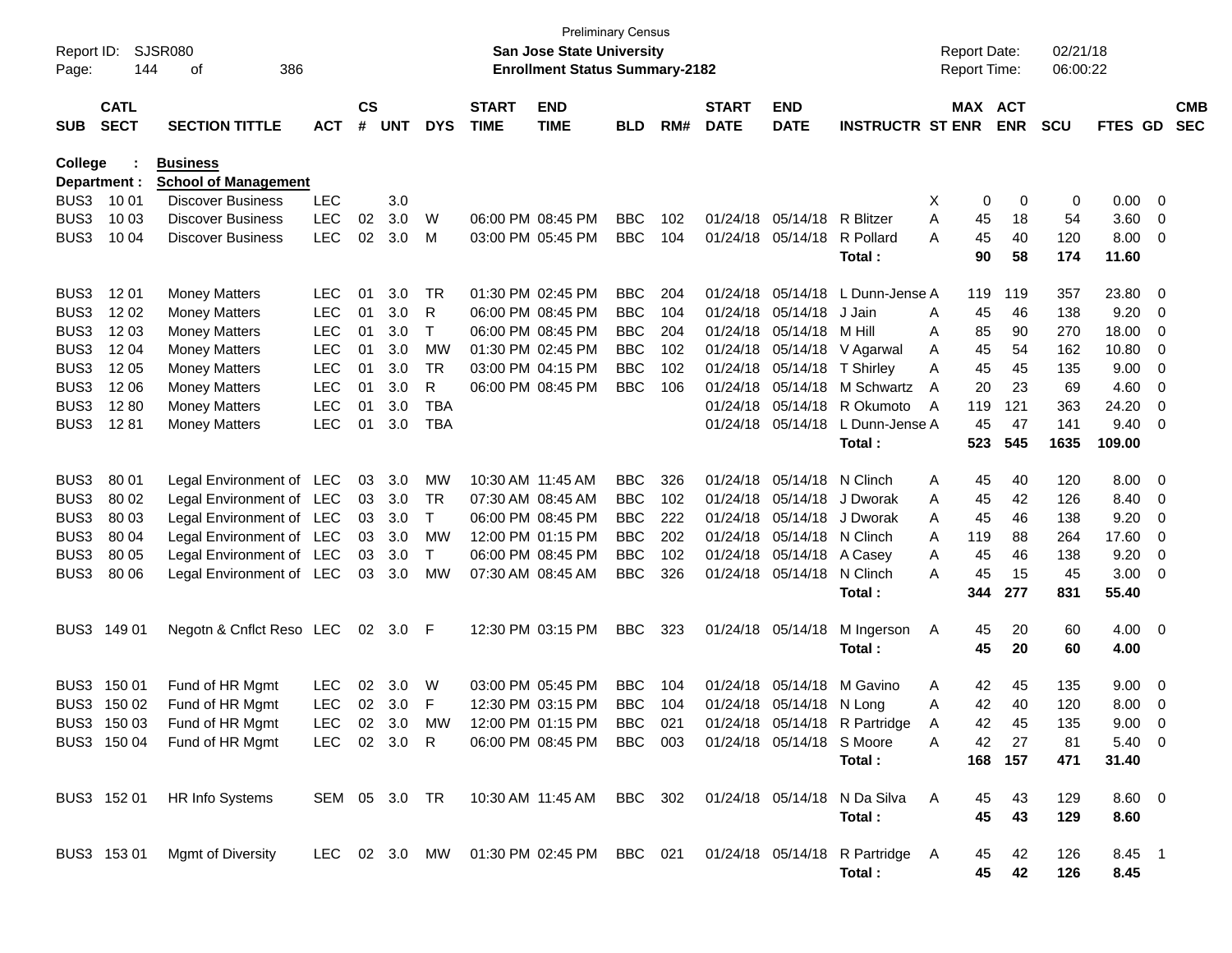| Page:      | Report ID: SJSR080<br>145  | 386<br>οf                                          |                |                    |                |            |                             | <b>Preliminary Census</b><br>San Jose State University<br><b>Enrollment Status Summary-2182</b> |                          |            |                             |                                        |                         | <b>Report Date:</b><br><b>Report Time:</b> |           |                       | 02/21/18<br>06:00:22 |                        |                          |                          |
|------------|----------------------------|----------------------------------------------------|----------------|--------------------|----------------|------------|-----------------------------|-------------------------------------------------------------------------------------------------|--------------------------|------------|-----------------------------|----------------------------------------|-------------------------|--------------------------------------------|-----------|-----------------------|----------------------|------------------------|--------------------------|--------------------------|
| <b>SUB</b> | <b>CATL</b><br><b>SECT</b> | <b>SECTION TITTLE</b>                              | <b>ACT</b>     | $\mathsf{cs}$<br># | <b>UNT</b>     | <b>DYS</b> | <b>START</b><br><b>TIME</b> | <b>END</b><br><b>TIME</b>                                                                       | <b>BLD</b>               | RM#        | <b>START</b><br><b>DATE</b> | <b>END</b><br><b>DATE</b>              | <b>INSTRUCTR ST ENR</b> |                                            |           | MAX ACT<br><b>ENR</b> | <b>SCU</b>           | <b>FTES GD</b>         |                          | <b>CMB</b><br><b>SEC</b> |
|            | BUS3 154 01                | Wkfrce Plan Staff &                                | <b>LEC</b>     | 02                 | 3.0            | МW         | 03:00 PM 04:15 PM           |                                                                                                 | <b>BBC</b>               | 021        |                             | 01/24/18 05/14/18                      | R Partridge<br>Total:   | A                                          | 45<br>45  | 50<br>50              | 150<br>150           | $10.00 \t 0$<br>10.00  |                          |                          |
|            | BUS3 157 01                | Legal Issues in Hrm                                | <b>LEC</b>     | 02                 | 3.0            | M          |                             | 06:00 PM 08:45 PM                                                                               | <b>BBC</b>               | 222        |                             | 01/24/18 05/14/18                      | A Casey<br>Total:       | A                                          | 45<br>45  | 47<br>47              | 141<br>141           | $9.40 \quad 0$<br>9.40 |                          |                          |
|            | BUS3 158 01                | Compensatn & Rewd SyEC                             |                |                    | $02 \quad 3.0$ | R          |                             | 03:00 PM 05:45 PM                                                                               | <b>BBC</b>               | 104        |                             | 01/24/18 05/14/18                      | T Brown<br>Total:       | Α                                          | 45<br>45  | 48<br>48              | 144<br>144           | $9.60 \quad 0$<br>9.60 |                          |                          |
|            | BUS3 159 01                | Senior Sem in HRM                                  | SEM            | 05                 | 3.0            | W          |                             | 06:00 PM 08:45 PM                                                                               | <b>BBC</b>               | 003        |                             | 01/24/18 05/14/18                      | S Malos<br>Total:       | Α                                          | 45<br>45  | 43<br>43              | 129<br>129           | $8.60$ 0<br>8.60       |                          |                          |
| BUS3       | BUS3 160 01<br>160 02      | Fund Mgmt & Org Beh LEC<br>Fund Mgmt & Org Beh LEC |                | 02                 | 3.0<br>02 3.0  | TR<br>M    |                             | 12:00 PM 01:15 PM<br>06:00 PM 08:45 PM                                                          | <b>BBC</b><br><b>BBC</b> | 204<br>102 |                             | 01/24/18 05/14/18<br>01/24/18 05/14/18 | N Da Silva<br>C Van     | A<br>A                                     | 119<br>45 | 118<br>56             | 354<br>168           | 23.60 0<br>11.20 0     |                          |                          |
| BUS3       | 160 03                     | Fund Mgmt & Org Beh LEC                            |                |                    | 02 3.0         | $\top$     |                             | 06:00 PM 08:45 PM                                                                               | <b>BBC</b>               | 104        |                             | 01/24/18 05/14/18 A Stillwell          |                         | A                                          | 45        | 46                    | 138                  | $9.20 \ 0$             |                          |                          |
| BUS3       | 160 04                     | Fund Mgmt & Org Beh LEC                            |                | 02 <sub>o</sub>    | 3.0            | W          |                             | 06:00 PM 08:45 PM                                                                               | <b>BBC</b>               | 204        |                             | 01/24/18 05/14/18                      | P Wells                 | A                                          | 119       | 116                   | 348                  | 23.30                  | $\overline{2}$           |                          |
| BUS3       | 160 05                     | Fund Mgmt & Org Beh LEC                            |                |                    | 02 3.0         | MW         |                             | 01:30 PM 02:45 PM                                                                               | <b>BBC</b>               | 204        |                             | 01/24/18 05/14/18                      | E Mullen                | A                                          | 119       | 116                   | 348                  | 23.20                  | $\overline{\mathbf{0}}$  |                          |
| BUS3       | 160 06                     | Fund Mgmt & Org Beh LEC                            |                |                    | 02 3.0         | MW         |                             | 03:00 PM 04:15 PM                                                                               | <b>BBC</b>               | 102        |                             | 01/24/18 05/14/18                      | E Mullen                | A                                          | 45        | 44                    | 132                  | 8.80 0                 |                          |                          |
| BUS3       | 160 07                     | Fund Mgmt & Org Beh LEC                            |                |                    | 02 3.0         | <b>MW</b>  |                             | 04:30 PM 05:45 PM                                                                               | <b>BBC</b>               | 302        |                             | 01/24/18 05/14/18                      | E Mullen                | A                                          | 45        | 41                    | 123                  | 8.20                   | $\overline{\phantom{0}}$ |                          |
| BUS3       | 16080                      | Fund Mgmt & Org Beh LEC                            |                |                    | 02 3.0         | <b>TBA</b> |                             |                                                                                                 |                          |            |                             | 01/24/18 05/14/18 A Rao                |                         | A                                          | 45        | 44                    | 132                  | 8.80                   | $\overline{\phantom{0}}$ |                          |
| BUS3       | 160 81                     | Fund Mgmt & Org Beh LEC                            |                |                    | $02 \quad 3.0$ | <b>TBA</b> |                             |                                                                                                 |                          |            |                             | 01/24/18 05/14/18                      | A Rao                   | A                                          | 45        | 44                    | 132                  | 8.85                   | $\overline{\phantom{1}}$ |                          |
|            |                            |                                                    |                |                    |                |            |                             |                                                                                                 |                          |            |                             |                                        | Total:                  |                                            | 627       | 625                   | 1875                 | 125.15                 |                          |                          |
| BUS3       | 161A 01                    | Applied Org Behavr                                 | <b>SEM</b>     | 05                 | 3.0            | T          |                             | 06:00 PM 08:45 PM                                                                               | <b>BBC</b>               | 003        |                             | 01/24/18 05/14/18 R Pollard            |                         | A                                          | 45        | 45                    | 135                  | $9.00 \t 0$            |                          |                          |
| BUS3       |                            | 161A 02 Applied Org Behavr                         | <b>SEM</b>     | 05                 | 3.0            | W          |                             | 03:00 PM 05:45 PM                                                                               | <b>BBC</b>               | 301        |                             | 01/24/18 05/14/18                      | G Lester                | Α                                          | 45        | 31                    | 93                   | $6.20 \ 0$             |                          |                          |
| BUS3       |                            | 161A 03 Applied Org Behavr                         | <b>SEM</b>     |                    | 3.0            |            |                             |                                                                                                 |                          |            |                             |                                        |                         | X                                          | 0         | $\mathbf 0$           | 0                    | $0.00 \t 0$            |                          |                          |
|            |                            |                                                    |                |                    |                |            |                             |                                                                                                 |                          |            |                             |                                        | Total:                  |                                            | 90        | 76                    | 228                  | 15.20                  |                          |                          |
|            |                            |                                                    |                |                    |                |            |                             |                                                                                                 |                          |            |                             |                                        |                         |                                            |           |                       |                      |                        |                          |                          |
|            |                            | BUS3 161B 01 Org Theory                            | LEC.           | 02                 | 3.0            | <b>TR</b>  | 10:30 AM 11:45 AM           |                                                                                                 | <b>BBC</b>               | 102        |                             | 01/24/18 05/14/18                      | T Altura                | Α                                          | 45        | 40                    | 120                  | $8.00 \t 0$            |                          |                          |
|            |                            | BUS3 161B 02 Org Theory                            | LEC            |                    | 02 3.0 TR      |            |                             | 12:00 PM 01:15 PM                                                                               | BBC                      | 102        |                             | 01/24/18 05/14/18 T Altura             |                         | A                                          | 45        | 36                    | 108                  | $7.20 \t 0$            |                          |                          |
|            |                            | BUS3 161B 03 Org Theory                            | LEC 02 3.0 M   |                    |                |            |                             | 06:00 PM 08:45 PM BBC 104                                                                       |                          |            |                             | 01/24/18 05/14/18 R Pollard            | Total:                  | A                                          | 45        | 33<br>135 109         | 99<br>327            | $6.60$ 0<br>21.80      |                          |                          |
|            |                            |                                                    |                |                    |                |            |                             |                                                                                                 |                          |            |                             |                                        |                         |                                            |           |                       |                      |                        |                          |                          |
|            | BUS3 166 01                | Bus, Govt, Society                                 |                |                    |                |            |                             | LEC 02 3.0 MW 10:30 AM 11:45 AM BBC 103                                                         |                          |            |                             | 01/24/18 05/14/18 R Stross             |                         | A                                          | 45        | 45                    | 135                  | $9.00 \t 0$            |                          |                          |
|            | BUS3 166 80                | Bus, Govt, Society                                 | LEC            |                    | 02 3.0         | TBA        |                             |                                                                                                 |                          |            |                             | 01/24/18 05/14/18 R Stross             |                         | A                                          | 45        | 45                    | 135                  | $9.00 \t 0$            |                          |                          |
|            | BUS3 16681                 | Bus, Govt, Society                                 | LEC 02 3.0 TBA |                    |                |            |                             |                                                                                                 |                          |            |                             | 01/24/18 05/14/18 R Stross             |                         | A                                          | 45        | 44                    | 132                  | 8.80 0                 |                          |                          |
|            |                            |                                                    |                |                    |                |            |                             |                                                                                                 |                          |            |                             |                                        | Total:                  |                                            |           | 135 134               | 402                  | 26.80                  |                          |                          |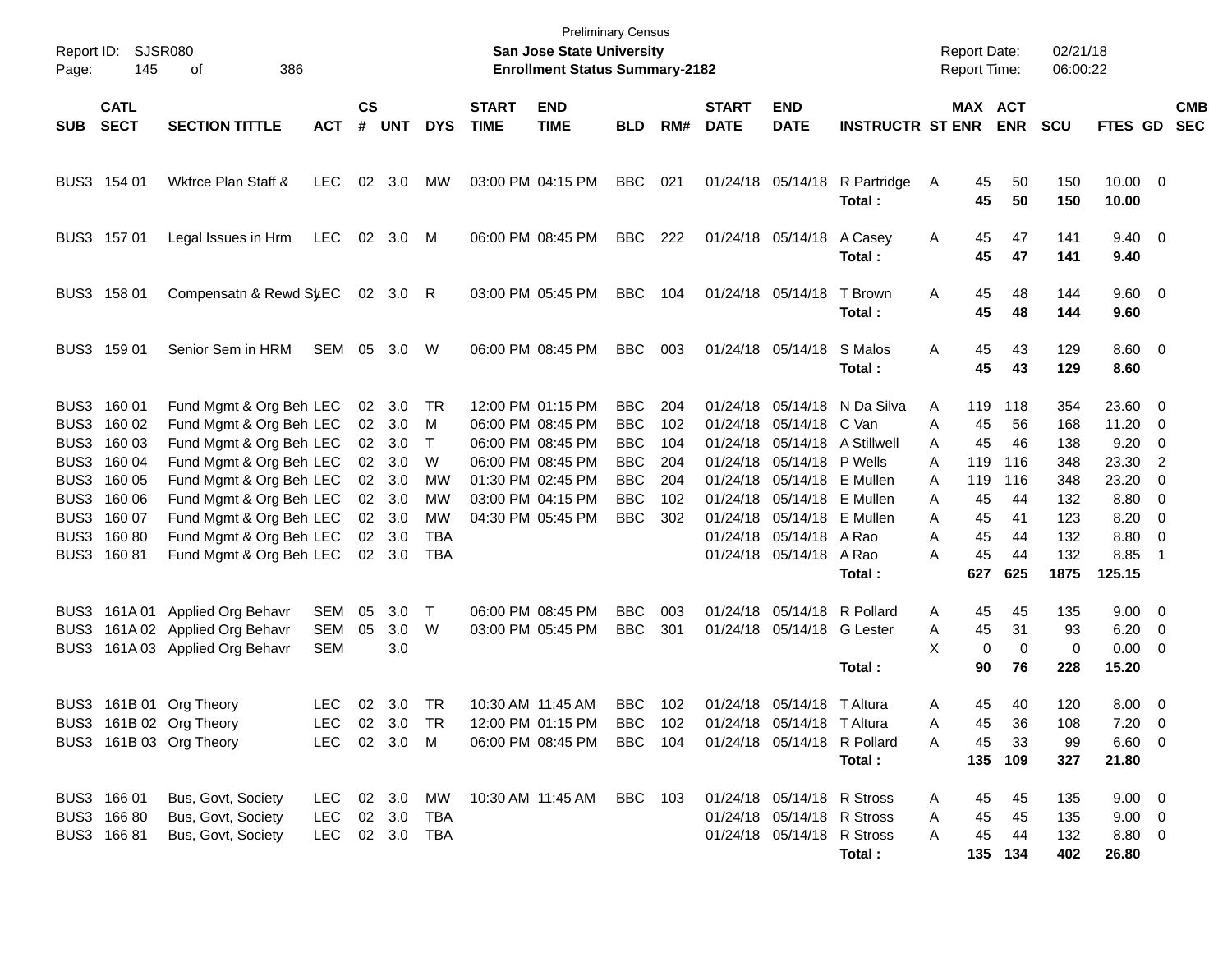| Report ID:<br>Page: | SJSR080<br>146             | 386<br>οf                 |            |            |            |              |                             | <b>Preliminary Census</b><br><b>San Jose State University</b><br><b>Enrollment Status Summary-2182</b> |            |     |                             |                           |                         | <b>Report Date:</b><br><b>Report Time:</b> |                       | 02/21/18<br>06:00:22 |                |                |                          |
|---------------------|----------------------------|---------------------------|------------|------------|------------|--------------|-----------------------------|--------------------------------------------------------------------------------------------------------|------------|-----|-----------------------------|---------------------------|-------------------------|--------------------------------------------|-----------------------|----------------------|----------------|----------------|--------------------------|
| <b>SUB</b>          | <b>CATL</b><br><b>SECT</b> | <b>SECTION TITTLE</b>     | ACT        | CS<br>$\#$ | <b>UNT</b> | <b>DYS</b>   | <b>START</b><br><b>TIME</b> | <b>END</b><br><b>TIME</b>                                                                              | <b>BLD</b> | RM# | <b>START</b><br><b>DATE</b> | <b>END</b><br><b>DATE</b> | <b>INSTRUCTR ST ENR</b> |                                            | MAX ACT<br><b>ENR</b> | <b>SCU</b>           | <b>FTES GD</b> |                | <b>CMB</b><br><b>SEC</b> |
| BUS3                |                            | 180D 01 Indiv St Org Mgmt | <b>SUP</b> | 36         | 3.0        | <b>TBA</b>   |                             |                                                                                                        |            |     | 01/24/18                    | 05/14/18                  |                         | Α                                          | 0<br>$\mathbf 0$      | 0                    | 0.00           | $\overline{0}$ |                          |
| BUS3                |                            | 180D 02 Indiv St Org Mgmt | <b>SUP</b> | 36         | 1.0        | TBA          |                             |                                                                                                        |            |     | 01/24/18                    | 05/14/18                  | M Virick                | A<br>10                                    | $\mathbf 0$           | $\mathbf 0$          | 0.00           | $\overline{0}$ |                          |
| BUS3                |                            | 180D 03 Indiv St Org Mgmt | <b>SUP</b> | 36         | 1.0        | <b>TBA</b>   |                             |                                                                                                        |            |     | 01/24/18                    | 05/14/18                  | M Virick                | A<br>10                                    | $\mathbf 0$           | 0                    | 0.00           | $\overline{0}$ |                          |
| BUS3                |                            | 180D 04 Indiv St Org Mgmt | <b>SUP</b> | 36         | 1.0        | <b>TBA</b>   |                             |                                                                                                        |            |     | 01/24/18                    | 05/14/18                  | M Virick                | A<br>10                                    | $\mathbf 0$           | $\mathbf 0$          | 0.00           | $\overline{0}$ |                          |
| BUS <sub>3</sub>    |                            | 180D 05 Indiv St Org Mgmt | <b>SUP</b> | 36         | 1.0        | <b>TBA</b>   |                             |                                                                                                        |            |     | 01/24/18                    | 05/14/18                  | M Virick                | Α<br>10                                    | $\mathbf 0$           | $\mathbf 0$          | 0.00           | $\overline{0}$ |                          |
| BUS3                |                            | 180D 06 Indiv St Org Mgmt | <b>SUP</b> | 36         | 3.0        | TBA          |                             |                                                                                                        |            |     | 01/24/18                    | 05/14/18                  | S Rodan                 | 10<br>A                                    | 14                    | 42                   | 2.80           | $\overline{0}$ |                          |
| BUS3                |                            | 180D 07 Indiv St Org Mgmt | <b>SUP</b> | 36         | 3.0        | <b>TBA</b>   |                             |                                                                                                        |            |     | 01/24/18                    | 05/14/18                  | R Stross                | A<br>10                                    | $\mathbf{1}$          | 3                    | 0.20           | $\Omega$       |                          |
| BUS3                |                            | 180D 08 Indiv St Org Mgmt | <b>SUP</b> | 36         | 2.0        | <b>TBA</b>   |                             |                                                                                                        |            |     | 01/24/18                    | 05/14/18                  | M Virick                | A                                          | 5<br>$\mathbf 0$      | $\mathbf 0$          | 0.00           | $\overline{0}$ |                          |
| BUS3                |                            | 180D 09 Indiv St Org Mgmt | <b>SUP</b> | 36         | 3.0        | <b>TBA</b>   |                             |                                                                                                        |            |     | 01/24/18                    | 05/14/18                  | S Rodan                 | А                                          | $\overline{1}$<br>5   | $\mathbf 0$          | 0.20           | $\Omega$       |                          |
|                     |                            |                           |            |            |            |              |                             |                                                                                                        |            |     |                             |                           | Total:                  | 70                                         | 16                    | 45                   | 3.20           |                |                          |
|                     |                            |                           |            |            |            |              |                             |                                                                                                        |            |     |                             |                           |                         |                                            |                       |                      |                |                |                          |
| BUS <sub>3</sub>    | 18901                      | <b>Strategic Mgmt</b>     | SEM        | 05         | 3.0        | МW           |                             | 03:00 PM 04:15 PM                                                                                      | <b>BBC</b> | 326 | 01/24/18                    | 05/14/18                  | S Chou                  | 35<br>Α                                    | 35                    | 105                  | 7.00           | $\overline{0}$ |                          |
| BUS3                | 18902                      | <b>Strategic Mgmt</b>     | <b>SEM</b> | 05         | 3.0        | TR           |                             | 09:00 AM 10:15 AM                                                                                      | <b>BBC</b> | 103 | 01/24/18                    | 05/14/18                  | <b>G</b> Mathur         | 35<br>Α                                    | 34                    | 102                  | 6.80           | $\mathbf 0$    |                          |
| BUS3                | 18903                      | <b>Strategic Mgmt</b>     | <b>SEM</b> | 05         | 3.0        | <b>TR</b>    |                             | 07:30 AM 08:45 AM                                                                                      | <b>BBC</b> | 103 | 01/24/18                    | 05/14/18                  | <b>G</b> Mathur         | 35<br>А                                    | 30                    | 90                   | 6.00           | $\overline{0}$ |                          |
| BUS <sub>3</sub>    | 18904                      | <b>Strategic Mgmt</b>     | <b>SEM</b> | 05         | 3.0        | <b>TR</b>    |                             | 10:30 AM 11:45 AM                                                                                      | <b>BBC</b> | 104 | 01/24/18                    | 05/14/18                  | R Roman                 | 35<br>A                                    | 36                    | 108                  | 7.20           | $\mathbf 0$    |                          |
| BUS3                | 18905                      | <b>Strategic Mgmt</b>     | <b>SEM</b> | 05         | 3.0        | R            |                             | 06:00 PM 08:45 PM                                                                                      | <b>BBC</b> | 130 | 01/24/18                    | 05/14/18                  | G Radine                | 35<br>A                                    | 38                    | 114                  | 7.60           | $\Omega$       |                          |
| BUS <sub>3</sub>    | 18906                      | <b>Strategic Mgmt</b>     | <b>SEM</b> | 05         | 3.0        | <b>TR</b>    |                             | 12:00 PM 01:15 PM                                                                                      | <b>BBC</b> | 021 | 01/24/18                    | 05/14/18                  | C Wang                  | 35<br>A                                    | 37                    | 111                  | 7.40           | $\overline{0}$ |                          |
| BUS3                | 18907                      | <b>Strategic Mgmt</b>     | SEM        | 05         | 3.0        | <b>MW</b>    |                             | 12:00 PM 01:15 PM                                                                                      | <b>BBC</b> | 104 | 01/24/18                    | 05/14/18                  | Y No                    | A<br>35                                    | 29                    | 87                   | 5.80           | $\mathbf 0$    |                          |
| BUS <sub>3</sub>    | 18908                      | <b>Strategic Mgmt</b>     | SEM        | 05         | 3.0        | R            |                             | 06:00 PM 08:45 PM                                                                                      | <b>BBC</b> | 102 | 01/24/18                    | 05/14/18                  | L Gee                   | A<br>35                                    | 41                    | 123                  | 8.20           | -0             |                          |
| BUS3                | 18909                      | <b>Strategic Mgmt</b>     | SEM        | 05         | 3.0        | <b>TR</b>    |                             | 03:00 PM 04:15 PM                                                                                      | <b>BBC</b> | 021 | 01/24/18                    | 05/14/18                  | G Radine                | 35<br>Α                                    | 36                    | 108                  | 7.20           | $\mathbf 0$    |                          |
| BUS3                | 189 10                     | <b>Strategic Mgmt</b>     | <b>SEM</b> | 05         | 3.0        | <b>MW</b>    |                             | 10:30 AM 11:45 AM                                                                                      | <b>BBC</b> | 104 | 01/24/18                    | 05/14/18                  | Y No                    | A<br>35                                    | 29                    | 87                   | 5.80           | $\Omega$       |                          |
| BUS <sub>3</sub>    | 189 11                     | <b>Strategic Mgmt</b>     | <b>SEM</b> | 05         | 3.0        | W            |                             | 06:00 PM 08:45 PM                                                                                      | <b>BBC</b> | 104 | 01/24/18                    | 05/14/18                  | S Chou                  | 35<br>A                                    | 36                    | 108                  | 7.20           | $\mathbf 0$    |                          |
| BUS3                | 189 12                     | <b>Strategic Mgmt</b>     | SEM        | 05         | 3.0        | $\mathsf{T}$ |                             | 06:00 PM 08:45 PM                                                                                      | <b>BBC</b> | 130 | 01/24/18                    | 05/14/18                  | S Chou                  | 35<br>А                                    | 37                    | 111                  | 7.40           | $\Omega$       |                          |
| BUS3                | 189 13                     | <b>Strategic Mgmt</b>     | <b>SEM</b> | 05         | 3.0        | W            |                             | 06:00 PM 08:45 PM                                                                                      | <b>BBC</b> | 106 | 01/24/18                    | 05/14/18                  | A Musgrave              | 35<br>A                                    | 35                    | 105                  | 7.00           | $\overline{0}$ |                          |
| BUS3                | 189 14                     | <b>Strategic Mgmt</b>     | <b>SEM</b> | 05         | 3.0        | <b>TR</b>    |                             | 09:00 AM 10:15 AM                                                                                      | <b>BBC</b> | 102 | 01/24/18                    | 05/14/18                  | C Wang                  | 35<br>A                                    | 33                    | 99                   | 6.60           | $\overline{0}$ |                          |
| BUS3                | 189 15                     | <b>Strategic Mgmt</b>     | <b>SEM</b> | 05         | 3.0        | MW           |                             | 01:30 PM 02:45 PM                                                                                      | <b>BBC</b> | 104 | 01/24/18                    | 05/14/18                  | A Musgrave              | 35<br>A                                    | 35                    | 105                  | 7.00           | $\overline{0}$ |                          |
| BUS3                | 189 16                     | <b>Strategic Mgmt</b>     | SEM        | 05         | 3.0        | м            |                             | 06:00 PM 08:45 PM                                                                                      | <b>BBC</b> | 003 | 01/24/18                    | 05/14/18                  | S Rodan                 | 35<br>Α                                    | 32                    | 96                   | 6.40           | $\mathbf 0$    |                          |
| BUS <sub>3</sub>    | 189 18                     | <b>Strategic Mgmt</b>     | <b>SEM</b> | 05         | 3.0        | <b>TR</b>    |                             | 01:30 PM 02:45 PM                                                                                      | <b>BBC</b> | 104 | 01/24/18                    | 05/14/18                  | R Roman                 | 35<br>Α                                    | 36                    | 108                  | 7.20           | $\overline{0}$ |                          |
| BUS3                | 189 19                     | <b>Strategic Mgmt</b>     | <b>SEM</b> | 05         | 3.0        | <b>TR</b>    |                             | 12:00 PM 01:15 PM                                                                                      | <b>BBC</b> | 104 | 01/24/18                    | 05/14/18                  | R Roman                 | 35<br>Α                                    | 36                    | 108                  | 7.20           | $\mathbf 0$    |                          |
| BUS3                | 189 20                     | Strategic Mgmt            | SEM        | 05         | 3.0        | <b>TR</b>    |                             | 04:30 PM 05:45 PM                                                                                      | <b>BBC</b> | 102 | 01/24/18                    | 05/14/18                  | T Shirlev               | 35<br>A                                    | 43                    | 129                  | 8.60           | $\Omega$       |                          |
| BUS3                | 189 21                     | <b>Strategic Mgmt</b>     | SEM        | 05         | 3.0        | <b>MW</b>    |                             | 09:00 AM 10:15 AM                                                                                      | <b>BBC</b> | 104 | 01/24/18                    | 05/14/18                  | Y No                    | A<br>35                                    | 28                    | 84                   | 5.60           | $\mathbf 0$    |                          |
| BUS3                | 189 22                     | <b>Strategic Mgmt</b>     | <b>SEM</b> | 05         | 3.0        | <b>TR</b>    |                             | 10:30 AM 11:45 AM                                                                                      | <b>BBC</b> | 103 | 01/24/18                    | 05/14/18                  | <b>G</b> Mathur         | 35<br>Α                                    | 33                    | 99                   | 6.60           | $\overline{0}$ |                          |
| BUS3                | 189 23                     | <b>Strategic Mgmt</b>     | SEM        | 05         | 3.0        | MW           |                             | 09:00 AM 10:15 AM                                                                                      | <b>BBC</b> | 105 | 01/24/18                    | 05/14/18                  | S Khavul                | Α<br>35                                    | 37                    | 111                  | 7.40           | $\overline{0}$ |                          |
| BUS3                | 189 24                     | <b>Strategic Mgmt</b>     | SEM        | 05         | 3.0        | MW           |                             | 10:30 AM 11:45 AM                                                                                      | <b>BBC</b> | 105 | 01/24/18                    | 05/14/18                  | S Khavul                | 35<br>A                                    | 39                    | 117                  | 7.80           | $\overline{0}$ |                          |
| BUS3                | 189 25                     | <b>Strategic Mgmt</b>     | <b>SEM</b> | 05         | 3.0        | W            |                             | 06:00 PM 08:45 PM                                                                                      | <b>BBC</b> | 301 | 01/24/18                    | 05/14/18                  | <b>G</b> Lester         | A<br>35                                    | 33                    | 99                   | 6.60           | $\overline{0}$ |                          |
|                     |                            |                           |            |            |            |              |                             |                                                                                                        |            |     |                             |                           | Total:                  | 840                                        | 838                   | 2514                 | 167.60         |                |                          |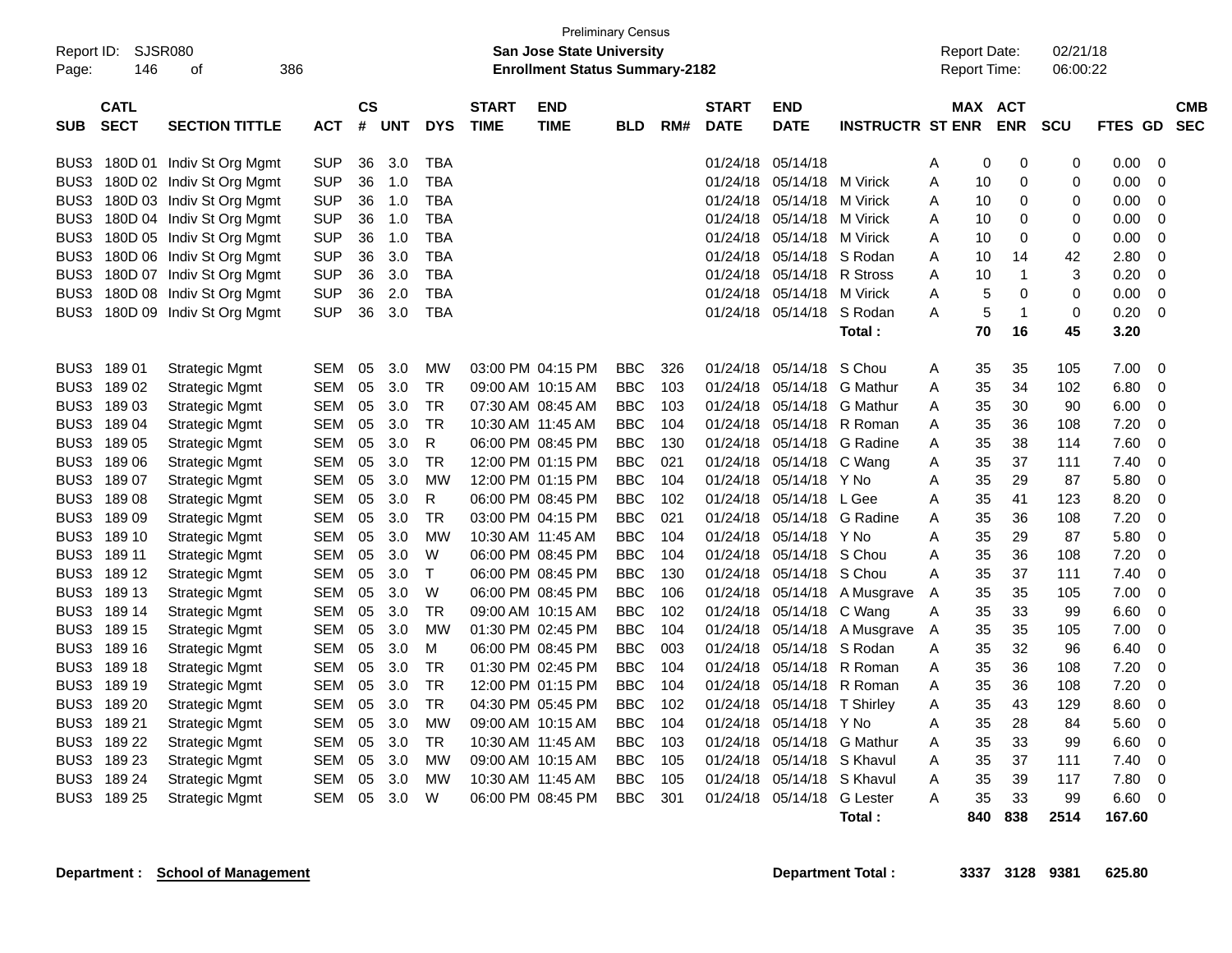| Page:      | Report ID: SJSR080<br>147  | 386<br>оf             |            |                |            |                             | <b>San Jose State University</b><br><b>Enrollment Status Summary-2182</b> | <b>Preliminary Census</b> |     |                             |                                                                                |                           | <b>Report Date:</b><br><b>Report Time:</b> |                                         | 02/21/18<br>06:00:22       |                                        |            |
|------------|----------------------------|-----------------------|------------|----------------|------------|-----------------------------|---------------------------------------------------------------------------|---------------------------|-----|-----------------------------|--------------------------------------------------------------------------------|---------------------------|--------------------------------------------|-----------------------------------------|----------------------------|----------------------------------------|------------|
| <b>SUB</b> | <b>CATL</b><br><b>SECT</b> | <b>SECTION TITTLE</b> | <b>ACT</b> | СS<br>UNT<br># | <b>DYS</b> | <b>START</b><br><b>TIME</b> | <b>END</b><br><b>TIME</b>                                                 | <b>BLD</b>                | RM# | <b>START</b><br><b>DATE</b> | <b>END</b><br><b>DATE</b><br><b>Lower Division :</b><br><b>Upper Division:</b> | <b>INSTRUCTR ST ENR</b>   | <b>MAX</b><br>957<br>2380                  | <b>ACT</b><br><b>ENR</b><br>880<br>2248 | <b>SCU</b><br>2640<br>6741 | <b>FTES GD SEC</b><br>176.00<br>449.80 | <b>CMB</b> |
|            |                            |                       |            |                |            |                             |                                                                           |                           |     |                             |                                                                                | <b>Graduate Division:</b> | 0                                          | 0                                       | $\bf{0}$                   | 0.00                                   |            |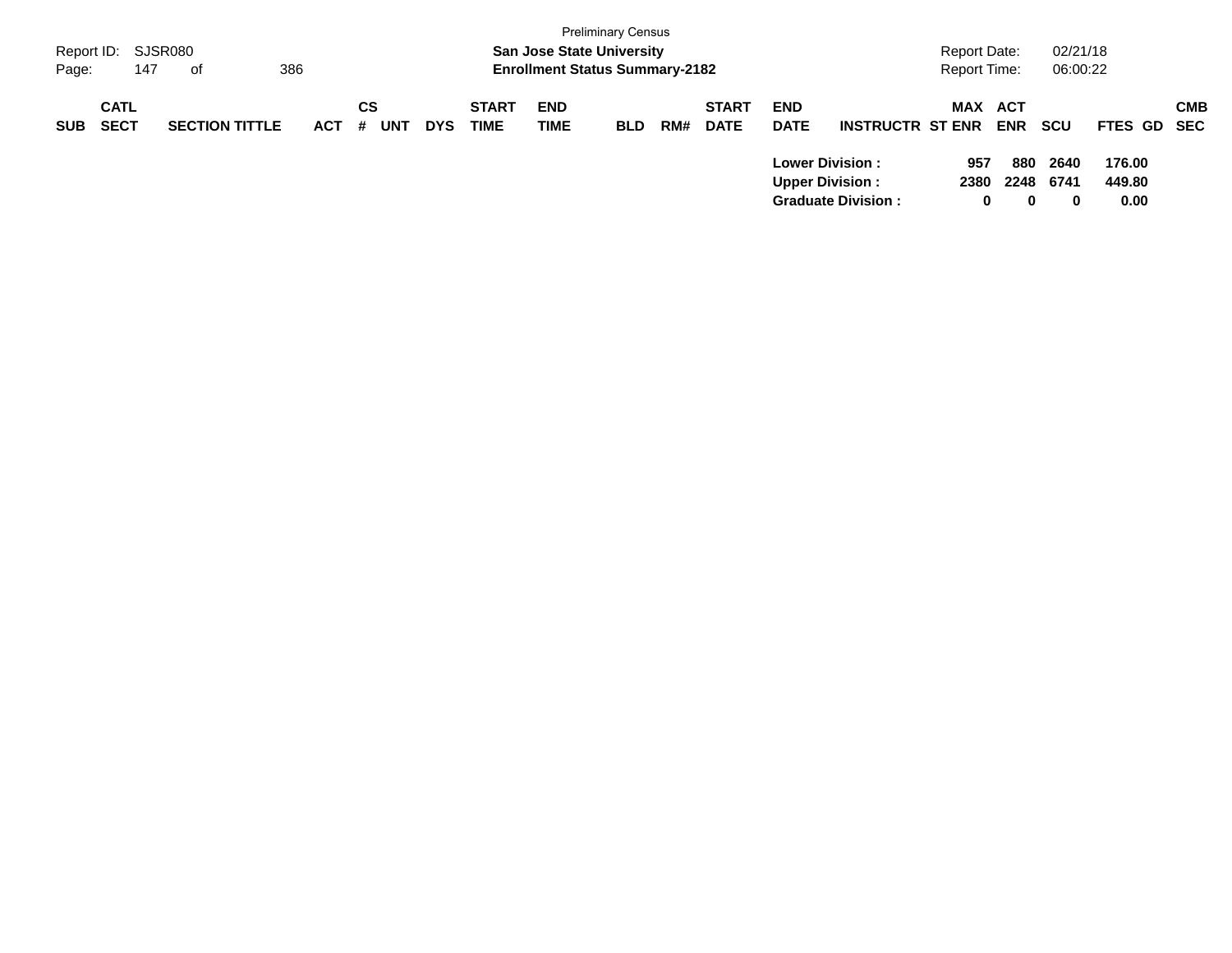| Report ID:<br>Page: | 148                        | <b>SJSR080</b><br>386<br>οf                           |            |               |       |            |                             | <b>Preliminary Census</b><br><b>San Jose State University</b><br><b>Enrollment Status Summary-2182</b> |                |     |                             |                             |                              |   | <b>Report Date:</b><br><b>Report Time:</b> |            | 02/21/18<br>06:00:22 |                |                         |                          |
|---------------------|----------------------------|-------------------------------------------------------|------------|---------------|-------|------------|-----------------------------|--------------------------------------------------------------------------------------------------------|----------------|-----|-----------------------------|-----------------------------|------------------------------|---|--------------------------------------------|------------|----------------------|----------------|-------------------------|--------------------------|
| <b>SUB</b>          | <b>CATL</b><br><b>SECT</b> | <b>SECTION TITTLE</b>                                 | <b>ACT</b> | $\mathsf{cs}$ | # UNT | <b>DYS</b> | <b>START</b><br><b>TIME</b> | <b>END</b><br><b>TIME</b>                                                                              | <b>BLD</b>     | RM# | <b>START</b><br><b>DATE</b> | <b>END</b><br><b>DATE</b>   | <b>INSTRUCTR ST ENR</b>      |   | MAX ACT                                    | <b>ENR</b> | <b>SCU</b>           | FTES GD        |                         | <b>CMB</b><br><b>SEC</b> |
| College             |                            | <b>Business</b>                                       |            |               |       |            |                             |                                                                                                        |                |     |                             |                             |                              |   |                                            |            |                      |                |                         |                          |
|                     | Department :               | <b>School of Information Systems &amp; Technology</b> |            |               |       |            |                             |                                                                                                        |                |     |                             |                             |                              |   |                                            |            |                      |                |                         |                          |
| BUS4.               | 91A 01                     | Adv Comp Tools Bus LEC 01 1.0 W                       |            |               |       |            |                             | 04:30 PM 05:45 PM                                                                                      | <b>BBC</b>     | 304 |                             | 01/24/18 04/11/18           | M Splane                     | Α | 45                                         | 17         | 17                   | $1.13 \ 0$     |                         |                          |
|                     |                            |                                                       |            |               |       |            |                             |                                                                                                        |                |     |                             |                             | Total:                       |   | 45                                         | 17         | 17                   | 1.13           |                         |                          |
| BUS4                | 91L01                      | Comp Tools for Bus                                    | LEC        | 01            | 1.0   | $\top$     |                             | 06:00 PM 07:15 PM                                                                                      | <b>BBC</b>     | 305 |                             | 01/24/18 04/10/18           | P Kwan                       | A | 45                                         | 21         | 21                   | 1.40           | $\overline{\mathbf{0}}$ |                          |
| BUS4                | 91L02                      | Comp Tools for Bus                                    | <b>LEC</b> |               | 1.0   |            |                             |                                                                                                        |                |     |                             |                             |                              | х | 0                                          | 0          | 0                    | 0.00           | 0                       |                          |
| BUS4                | 91L03                      | Comp Tools for Bus                                    | <b>LEC</b> | 01            | 1.0   | M          |                             | 06:00 PM 07:15 PM                                                                                      | <b>BBC</b>     | 305 |                             | 01/24/18 04/09/18           | U Andra                      | A | 45                                         | 42         | 42                   | 2.80           | 0                       |                          |
| BUS4                | 91L04                      | Comp Tools for Bus                                    | <b>LEC</b> | 01            | 1.0   | M          |                             | 07:30 PM 08:45 PM                                                                                      | <b>BBC</b>     | 305 |                             | 01/24/18 04/09/18           | U Andra                      | A | 45                                         | 24         | 24                   | 1.60           | 0                       |                          |
| BUS4                | 91L05                      | Comp Tools for Bus                                    | <b>LEC</b> | 01            | 1.0   | M          |                             | 01:30 PM 02:45 PM                                                                                      | <b>BBC</b>     | 305 |                             | 01/24/18 04/09/18           | M Splane                     | Α | 45                                         | 44         | 44                   | 2.93           | 0                       |                          |
| BUS4                | 91L06                      | Comp Tools for Bus                                    | <b>LEC</b> | 01            | 1.0   | M          |                             | 03:00 PM 04:15 PM                                                                                      | <b>BBC</b>     | 305 |                             | 01/24/18 04/09/18           | M Splane                     | A | 45                                         | 46         | 46                   | 3.07           | 0                       |                          |
| BUS4                | 91L07                      | Comp Tools for Bus                                    | <b>LEC</b> | 01            | 1.0   | $\top$     |                             | 01:30 PM 02:45 PM                                                                                      | <b>BBC</b>     | 305 |                             | 01/24/18 04/10/18           | M Splane                     | Α | 45                                         | 45         | 45                   | 3.00           | 0                       |                          |
| BUS4                | 91L08                      | Comp Tools for Bus                                    | <b>LEC</b> | 01            | 1.0   | $\top$     |                             | 03:00 PM 04:15 PM                                                                                      | <b>BBC</b>     | 305 |                             | 01/24/18 04/10/18           | M Splane                     | Α | 45                                         | 46         | 46                   | 3.07           | 0                       |                          |
| BUS4                | 91L09                      | Comp Tools for Bus                                    | <b>LEC</b> | 01            | 1.0   | W          |                             | 01:30 PM 02:45 PM                                                                                      | <b>BBC</b>     | 305 |                             | 01/24/18 04/04/18           | M Splane                     | A | 45                                         | 48         | 48                   | 3.20           | 0                       |                          |
| BUS4                | 91L 10                     | Comp Tools for Bus                                    | <b>LEC</b> | 01            | 1.0   | W          |                             | 03:00 PM 04:15 PM                                                                                      | <b>BBC</b>     | 305 |                             | 01/24/18 04/04/18           | M Splane                     | A | 45                                         | 43         | 43                   | 2.87           | 0                       |                          |
| BUS4                | 91L 11                     | Comp Tools for Bus                                    | <b>LEC</b> | 01            | 1.0   | R          |                             | 01:30 PM 02:45 PM                                                                                      | <b>BBC</b>     | 305 |                             | 01/24/18 04/05/18           | M Splane                     | A | 45                                         | 43         | 43                   | 2.87           | 0                       |                          |
| BUS4                | 91L 12                     | Comp Tools for Bus                                    | <b>LEC</b> | 01            | 1.0   | R          |                             | 03:00 PM 04:15 PM                                                                                      | <b>BBC</b>     | 305 |                             | 01/24/18 04/05/18           | M Splane                     | A | 45                                         | 42         | 42                   | 2.80           | 0                       |                          |
|                     |                            |                                                       |            |               |       |            |                             |                                                                                                        |                |     |                             |                             | Total :                      |   | 495                                        | 444        | 444                  | 29.60          |                         |                          |
| BUS4                | 92 01                      | Intro Bus Prog                                        | <b>SEM</b> | 04            | 3.0   | MW         |                             | 12:00 PM 01:15 PM                                                                                      | <b>BBC</b>     | 304 |                             | 01/24/18 05/14/18           | N Aggarwal                   | A | 45                                         | 45         | 135                  | 9.00           | $\overline{0}$          |                          |
| BUS4                | 92 02                      | Intro Bus Prog                                        | SEM        | 04            | 3.0   | МW         |                             | 01:30 PM 02:45 PM                                                                                      | <b>BBC</b>     | 304 |                             | 01/24/18 05/14/18           | N Aggarwal                   | A | 45                                         | 45         | 135                  | 9.00           | 0                       |                          |
|                     |                            |                                                       |            |               |       |            |                             |                                                                                                        |                |     |                             |                             | Total:                       |   | 90                                         | 90         | 270                  | 18.00          |                         |                          |
| BUS4                | 110A01                     | Fund Mgmt Info Sys                                    | <b>SEM</b> | 04            | 3.0   | TR         |                             | 10:30 AM 11:45 AM                                                                                      | <b>BBC</b>     | 304 |                             | 01/24/18 05/14/18           | L Albert                     | Α | 45                                         | 47         | 141                  | 9.40           | - 0                     |                          |
| BUS4                | 110A 02                    | Fund Mgmt Info Sys                                    | <b>SEM</b> | 04            | 3.0   | TR         |                             | 12:00 PM 01:15 PM                                                                                      | <b>BBC</b>     | 304 |                             | 01/24/18 05/14/18 L Albert  |                              | A | 45                                         | 43         | 129                  | 8.60           | 0                       |                          |
| BUS4                | 110A 03                    | Fund Mgmt Info Sys                                    | SEM        | 04            | 3.0   | T          |                             | 03:00 PM 05:45 PM                                                                                      | <b>BBC</b>     | 304 |                             | 01/24/18 05/14/18           | R Sessions                   | A | 45                                         | 40         | 120                  | 8.00           | 0                       |                          |
|                     |                            |                                                       |            |               |       |            |                             |                                                                                                        |                |     |                             |                             | Total:                       |   | 135                                        | 130        | 390                  | 26.00          |                         |                          |
| BUS4                |                            | 110B 01 Sys Analysis & Desig                          | SEM        | 04            | 3.0   | MW         |                             | 09:00 AM 10:15 AM                                                                                      | <b>BBC</b>     | 021 |                             | 01/24/18 05/14/18           | R Burkhard                   | A | 45                                         | 45         | 135                  | 9.00           | $\overline{0}$          |                          |
|                     |                            | BUS4 110B 02 Sys Analysis & Desig                     | SEM        | 04            | 3.0   | MW         |                             | 10:30 AM 11:45 AM                                                                                      | <b>BBC</b>     | 021 |                             | 01/24/18 05/14/18           | R Burkhard                   | A | 45                                         | 49         | 147                  | 9.80           | 0                       |                          |
|                     |                            | BUS4 110B 03 Sys Analysis & Desig SEM 04 3.0          |            |               |       | $\top$     |                             | 03:00 PM 05:45 PM                                                                                      | BBC            | 320 |                             |                             | 01/24/18 05/14/18 R Burkhard | A | 45                                         | 43         | 129                  | 8.60           | - 0                     |                          |
|                     |                            |                                                       |            |               |       |            |                             |                                                                                                        |                |     |                             |                             | Total:                       |   |                                            | 135 137    | 411                  | 27.40          |                         |                          |
|                     | BUS4 111 01                | Networking & Data Co SEM 04 3.0                       |            |               |       | MW         |                             | 12:00 PM 01:15 PM                                                                                      | <b>BBC</b> 105 |     |                             | 01/24/18 05/14/18 S Dhar    |                              | A | 45                                         | 43         | 129                  | $8.60 \quad 0$ |                         |                          |
|                     | BUS4 111 02                | Networking & Data Co SEM 04 3.0                       |            |               |       | М          |                             | 03:00 PM 05:45 PM                                                                                      | <b>BBC</b> 226 |     |                             | 01/24/18 05/14/18 S Dhar    |                              | A | 45                                         | 37         | 111                  | $7.40 \ 0$     |                         |                          |
|                     | BUS4 111 03                | Networking & Data Co SEM 04 3.0                       |            |               |       | MW         |                             | 01:30 PM 02:45 PM                                                                                      | BBC 103        |     |                             | 01/24/18 05/14/18 R Sridar  |                              | Α | 45                                         | 47         | 141                  | $9.40\ 0$      |                         |                          |
|                     |                            |                                                       |            |               |       |            |                             |                                                                                                        |                |     |                             |                             | Total:                       |   |                                            | 135 127    | 381                  | 25.40          |                         |                          |
|                     | BUS4 112 01                | Database ManagementSEM 04 3.0 TR                      |            |               |       |            |                             | 03:00 PM 04:15 PM BBC 103                                                                              |                |     |                             | 01/24/18 05/14/18 A Shirani |                              | A | 45                                         | 46         | 138                  | 9.30 2         |                         |                          |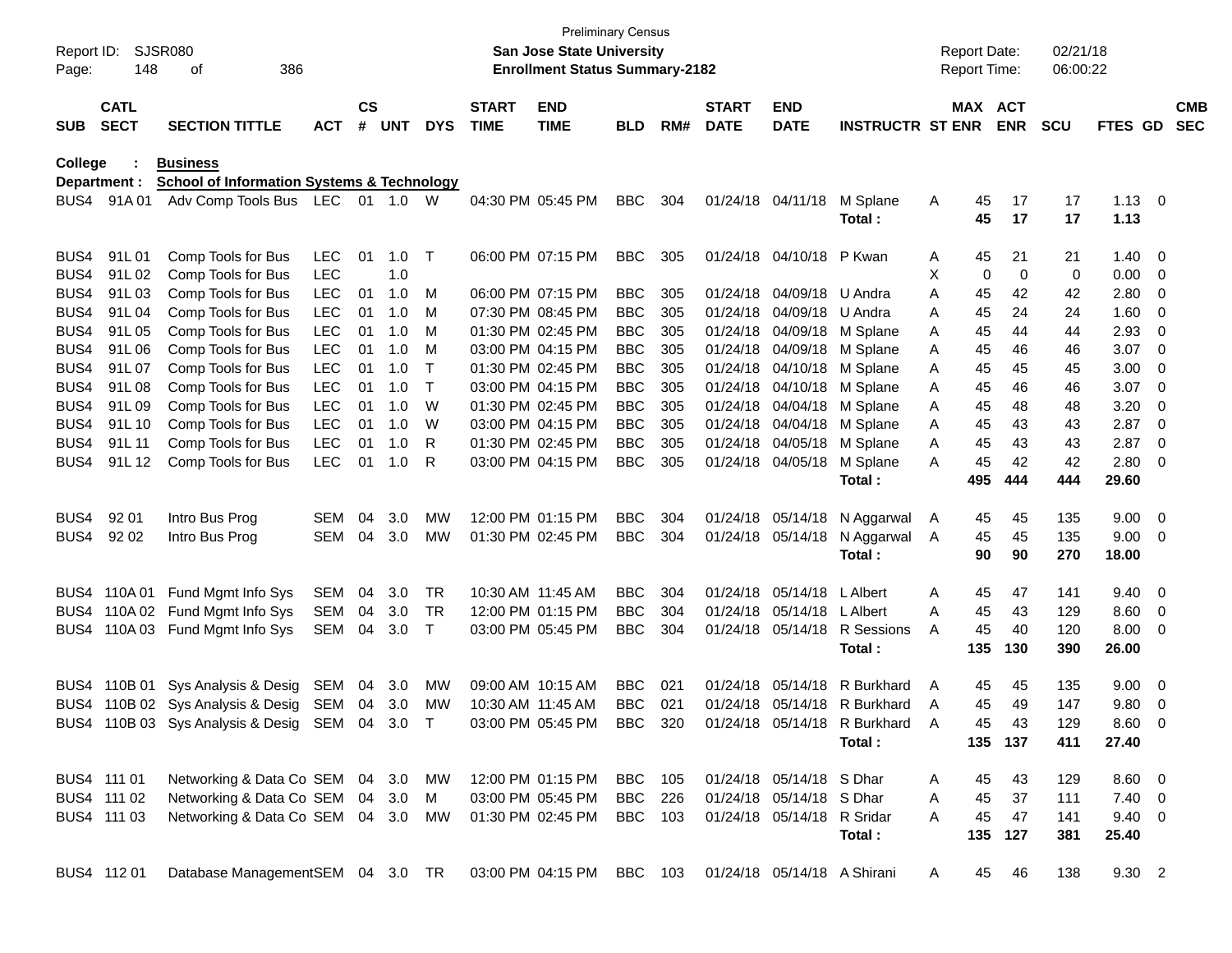| Report ID:<br>Page: | 149                        | SJSR080<br>386<br>οf                        |            |                    |            |              |                             | <b>San Jose State University</b><br><b>Enrollment Status Summary-2182</b> | <b>Preliminary Census</b> |     |                             |                           |                                  | <b>Report Date:</b><br>Report Time: |                              | 02/21/18<br>06:00:22 |                        |                          |            |
|---------------------|----------------------------|---------------------------------------------|------------|--------------------|------------|--------------|-----------------------------|---------------------------------------------------------------------------|---------------------------|-----|-----------------------------|---------------------------|----------------------------------|-------------------------------------|------------------------------|----------------------|------------------------|--------------------------|------------|
| <b>SUB</b>          | <b>CATL</b><br><b>SECT</b> | <b>SECTION TITTLE</b>                       | <b>ACT</b> | $\mathsf{cs}$<br># | <b>UNT</b> | <b>DYS</b>   | <b>START</b><br><b>TIME</b> | <b>END</b><br><b>TIME</b>                                                 | <b>BLD</b>                | RM# | <b>START</b><br><b>DATE</b> | <b>END</b><br><b>DATE</b> | <b>INSTRUCTR ST ENR</b>          |                                     | <b>MAX ACT</b><br><b>ENR</b> | <b>SCU</b>           | FTES GD SEC            |                          | <b>CMB</b> |
|                     | BUS4 112 02                | Database ManagementSEM 04 3.0               |            |                    |            | $\top$       |                             | 06:00 PM 08:45 PM                                                         | <b>BBC</b>                | 220 |                             | 01/24/18 05/14/18         | A Shirani                        | 45<br>A                             | 53                           | 159                  | 10.80                  | - 4                      |            |
|                     | BUS4 112 03                | Database ManagementSEM 04 3.0 R             |            |                    |            |              |                             | 06:00 PM 08:45 PM                                                         | <b>BBC</b>                | 103 |                             | 01/24/18 05/14/18         | A Shirani<br>Total:              | 45<br>A<br>135                      | 46<br>145                    | 138<br>435           | 9.25<br>29.35          | $\overline{1}$           |            |
|                     | BUS4 115 01                | Advanced Ntwrkng & DSEM 04 3.0 W            |            |                    |            |              |                             | 03:00 PM 05:45 PM                                                         | <b>BBC</b>                | 022 |                             | 01/24/18 05/14/18         | S Dhar<br>Total:                 | A<br>45<br>45                       | 38<br>38                     | 114<br>114           | 7.60 0<br>7.60         |                          |            |
|                     |                            | BUS4 118C 01 Info Security Mgmt             | SEM 04 3.0 |                    |            | TR           |                             | 01:30 PM 02:45 PM                                                         | <b>BBC</b>                | 304 |                             | 01/24/18 05/14/18         | L Albert<br>Total:               | 45<br>A<br>45                       | 48<br>48                     | 144<br>144           | $9.60 \quad 0$<br>9.60 |                          |            |
|                     |                            | BUS4 118S 01 Special Topics MIS             | SEM        | 02                 | 3.0        | <b>TR</b>    |                             | 12:00 PM 01:15 PM                                                         | <b>BBC</b>                | 103 |                             |                           | 01/24/18 05/14/18 S Jensen       | 45<br>A                             | 42                           | 126                  | 8.40                   | $\overline{\mathbf{0}}$  |            |
| BUS4                |                            | 118S 02 Special Topics MIS                  | <b>SEM</b> | 02                 | 3.0        | <b>TR</b>    |                             | 01:30 PM 02:45 PM                                                         | <b>BBC</b>                | 103 |                             |                           | 01/24/18 05/14/18 S Jensen       | 45<br>A                             | 20                           | 60                   | 4.00                   | - 0                      |            |
| BUS4                |                            | 118S 03 Special Topics MIS                  | <b>SEM</b> | 02                 | 3.0        | M            |                             | 03:00 PM 05:45 PM                                                         | <b>BBC</b>                | 103 |                             | 01/24/18 05/14/18         | J Sawyer<br>Total:               | 20<br>A<br>110                      | 14<br>76                     | 42<br>228            | 2.80<br>15.20          | 0                        |            |
|                     |                            | BUS4 118W 01 Web Based Computing SEM        |            | 04                 | 3.0        | МW           |                             | 09:00 AM 10:15 AM                                                         | <b>BBC</b>                | 305 |                             | 01/24/18 05/14/18         | S Venkatsubr A                   | 45                                  | 31                           | 93                   | 6.20                   | $\overline{\mathbf{0}}$  |            |
|                     |                            | BUS4 118W 02 Web Based Computing SEM 04 3.0 |            |                    |            | МW           |                             | 10:30 AM 11:45 AM                                                         | <b>BBC</b>                | 305 |                             |                           | 01/24/18 05/14/18 S Venkatsubr A | 45                                  | 48                           | 144                  | 9.60                   | - 0                      |            |
|                     |                            |                                             |            |                    |            |              |                             |                                                                           |                           |     |                             |                           | Total:                           | 90                                  | 79                           | 237                  | 15.80                  |                          |            |
|                     | BUS4 119A 01               | <b>Practicum in MIS</b>                     | SEM        | 05                 | 3.0        | МW           |                             | 12:00 PM 01:15 PM                                                         | <b>BBC</b>                | 103 |                             | 01/24/18 05/14/18         | R Sridar                         | 45<br>A                             | 45                           | 135                  | 9.00                   | $\overline{\mathbf{0}}$  |            |
| BUS4                | 119A 02                    | Practicum in MIS                            | <b>SEM</b> | 05                 | 3.0        | <b>TR</b>    |                             | 01:30 PM 02:45 PM                                                         | <b>BBC</b>                | 320 | 01/24/18                    | 05/14/18 R Sridar         |                                  | 45<br>Α                             | 44                           | 132                  | 8.80                   | 0                        |            |
|                     |                            | BUS4 119A 03 Practicum in MIS               | SEM        | 05                 | 3.0        | $\mathsf{T}$ |                             | 06:00 PM 08:45 PM                                                         | <b>BBC</b>                | 320 |                             | 01/24/18 05/14/18 L Gee   |                                  | 45<br>Α                             | 23                           | 69                   | 4.60                   | $\overline{0}$           |            |
|                     |                            |                                             |            |                    |            |              |                             |                                                                           |                           |     |                             |                           | Total:                           | 135                                 | 112                          | 336                  | 22.40                  |                          |            |
|                     |                            | BUS4 119B 01 Bus Strat Info Sys             | SEM        | 05                 | 3.0        | <b>TR</b>    |                             | 09:00 AM 10:15 AM                                                         | <b>BBC</b>                | 320 |                             | 01/24/18 05/14/18         | R Sessions                       | 45<br>A                             | 45                           | 135                  | 9.00                   | $\overline{\mathbf{0}}$  |            |
|                     |                            | BUS4 119B 02 Bus Strat Info Sys             | <b>SEM</b> | 05                 | 3.0        | <b>TR</b>    |                             | 10:30 AM 11:45 AM                                                         | <b>BBC</b>                | 320 | 01/24/18                    | 05/14/18                  | R Sessions                       | 45<br>A                             | 48                           | 144                  | 9.60                   | $\overline{0}$           |            |
|                     |                            | BUS4 119B 03 Bus Strat Info Sys             | SEM        | 05                 | 3.0        | W            |                             | 06:00 PM 08:45 PM                                                         | <b>BBC</b>                | 022 |                             | 01/24/18 05/14/18         | R Sessions                       | 45<br>A                             | 38                           | 114                  | 7.60                   | 0                        |            |
|                     |                            |                                             |            |                    |            |              |                             |                                                                           |                           |     |                             |                           | Total:                           | 135                                 | 131                          | 393                  | 26.20                  |                          |            |
|                     | BUS4 180 01                | Ind Studies MIS                             | SUP        |                    | 36 3.0     | TBA          |                             |                                                                           |                           |     |                             | 01/24/18 05/14/18         |                                  | A                                   | 0<br>0                       | 0                    | $0.00 \quad 0$         |                          |            |
|                     | BUS4 180 02                | Ind Studies MIS                             | SUP        | 36                 | 1.0        | TBA          |                             |                                                                           |                           |     |                             | 01/24/18 05/14/18         | T Hill                           | A<br>10                             |                              | 1                    | $0.07 \quad 0$         |                          |            |
|                     | BUS4 180103                | Ind Studies MIS                             | <b>SUP</b> | 36                 | 2.0        | <b>TBA</b>   |                             |                                                                           |                           |     |                             | 01/24/18 05/14/18 T Hill  |                                  | 10<br>Α                             | 0                            | 0                    | 0.00                   | $\overline{\phantom{0}}$ |            |
|                     | BUS4 180104                | Ind Studies MIS                             | <b>SUP</b> |                    | 36 3.0 TBA |              |                             |                                                                           |                           |     |                             | 01/24/18 05/14/18 T Hill  |                                  | Α<br>10                             | 0                            | 0                    | $0.00 \t 0$            |                          |            |
|                     |                            |                                             |            |                    |            |              |                             |                                                                           |                           |     |                             |                           | Total:                           | 30                                  | $\mathbf 1$                  | $\blacktriangleleft$ | 0.07                   |                          |            |
|                     | BUS4 188 01                | <b>Business Systems</b>                     | LEC        |                    | 02 3.0     | MW           |                             | 10:30 AM 11:45 AM                                                         | <b>BBC</b>                | 304 |                             |                           | 01/24/18 05/14/18 N Aggarwal     | 45<br>A                             | 47                           | 141                  | $9.40 \quad 0$         |                          |            |
|                     | BUS4 188 02                | <b>Business Systems</b>                     | LEC        |                    | 02 3.0     | M            |                             | 03:00 PM 05:45 PM                                                         | <b>BBC</b>                | 304 |                             | 01/24/18 05/14/18 S Wilde |                                  | 45<br>Α                             | 48                           | 144                  | $9.60 \quad 0$         |                          |            |
|                     | BUS4 188 03                | <b>Business Systems</b>                     | <b>LEC</b> |                    | 02 3.0     | M            |                             | 06:00 PM 08:45 PM                                                         | <b>BBC</b>                | 103 |                             | 01/24/18 05/14/18 L Gee   |                                  | 45<br>Α                             | 48                           | 144                  | 9.60 0                 |                          |            |
|                     | BUS4 188 04                | <b>Business Systems</b>                     | LEC        |                    | 02 3.0 M   |              |                             | 06:00 PM 08:45 PM                                                         | <b>BBC</b>                | 304 |                             | 01/24/18 05/14/18 S Wilde |                                  | 45<br>Α                             | 46                           | 138                  | $9.20 \t 0$            |                          |            |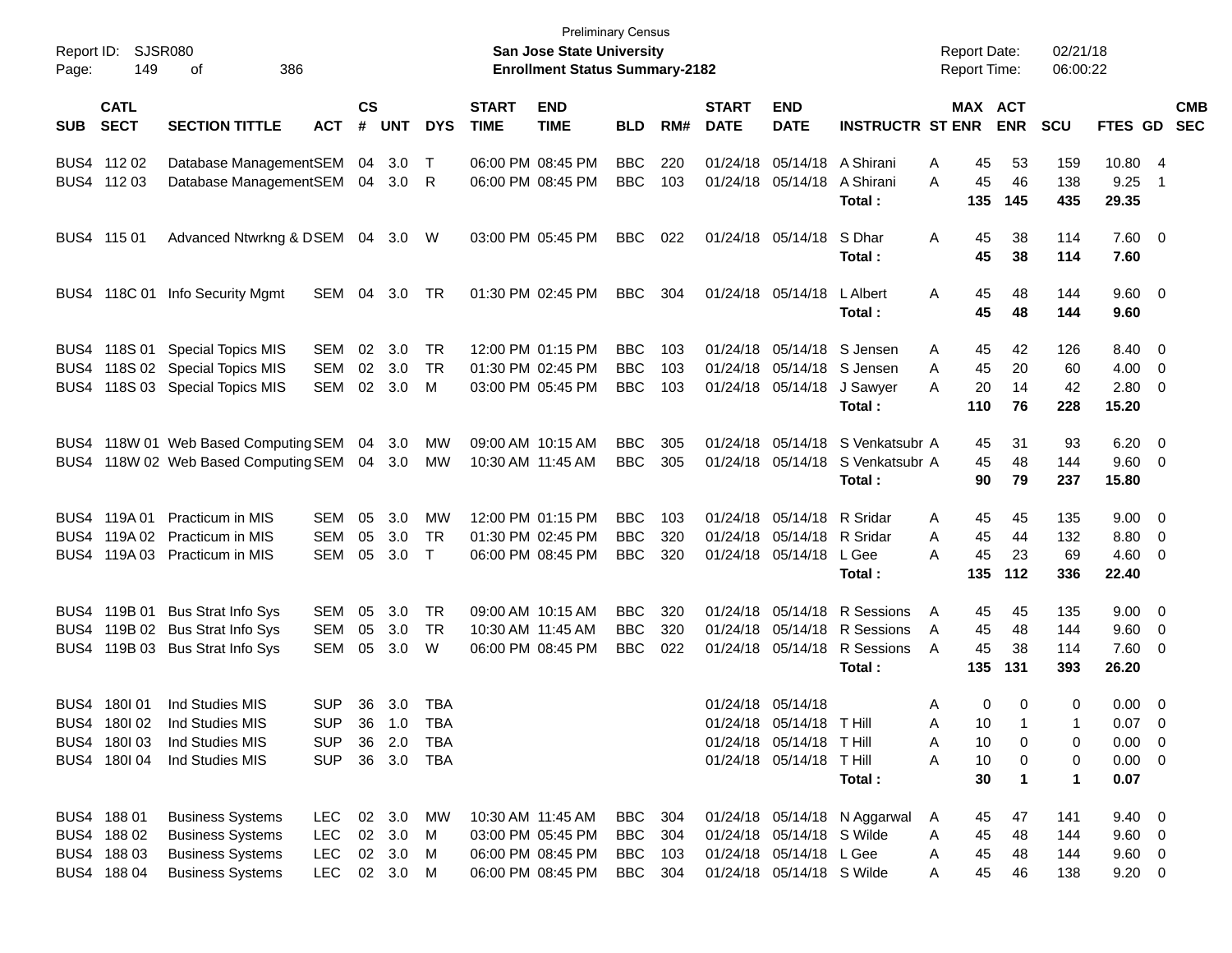| Report ID:<br>Page: | 150                        | SJSR080<br>386<br>οf                                  |            |                |            |            |                             | <b>Preliminary Census</b><br><b>San Jose State University</b><br><b>Enrollment Status Summary-2182</b> |            |     |                             |                           |                         |   | Report Date:<br><b>Report Time:</b> |                          | 02/21/18<br>06:00:22 |                 |     |                          |
|---------------------|----------------------------|-------------------------------------------------------|------------|----------------|------------|------------|-----------------------------|--------------------------------------------------------------------------------------------------------|------------|-----|-----------------------------|---------------------------|-------------------------|---|-------------------------------------|--------------------------|----------------------|-----------------|-----|--------------------------|
| <b>SUB</b>          | <b>CATL</b><br><b>SECT</b> | <b>SECTION TITTLE</b>                                 | <b>ACT</b> | <b>CS</b><br># | <b>UNT</b> | <b>DYS</b> | <b>START</b><br><b>TIME</b> | <b>END</b><br>TIME                                                                                     | <b>BLD</b> | RM# | <b>START</b><br><b>DATE</b> | <b>END</b><br><b>DATE</b> | <b>INSTRUCTR ST ENR</b> |   | <b>MAX</b>                          | <b>ACT</b><br><b>ENR</b> | <b>SCU</b>           | FTES GD         |     | <b>CMB</b><br><b>SEC</b> |
|                     |                            |                                                       |            |                |            |            |                             |                                                                                                        |            |     |                             |                           |                         |   |                                     |                          |                      |                 |     |                          |
| BUS4                | 188 05                     | <b>Business Systems</b>                               | LEC.       | 02             | 3.0        | TR         |                             | 12:00 PM 01:15 PM                                                                                      | BBC.       | 320 | 01/24/18                    | 05/14/18 R Sridar         |                         | A | 45                                  | 48                       | 144                  | 9.60            | - 0 |                          |
| BUS4                | 188 06                     | <b>Business Systems</b>                               | LEC.       | 02             | 3.0        |            |                             | 06:00 PM 08:45 PM                                                                                      | BBC        | 103 | 01/24/18                    |                           | 05/14/18 S Jensen       | A | 45                                  | 47                       | 141                  | 9.40            | - 0 |                          |
| BUS4                | 18807                      | <b>Business Systems</b>                               | <b>LEC</b> | 02             | 3.0        | W          |                             | 03:00 PM 05:45 PM                                                                                      | BBC        | 202 | 01/24/18                    | 05/14/18                  | G Webb                  | A | 119                                 | 119                      | 357                  | 23.80           | - 0 |                          |
| BUS4                | 18808                      | <b>Business Systems</b>                               | <b>LEC</b> | 02             | 3.0        | W          |                             | 03:00 PM 05:45 PM                                                                                      | BBC        | 103 | 01/24/18                    | 05/14/18                  | R Sha                   | A | 45                                  | 49                       | 147                  | 9.80            | -0  |                          |
| BUS4                | 18809                      | <b>Business Systems</b>                               | <b>LEC</b> | 02             | 3.0        | W          |                             | 06:00 PM 08:45 PM                                                                                      | BBC        | 103 | 01/24/18                    | 05/14/18 L Gee            |                         | A | 45                                  | 47                       | 141                  | 9.40            | 0   |                          |
| BUS4                | 188 10                     | <b>Business Systems</b>                               | <b>LEC</b> | 02             | 3.0        | W          |                             | 06:00 PM 08:45 PM                                                                                      | BBC.       | 304 | 01/24/18                    |                           | 05/14/18 H Nguyen       | Α | 45                                  | 43                       | 129                  | 8.60            | 0   |                          |
| BUS4                | 188 11                     | <b>Business Systems</b>                               | <b>LEC</b> | 02             | 3.0        | R          |                             | 03:00 PM 05:45 PM                                                                                      | <b>BBC</b> | 320 | 01/24/18                    | 05/14/18 G Webb           |                         | A | 45                                  | 44                       | 132                  | 8.80            | -0  |                          |
| BUS4                | 188 12                     | <b>Business Systems</b>                               | <b>LEC</b> | 02             | 3.0        | R          |                             | 06:00 PM 08:45 PM                                                                                      | BBC        | 320 | 01/24/18                    | 05/14/18                  | K Soohoo                | A | 45                                  | 54                       | 162                  | 10.80           | - 0 |                          |
|                     |                            |                                                       |            |                |            |            |                             |                                                                                                        |            |     |                             |                           | <b>Total</b> :          |   | 614                                 | 640                      | 1920                 | 128.00          |     |                          |
|                     | Department :               | <b>School of Information Systems &amp; Technology</b> |            |                |            |            |                             |                                                                                                        |            |     |                             | <b>Lower Division:</b>    | Department Total:       |   | 2374<br>630                         | 2215<br>551              | 5721<br>731          | 381.75<br>48.73 |     |                          |

**Upper Division : 1744 1664 4990 333.02 Graduate Division : 0 0 0 0.00**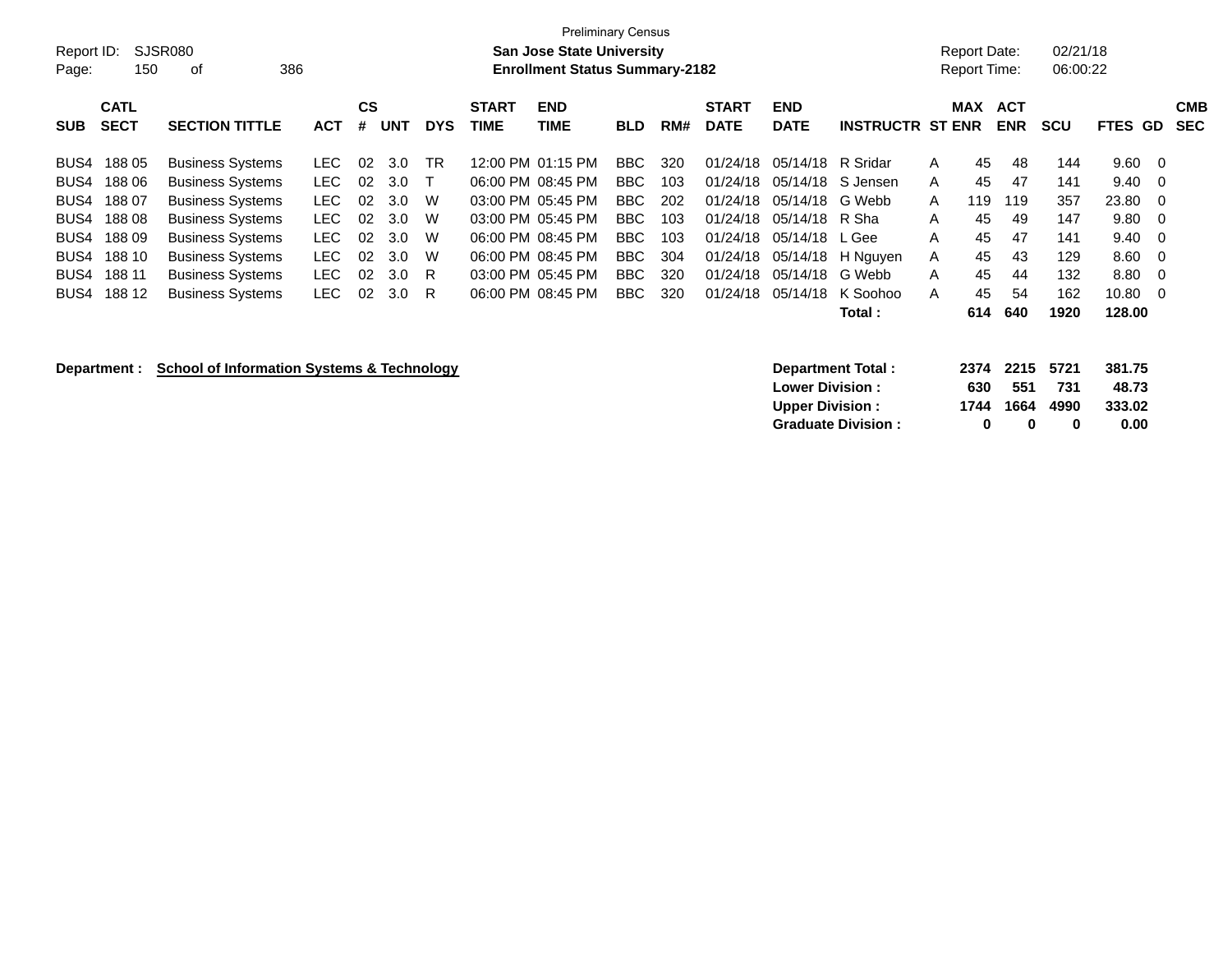| Report ID:       |              | SJSR080                                     |            |               |            |             |                   | <b>Preliminary Census</b><br><b>San Jose State University</b>      |            |     |              |                   |                         |     | <b>Report Date:</b> |            | 02/21/18   |                |          |            |
|------------------|--------------|---------------------------------------------|------------|---------------|------------|-------------|-------------------|--------------------------------------------------------------------|------------|-----|--------------|-------------------|-------------------------|-----|---------------------|------------|------------|----------------|----------|------------|
| Page:            | 151          | 386<br>οf                                   |            |               |            |             |                   | <b>Enrollment Status Summary-2182</b>                              |            |     |              |                   |                         |     | <b>Report Time:</b> |            | 06:00:22   |                |          |            |
|                  | <b>CATL</b>  |                                             |            | $\mathsf{cs}$ |            |             | <b>START</b>      | <b>END</b>                                                         |            |     | <b>START</b> | <b>END</b>        |                         |     | MAX ACT             |            |            |                |          | <b>CMB</b> |
| <b>SUB</b>       | <b>SECT</b>  | <b>SECTION TITTLE</b>                       | <b>ACT</b> | #             | <b>UNT</b> | <b>DYS</b>  | <b>TIME</b>       | <b>TIME</b>                                                        | <b>BLD</b> | RM# | <b>DATE</b>  | <b>DATE</b>       | <b>INSTRUCTR ST ENR</b> |     |                     | <b>ENR</b> | <b>SCU</b> | FTES GD        |          | <b>SEC</b> |
| <b>College</b>   |              | <b>Business</b>                             |            |               |            |             |                   |                                                                    |            |     |              |                   |                         |     |                     |            |            |                |          |            |
|                  | Department : | <b>Marketing</b>                            |            |               |            |             |                   |                                                                    |            |     |              |                   |                         |     |                     |            |            |                |          |            |
| BUS <sub>2</sub> | 90 01        | <b>Bus Statistics</b>                       | SEM        | 04            | 3.0        | MW          | 09:00 AM 10:15 AM |                                                                    | <b>BBC</b> | 224 | 01/24/18     | 05/14/18          | A Kalinowski A          |     | 43                  | 51         | 153        | 10.20          | 0        |            |
| BUS <sub>2</sub> | 90 02        | <b>Bus Statistics</b>                       | SEM        | 04            | 3.0        | MW          | 01:30 PM 02:45 PM |                                                                    | <b>BBC</b> | 224 | 01/24/18     | 05/14/18          | D McFeely               | A   | 43                  | 43         | 129        | 8.60           | -0       |            |
| BUS <sub>2</sub> | 90 03        | <b>Bus Statistics</b>                       | SEM        | 04            | 3.0        | TR          |                   | 12:00 PM 01:15 PM                                                  | <b>BBC</b> | 202 | 01/24/18     | 05/14/18          | R Murray                | A   | 115                 | 117        | 351        | 23.40          | 0        |            |
| BUS <sub>2</sub> | 90 04        | <b>Bus Statistics</b>                       | SEM        | 04            | 3.0        | TR          | 01:30 PM 02:45 PM |                                                                    | <b>BBC</b> | 224 | 01/24/18     | 05/14/18          | R Murray                | A   | 43                  | 46         | 138        | 9.20           | -0       |            |
| BUS <sub>2</sub> | 90 05        | <b>Bus Statistics</b>                       | SEM        | 04            | 3.0        | W           |                   | 06:00 PM 08:45 PM                                                  | <b>BBC</b> | 324 | 01/24/18     | 05/14/18          | J Johnson               | A   | 43                  | 55         | 165        | 11.00          | 0        |            |
| BUS <sub>2</sub> | 90 80        | <b>Bus Statistics</b>                       | SEM        | 04            | 3.0        | TBA         |                   |                                                                    |            |     | 01/24/18     | 05/14/18          | S Silver                | A   | 43                  | 38         | 114        | 7.60           | 0        |            |
|                  |              |                                             |            |               |            |             |                   |                                                                    |            |     |              |                   | Total:                  |     | 330                 | 350        | 1050       | 70.00          |          |            |
| BUS <sub>2</sub> | 130 01       | Intro to Marketing                          | <b>LEC</b> | 02            | 3.0        | <b>MW</b>   | 09:00 AM 10:15 AM |                                                                    | <b>BBC</b> | 324 | 01/24/18     | 05/14/18          | S Lilienthal            | A   | 45                  | 46         | 138        | 9.20           | 0        |            |
| BUS <sub>2</sub> | 130 03       | Intro to Marketing                          | <b>LEC</b> | 02            | 3.0        | MW          |                   | 10:30 AM 11:45 AM                                                  | <b>BBC</b> | 204 | 01/24/18     | 05/14/18          | <b>G</b> Castro         | A   | 119                 | 119        | 357        | 23.80          | 0        |            |
| BUS <sub>2</sub> | 130 04       | Intro to Marketing                          | LEC        | 02            | 3.0        | TR          |                   | 09:00 AM 10:15 AM                                                  | <b>BBC</b> | 224 | 01/24/18     | 05/14/18          | T Louie                 | A   | 45                  | 42         | 126        | 8.40           | 0        |            |
| BUS <sub>2</sub> | 130 05       | Intro to Marketing                          | LEC        | 02            | 3.0        | TR          |                   | 10:30 AM 11:45 AM                                                  | <b>BBC</b> | 204 | 01/24/18     | 05/14/18          | T Louie                 | A   | 119                 | 111        | 333        | 22.20          | 0        |            |
| BUS <sub>2</sub> | 130 06       | Intro to Marketing                          | LEC        | 02            | 3.0        | $\mathsf T$ |                   | 06:00 PM 08:45 PM                                                  | <b>BBC</b> | 105 | 01/24/18     | 05/14/18          | R Reed                  | A   | 45                  | 43         | 129        | 8.60           | 0        |            |
| BUS <sub>2</sub> | 130 80       | Intro to Marketing                          | LEC        | 02            | 3.0        | <b>TBA</b>  |                   |                                                                    |            |     | 01/24/18     | 05/14/18          | M Kallis                | A   | 45                  | 40         | 120        | 8.00           | 0        |            |
| BUS <sub>2</sub> | 13081        | Intro to Marketing                          | LEC        | 02            | 3.0        | <b>TBA</b>  |                   |                                                                    |            |     | 01/24/18     | 05/14/18          | M Kallis                | A   | 45                  | 8          | 24         | 1.60           | 0        |            |
| BUS <sub>2</sub> | 13082        | Intro to Marketing                          | LEC        | 02            | 3.0        | <b>TBA</b>  |                   |                                                                    |            |     | 01/24/18     | 05/14/18          | M Kallis                | A   | 45                  | 18         | 54         | 3.60           | 0        |            |
| BUS <sub>2</sub> | 13083        | Intro to Marketing                          | LEC        | 02            | 3.0        | <b>TBA</b>  |                   |                                                                    |            |     | 01/24/18     | 05/14/18          | M Kallis                | A   | 45                  | 4          | 12         | 0.80           | 0        |            |
| BUS <sub>2</sub> | 130 84       | Intro to Marketing                          | LEC        | 02            | 3.0        | <b>TBA</b>  |                   |                                                                    |            |     | 01/24/18     | 05/14/18          | M Easter                | A   | 45                  | 29         | 87         | 5.80           | -0       |            |
| BUS <sub>2</sub> | 130 85       | Intro to Marketing                          | LEC        | 02            | 3.0        | <b>TBA</b>  |                   |                                                                    |            |     | 01/24/18     | 05/14/18          | M Easter                | A   | 45                  | 21         | 63         | 4.20           | 0        |            |
| BUS <sub>2</sub> | 130 86       | Intro to Marketing                          | LEC        | 02            | 3.0        | <b>TBA</b>  |                   |                                                                    |            |     | 01/24/18     | 05/14/18          | M Easter                | A   | 45                  | 25         | 75         | 5.00           | 0        |            |
| BUS <sub>2</sub> | 13087        | Intro to Marketing                          | LEC        | 02            | 3.0        | <b>TBA</b>  |                   |                                                                    |            |     | 01/24/18     | 05/14/18          | M Merz                  | A   | 45                  | 45         | 135        | 9.00           | 0        |            |
| BUS <sub>2</sub> | 13088        | Intro to Marketing                          | LEC        | 02            | 3.0        | <b>TBA</b>  |                   |                                                                    |            |     | 01/24/18     | 05/14/18          | M Merz                  | A   | 45                  | 44         | 132        | 8.80           | 0        |            |
| BUS <sub>2</sub> | 13089        | Intro to Marketing                          | LEC        | 02            | 3.0        | <b>TBA</b>  |                   |                                                                    |            |     | 01/24/18     | 05/14/18          | M Merz                  | Α   | 45                  | 48         | 144        | 9.60           | 0        |            |
| BUS <sub>2</sub> | 130 90       | Intro to Marketing                          | LEC        | 02            | 3.0        | <b>TBA</b>  |                   |                                                                    |            |     | 01/24/18     | 05/14/18          | M Merz                  | A   | 45                  | 44         | 132        | 8.80           | 0        |            |
| BUS <sub>2</sub> | 130 91       | Intro to Marketing                          | LEC        | 02            | 3.0        | <b>TBA</b>  |                   |                                                                    |            |     | 01/24/18     | 05/14/18          | M Merz                  | A   | 45                  | 44         | 132        | 8.80           | 0        |            |
| BUS <sub>2</sub> | 130 92       | Intro to Marketing                          | <b>LEC</b> | 02            | 3.0        | TBA         |                   |                                                                    |            |     | 01/24/18     | 05/14/18          | M Merz                  | A   | 45                  | 44         | 132        | 8.80           | 0        |            |
|                  |              |                                             |            |               |            |             |                   |                                                                    |            |     |              |                   | Total :                 |     | 958                 | 775        | 2325       | 155.00         |          |            |
|                  |              | BUS2 131A 01 Bus-to-Bus Mktg                | LEC        |               | 02 3.0     | TR          |                   | 09:00 AM 10:15 AM                                                  | BBC        | 022 | 01/24/18     | 05/14/18 R Vitale |                         | A   | 45.                 | 42         | 126        | 8.40           | $\Omega$ |            |
|                  |              |                                             |            |               |            |             |                   |                                                                    |            |     |              |                   | Total:                  |     | 45                  | 42         | 126        | 8.40           |          |            |
|                  |              | BUS2 131B 01 Retail Mktg Mgmt               |            |               |            |             |                   | LEC 02 3.0 MW 01:30 PM 02:45 PM BBC 324 01/24/18 05/14/18 G Castro |            |     |              |                   |                         | A   | 45                  | 48         | 144        | $9.60 \quad 0$ |          |            |
|                  |              |                                             |            |               |            |             |                   |                                                                    |            |     |              |                   | Total:                  |     | 45                  | 48         | 144        | 9.60           |          |            |
|                  |              |                                             |            |               |            |             |                   |                                                                    |            |     |              |                   |                         |     |                     |            |            |                |          |            |
|                  |              | BUS2 131D 01 Mkt in New Ventures LEC 01 3.0 |            |               |            |             |                   | MW  03:00 PM  04:15 PM                                             | BBC 105    |     |              | 01/24/18 05/14/18 | D McFeely               | A   | 40                  | 33         | 99         | $6.60 \quad 0$ |          |            |
|                  |              | BUS2 131D 02 Mkt in New Ventures LEC 01 3.0 |            |               |            | TR          |                   | 12:00 PM 01:15 PM BBC 105                                          |            |     |              | 01/24/18 05/14/18 | D McFeely               | - A | 40                  | 37         | 111        | $7.40 \quad 0$ |          |            |
|                  |              |                                             |            |               |            |             |                   |                                                                    |            |     |              |                   | Total:                  |     | 80                  | 70         | 210        | 14.00          |          |            |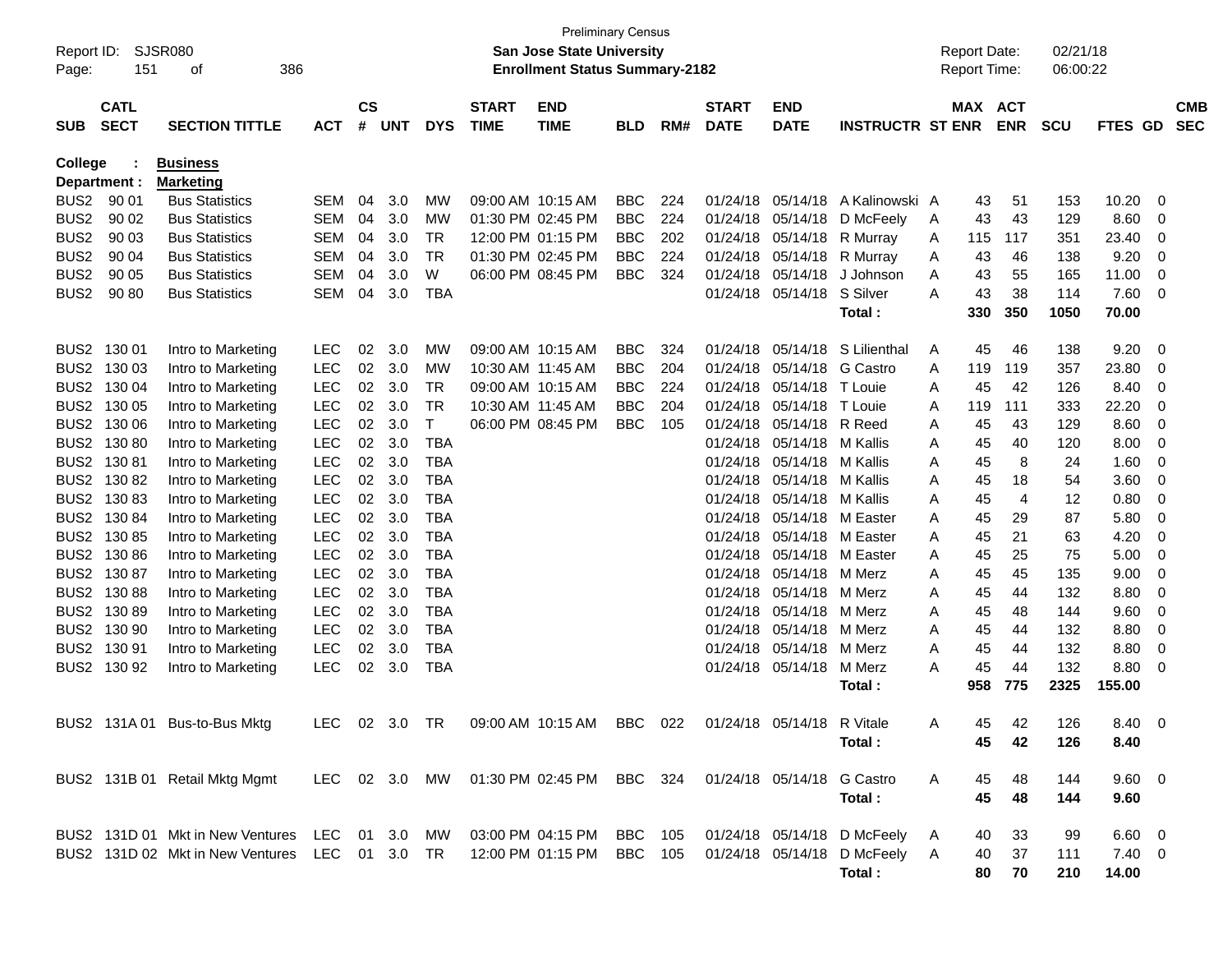| Page:                                                | Report ID: SJSR080<br>152       | 386<br>οf                                                                                                        |                                        |                      |                          |                                             |                             | <b>Preliminary Census</b><br><b>San Jose State University</b><br><b>Enrollment Status Summary-2182</b> |                                                      |                          |                             |                                                                                                             |                                                                  | <b>Report Date:</b><br><b>Report Time:</b> |                                                     | 02/21/18<br>06:00:22            |                                                              |                          |
|------------------------------------------------------|---------------------------------|------------------------------------------------------------------------------------------------------------------|----------------------------------------|----------------------|--------------------------|---------------------------------------------|-----------------------------|--------------------------------------------------------------------------------------------------------|------------------------------------------------------|--------------------------|-----------------------------|-------------------------------------------------------------------------------------------------------------|------------------------------------------------------------------|--------------------------------------------|-----------------------------------------------------|---------------------------------|--------------------------------------------------------------|--------------------------|
| <b>SUB</b>                                           | <b>CATL</b><br><b>SECT</b>      | <b>SECTION TITTLE</b>                                                                                            | <b>ACT</b>                             | <b>CS</b><br>#       | <b>UNT</b>               | <b>DYS</b>                                  | <b>START</b><br><b>TIME</b> | <b>END</b><br><b>TIME</b>                                                                              | <b>BLD</b>                                           | RM#                      | <b>START</b><br><b>DATE</b> | <b>END</b><br><b>DATE</b>                                                                                   | <b>INSTRUCTR ST ENR</b>                                          |                                            | MAX ACT<br><b>ENR</b>                               | <b>SCU</b>                      | FTES GD                                                      | <b>CMB</b><br><b>SEC</b> |
| BUS2                                                 |                                 | 132B 01 Bus Logistics                                                                                            | SEM                                    | 04                   | 3.0                      | TR                                          |                             | 09:00 AM 10:15 AM                                                                                      | <b>BBC</b>                                           | 021                      |                             | 01/24/18 05/14/18                                                                                           | R Murray<br>Total:                                               | A                                          | 45<br>43<br>45<br>43                                | 129<br>129                      | $8.60 \quad 0$<br>8.60                                       |                          |
| BUS2<br>BUS2                                         | 133A 01                         | Interntl Marketing<br>133A 02 Interntl Marketing                                                                 | <b>SEM</b><br>SEM                      | 04<br>04             | 3.0<br>3.0               | TR<br>R                                     |                             | 01:30 PM 02:45 PM<br>06:00 PM 08:45 PM                                                                 | <b>BBC</b><br><b>BBC</b>                             | 105<br>224               |                             | 01/24/18 05/14/18<br>01/24/18 05/14/18                                                                      | J Fadiman<br>M Rajan<br>Total:                                   | A<br>A                                     | 45<br>43<br>45<br>43<br>90<br>86                    | 129<br>129<br>258               | $8.60 \quad 0$<br>$8.60$ 0<br>17.20                          |                          |
| BUS2                                                 |                                 | 133E 01 Mkt East / West Euro                                                                                     | <b>LEC</b>                             | 02 <sub>o</sub>      | - 3.0                    | W                                           |                             | 06:00 PM 08:45 PM                                                                                      | <b>BBC</b>                                           | 105                      |                             | 01/24/18 05/14/18                                                                                           | J Fadiman<br>Total:                                              | A                                          | 45<br>19<br>45<br>19                                | 57<br>57                        | 3.80 0<br>3.80                                               |                          |
| BUS2<br>BUS2<br>BUS2<br>BUS2                         |                                 | 134A 01 Consumer Behavior<br>134A 02 Consumer Behavior<br>134A 80 Consumer Behavior<br>134A 81 Consumer Behavior | SEM<br>SEM<br><b>SEM</b><br>SEM        | 04<br>04<br>04<br>04 | 3.0<br>3.0<br>3.0<br>3.0 | TR<br><b>TR</b><br><b>TBA</b><br><b>TBA</b> | 10:30 AM 11:45 AM           | 12:00 PM 01:15 PM                                                                                      | <b>BBC</b><br><b>BBC</b>                             | 224<br>224               |                             | 01/24/18 05/14/18<br>01/24/18 05/14/18 J Zhang<br>01/24/18 05/14/18                                         | J Zhang<br>01/24/18 05/14/18 J Bechkoff<br>J Bechkoff<br>Total : | A<br>A<br>A<br>A<br>160                    | 40<br>44<br>40<br>43<br>40<br>39<br>40<br>40<br>166 | 132<br>129<br>117<br>120<br>498 | $8.80\ 0$<br>$8.60 \quad 0$<br>7.80 0<br>8.00 0<br>33.20     |                          |
| BUS2<br>BUS <sub>2</sub><br>BUS <sub>2</sub><br>BUS2 |                                 | 134B 01 Marketing Com<br>134B 02 Marketing Com<br>134B 03 Marketing Com<br>134B 04 Marketing Com                 | SEM<br><b>SEM</b><br><b>SEM</b><br>SEM | 04<br>04<br>04<br>04 | 3.0<br>3.0<br>3.0<br>3.0 | MW<br>MW<br><b>TR</b><br>TR                 | 10:30 AM 11:45 AM           | 03:00 PM 04:15 PM<br>12:00 PM 01:15 PM<br>01:30 PM 02:45 PM                                            | <b>BBC</b><br><b>BBC</b><br><b>BBC</b><br><b>BBC</b> | 022<br>324<br>324<br>324 |                             | 01/24/18 05/14/18<br>01/24/18 05/14/18 G Castro<br>01/24/18 05/14/18 R Vitale<br>01/24/18 05/14/18 R Vitale | <b>B</b> Makani<br>Total :                                       | A<br>A<br>A<br>A<br>160                    | 40<br>43<br>40<br>44<br>40<br>27<br>40<br>24<br>138 | 129<br>132<br>81<br>72<br>414   | $8.60 \quad 0$<br>8.80 0<br>$5.40 \ 0$<br>$4.80\ 0$<br>27.60 |                          |
| BUS2                                                 | BUS2 134C 01 SMM<br>134C 02 SMM |                                                                                                                  | LEC.<br><b>LEC</b>                     | 02                   | 3.0<br>02 3.0            | МW<br><b>MW</b>                             | 10:30 AM 11:45 AM           | 12:00 PM 01:15 PM                                                                                      | <b>BBC</b><br><b>BBC</b>                             | 224<br>224               |                             | 01/24/18 05/14/18<br>01/24/18 05/14/18                                                                      | H Lee<br>H Lee<br>Total :                                        | A<br>A                                     | 45<br>45<br>45<br>45<br>90<br>90                    | 135<br>135<br>270               | $9.00 \t 0$<br>$9.00 \t 0$<br>18.00                          |                          |
|                                                      | BUS2 135 01                     | Sales Management                                                                                                 | SEM 04                                 |                      | 3.0                      | $\top$                                      |                             | 06:00 PM 08:45 PM                                                                                      | <b>BBC</b>                                           | 202                      |                             | 01/24/18 05/14/18                                                                                           | <b>B</b> Boveda<br>Total :                                       | Α<br>119<br>119                            | 82<br>82                                            | 246<br>246                      | $16.40 \quad 0$<br>16.40                                     |                          |
|                                                      | BUS2 136 01                     | Product Development SEM 04 3.0 MW                                                                                |                                        |                      |                          |                                             |                             | 12:00 PM 01:15 PM                                                                                      | BBC 320                                              |                          |                             |                                                                                                             | 01/24/18 05/14/18 V Agarwal<br>Total :                           | A                                          | 47<br>45<br>45<br>47                                | 141<br>141                      | 9.40 0<br>9.40                                               |                          |
|                                                      |                                 | BUS2 137A 80 Soft Skills<br>LEC 02 3.0 TBA                                                                       |                                        |                      |                          |                                             |                             |                                                                                                        |                                                      |                          |                             |                                                                                                             | 01/24/18 05/14/18 J Bechkoff<br>Total:                           | A                                          | 45<br>44<br>45<br>44                                | 132<br>132                      | 8.85 1<br>8.85                                               |                          |
|                                                      |                                 | BUS2 137H 01 Mkt Honors Practicum LEC 02 3.0 M 06:00 PM 08:45 PM BBC 224 01/24/18 05/14/18 R Vitale              |                                        |                      |                          |                                             |                             |                                                                                                        |                                                      |                          |                             |                                                                                                             | Total:                                                           | A                                          | 12<br>30<br>30 12                                   | 36<br>36                        | $2.40 \quad 0$<br>2.40                                       |                          |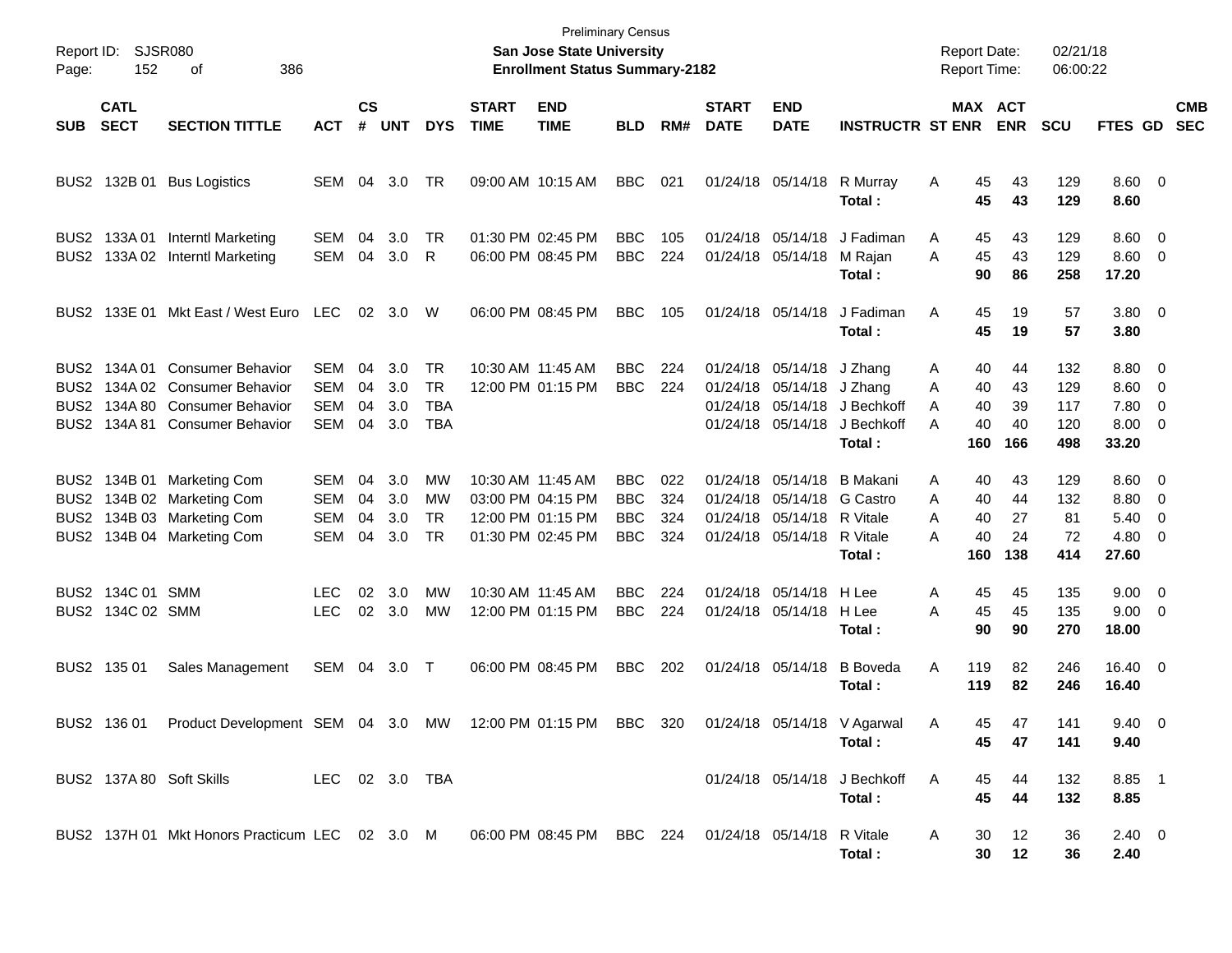| Report ID:<br>Page: | 153                        | SJSR080<br>386<br>οf      |            |                    |            |            |                             | <b>Preliminary Census</b><br><b>San Jose State University</b><br><b>Enrollment Status Summary-2182</b> |            |     |                             |                            |                                  |   | <b>Report Date:</b><br><b>Report Time:</b> |                      | 02/21/18<br>06:00:22 |         |                          |                          |
|---------------------|----------------------------|---------------------------|------------|--------------------|------------|------------|-----------------------------|--------------------------------------------------------------------------------------------------------|------------|-----|-----------------------------|----------------------------|----------------------------------|---|--------------------------------------------|----------------------|----------------------|---------|--------------------------|--------------------------|
| <b>SUB</b>          | <b>CATL</b><br><b>SECT</b> | <b>SECTION TITTLE</b>     | <b>ACT</b> | $\mathsf{cs}$<br># | <b>UNT</b> | <b>DYS</b> | <b>START</b><br><b>TIME</b> | <b>END</b><br><b>TIME</b>                                                                              | <b>BLD</b> | RM# | <b>START</b><br><b>DATE</b> | <b>END</b><br><b>DATE</b>  | <b>INSTRUCTR ST ENR</b>          |   | MAX ACT                                    | <b>ENR</b>           | <b>SCU</b>           | FTES GD |                          | <b>CMB</b><br><b>SEC</b> |
| BUS2                | 138 01                     | Mktg Research             | SEM        | 04                 | 3.0        | W          |                             | 03:00 PM 05:45 PM                                                                                      | <b>BBC</b> | 224 | 01/24/18                    | 05/14/18                   | R Sibley                         | Α | 45                                         | 45                   | 135                  | 9.00    | - 0                      |                          |
| BUS <sub>2</sub>    | 138 02                     | Mktg Research             | <b>SEM</b> | 04                 | 3.0        | МW         |                             | 07:30 AM 08:45 AM                                                                                      | <b>BBC</b> | 103 | 01/24/18                    | 05/14/18                   | D McCabe                         | Α | 40                                         | 19                   | 57                   | 3.80    | 0                        |                          |
| BUS <sub>2</sub>    | 138 03                     | Mktg Research             | <b>SEM</b> | 04                 | 3.0        | MW         |                             | 09:00 AM 10:15 AM                                                                                      | <b>BBC</b> | 125 | 01/24/18                    | 05/14/18                   | D McCabe                         | A | 40                                         | 39                   | 117                  | 7.80    | $\mathbf 0$              |                          |
| BUS <sub>2</sub>    | 138 80                     | Mktg Research             | <b>SEM</b> | 04                 | 3.0        | <b>TBA</b> |                             |                                                                                                        |            |     | 01/24/18                    | 05/14/18                   | S Silver                         | A | 40                                         | 34                   | 102                  | 6.80    | 0                        |                          |
|                     |                            |                           |            |                    |            |            |                             |                                                                                                        |            |     |                             |                            | Total:                           |   | 165                                        | 137                  | 411                  | 27.40   |                          |                          |
| BUS <sub>2</sub>    | 139 01                     | <b>Marketing Manage</b>   | <b>SEM</b> | 04                 | 3.0        | <b>TR</b>  | 10:30 AM 11:45 AM           |                                                                                                        | <b>BBC</b> | 324 | 01/24/18                    | 05/14/18                   | K Gehrt                          | A | 40                                         | 37                   | 111                  | 7.40    | - 0                      |                          |
| BUS <sub>2</sub>    | 139 02                     | <b>Marketing Manage</b>   | <b>SEM</b> | 04                 | 3.0        | <b>TR</b>  |                             | 12:00 PM 01:15 PM                                                                                      | <b>BBC</b> | 022 | 01/24/18                    | 05/14/18                   | K Gehrt                          | A | 40                                         | 28                   | 84                   | 5.60    | $\overline{0}$           |                          |
| BUS <sub>2</sub>    | 139 03                     | <b>Marketing Manage</b>   | <b>SEM</b> | 04                 | 3.0        | T          |                             | 03:00 PM 05:45 PM                                                                                      | <b>BBC</b> | 224 | 01/24/18                    | 05/14/18                   | R Sibley                         | Α | 35                                         | 40                   | 120                  | 8.00    | $\overline{0}$           |                          |
| BUS <sub>2</sub>    | 139 04                     | <b>Marketing Manage</b>   | <b>SEM</b> | 04                 | 3.0        | $\top$     |                             | 06:00 PM 08:45 PM                                                                                      | <b>BBC</b> | 224 | 01/24/18                    | 05/14/18                   | R Sibley                         | A | 35                                         | 39                   | 117                  | 7.80    | 0                        |                          |
|                     |                            |                           |            |                    |            |            |                             |                                                                                                        |            |     |                             |                            | Total:                           |   | 150                                        | 144                  | 432                  | 28.80   |                          |                          |
| BUS <sub>2</sub>    | 180F 01                    | Indiv Study Mktg          | <b>SUP</b> | 36                 | 3.0        | <b>TBA</b> |                             |                                                                                                        |            |     | 01/24/18                    | 05/14/18                   | M Merz                           | Α | 0                                          | 0                    | 0                    | 0.00    | - 0                      |                          |
| BUS <sub>2</sub>    | 180F 02                    | Indiv Study Mktg          | <b>SUP</b> | 36                 | 1.0        | <b>TBA</b> |                             |                                                                                                        |            |     | 01/24/18                    | 05/14/18                   | M Merz                           | A | 10                                         | 0                    | 0                    | 0.00    | 0                        |                          |
| BUS <sub>2</sub>    | 180F03                     | Indiv Study Mktg          | <b>SUP</b> | 36                 | 1.0        | <b>TBA</b> |                             |                                                                                                        |            |     | 01/24/18                    | 05/14/18                   | M Merz                           | A | 10                                         | 0                    | 0                    | 0.00    | 0                        |                          |
| BUS <sub>2</sub>    | 180F 04                    | Indiv Study Mktg          | <b>SUP</b> | 36                 | 1.0        | <b>TBA</b> |                             |                                                                                                        |            |     | 01/24/18                    | 05/14/18                   | M Merz                           | A | 10                                         | 0                    | 0                    | 0.00    | 0                        |                          |
| BUS <sub>2</sub>    | 180F 05                    | Indiv Study Mktg          | <b>SUP</b> | 36                 | 2.0        | <b>TBA</b> |                             |                                                                                                        |            |     | 01/24/18                    | 05/14/18                   | M Merz                           | A | 10                                         | 0                    | 0                    | 0.00    | 0                        |                          |
| BUS <sub>2</sub>    | 180F 06                    | Indiv Study Mktg          | <b>SUP</b> | 36                 | 2.0        | <b>TBA</b> |                             |                                                                                                        |            |     | 01/24/18                    | 05/14/18                   | M Merz                           | A | 10                                         | 0                    | 0                    | 0.00    | 0                        |                          |
| BUS <sub>2</sub>    | 180F 07                    | Indiv Study Mktg          | <b>SUP</b> | 36                 | 2.0        | <b>TBA</b> |                             |                                                                                                        |            |     | 01/24/18                    | 05/14/18                   | M Merz                           | A | 10                                         | 0                    | 0                    | 0.00    | 0                        |                          |
| BUS <sub>2</sub>    | 180F 08                    | Indiv Study Mktg          | <b>SUP</b> | 36                 | 3.0        | <b>TBA</b> |                             |                                                                                                        |            |     | 01/24/18                    | 05/14/18                   | M Merz                           | A | 10                                         | -1                   | 3                    | 0.20    | 0                        |                          |
| BUS <sub>2</sub>    | 180F 09                    | Indiv Study Mktg          | <b>SUP</b> | 36                 | 3.0        | <b>TBA</b> |                             |                                                                                                        |            |     | 01/24/18                    | 05/14/18                   | M Merz                           | A | 10                                         | 0                    | 0                    | 0.00    | 0                        |                          |
| BUS <sub>2</sub>    | 180F 10                    | Indiv Study Mktg          | <b>SUP</b> | 36                 | 3.0        | <b>TBA</b> |                             |                                                                                                        |            |     | 01/24/18                    | 05/14/18                   | M Merz                           | A | 10                                         | 0                    | 0                    | 0.00    | 0                        |                          |
|                     |                            |                           |            |                    |            |            |                             |                                                                                                        |            |     |                             |                            | Total:                           |   | 90                                         | $\blacktriangleleft$ | 3                    | 0.20    |                          |                          |
| BUS <sub>2</sub>    | 190 01                     | <b>Quant Bus Analysis</b> | <b>SEM</b> | 04                 | 3.0        | MW         |                             | 09:00 AM 10:15 AM                                                                                      | <b>BBC</b> | 204 | 01/24/18                    | 05/14/18                   | O Yu                             | A | 114                                        | 114                  | 342                  | 22.80   | 0                        |                          |
| BUS <sub>2</sub>    | 190 02                     | <b>Quant Bus Analysis</b> | <b>SEM</b> | 04                 | 3.0        | MW         | 10:30 AM 11:45 AM           |                                                                                                        | <b>BBC</b> | 320 | 01/24/18                    | 05/14/18                   | O Yu                             | A | 40                                         | 45                   | 135                  | 9.00    | 0                        |                          |
| BUS <sub>2</sub>    | 190 03                     | <b>Quant Bus Analysis</b> | <b>SEM</b> | 04                 | 3.0        | MW         |                             | 12:00 PM 01:15 PM                                                                                      | <b>BBC</b> | 022 | 01/24/18                    | 05/14/18                   | A Kalinowski                     | A | 40                                         | 45                   | 135                  | 9.00    | 0                        |                          |
| BUS <sub>2</sub>    | 190 04                     | <b>Quant Bus Analysis</b> | <b>SEM</b> | 04                 | 3.0        | MW         |                             | 01:30 PM 02:45 PM                                                                                      | <b>BBC</b> | 022 | 01/24/18                    | 05/14/18                   | A Kalinowski A                   |   | 40                                         | 45                   | 135                  | 9.00    | 0                        |                          |
| BUS <sub>2</sub>    | 190 05                     | <b>Quant Bus Analysis</b> | <b>SEM</b> | 04                 | 3.0        | МW         |                             | 01:30 PM 02:45 PM                                                                                      | <b>BBC</b> | 320 | 01/24/18                    | 05/14/18                   | M Klein                          | A | 40                                         | 45                   | 135                  | 9.00    | 0                        |                          |
| BUS <sub>2</sub>    | 190 06                     | <b>Quant Bus Analysis</b> | <b>SEM</b> | 04                 | 3.0        | MW         |                             | 03:00 PM 04:15 PM                                                                                      | <b>BBC</b> | 320 | 01/24/18                    | 05/14/18                   | M Klein                          | Α | 40                                         | 45                   | 135                  | 9.00    | 0                        |                          |
|                     | BUS2 190 07                | <b>Quant Bus Analysis</b> | <b>SEM</b> |                    | 04 3.0     | <b>TR</b>  |                             | 10:30 AM 11:45 AM                                                                                      | <b>BBC</b> | 021 |                             | 01/24/18 05/14/18 S Amin   |                                  | A | 40                                         | 44                   | 132                  | 8.80    | 0                        |                          |
|                     | BUS2 190 08                | <b>Quant Bus Analysis</b> | SEM        | 04                 | 3.0        | TR         |                             | 01:30 PM 02:45 PM                                                                                      | BBC        | 022 |                             |                            | 01/24/18 05/14/18 A Kalinowski A |   | 40                                         | 41                   | 123                  | 8.20    | $\overline{\mathbf{0}}$  |                          |
|                     | BUS2 190 09                | <b>Quant Bus Analysis</b> | SEM        | 04                 | 3.0        | TR         |                             | 03:00 PM 04:15 PM                                                                                      | <b>BBC</b> | 022 |                             |                            | 01/24/18 05/14/18 A Kalinowski A |   | 40                                         | 44                   | 132                  | 8.80    | $\overline{\mathbf{0}}$  |                          |
|                     | BUS2 190 10                | <b>Quant Bus Analysis</b> | SEM        | 04                 | 3.0        | T          |                             | 03:00 PM 05:45 PM                                                                                      | <b>BBC</b> | 105 |                             |                            | 01/24/18 05/14/18 B Boveda       | Α | 40                                         | 48                   | 144                  | 9.60    | $\overline{\mathbf{0}}$  |                          |
|                     | BUS2 190 11                | <b>Quant Bus Analysis</b> | SEM        | 04                 | 3.0        | T          |                             | 06:00 PM 08:45 PM                                                                                      | BBC        | 324 |                             | 01/24/18 05/14/18 B Makani |                                  | Α | 40                                         | 43                   | 129                  | 8.60    | $\overline{\mathbf{0}}$  |                          |
|                     | BUS2 190 12                | <b>Quant Bus Analysis</b> | SEM        | 04                 | 3.0        | W          |                             | 06:00 PM 08:45 PM                                                                                      | BBC 320    |     |                             | 01/24/18 05/14/18          | O Yu                             | A | 40                                         | 40                   | 120                  | 8.00    | $\overline{\mathbf{0}}$  |                          |
|                     | BUS2 190 80                | <b>Quant Bus Analysis</b> | SEM        | 04                 | 3.0        | <b>TBA</b> |                             |                                                                                                        |            |     |                             | 01/24/18 05/14/18          | D Czerwinski A                   |   | 40                                         | 45                   | 135                  | 9.00    | $\overline{\mathbf{0}}$  |                          |
|                     | BUS2 190 81                | <b>Quant Bus Analysis</b> | SEM        |                    | 04 3.0     | <b>TBA</b> |                             |                                                                                                        |            |     |                             |                            | 01/24/18 05/14/18 D Czerwinski A |   | 40                                         | 44                   | 132                  | 8.80    | $\overline{\phantom{0}}$ |                          |
|                     |                            |                           |            |                    |            |            |                             |                                                                                                        |            |     |                             |                            | Total:                           |   | 634                                        | 688                  | 2064                 | 137.60  |                          |                          |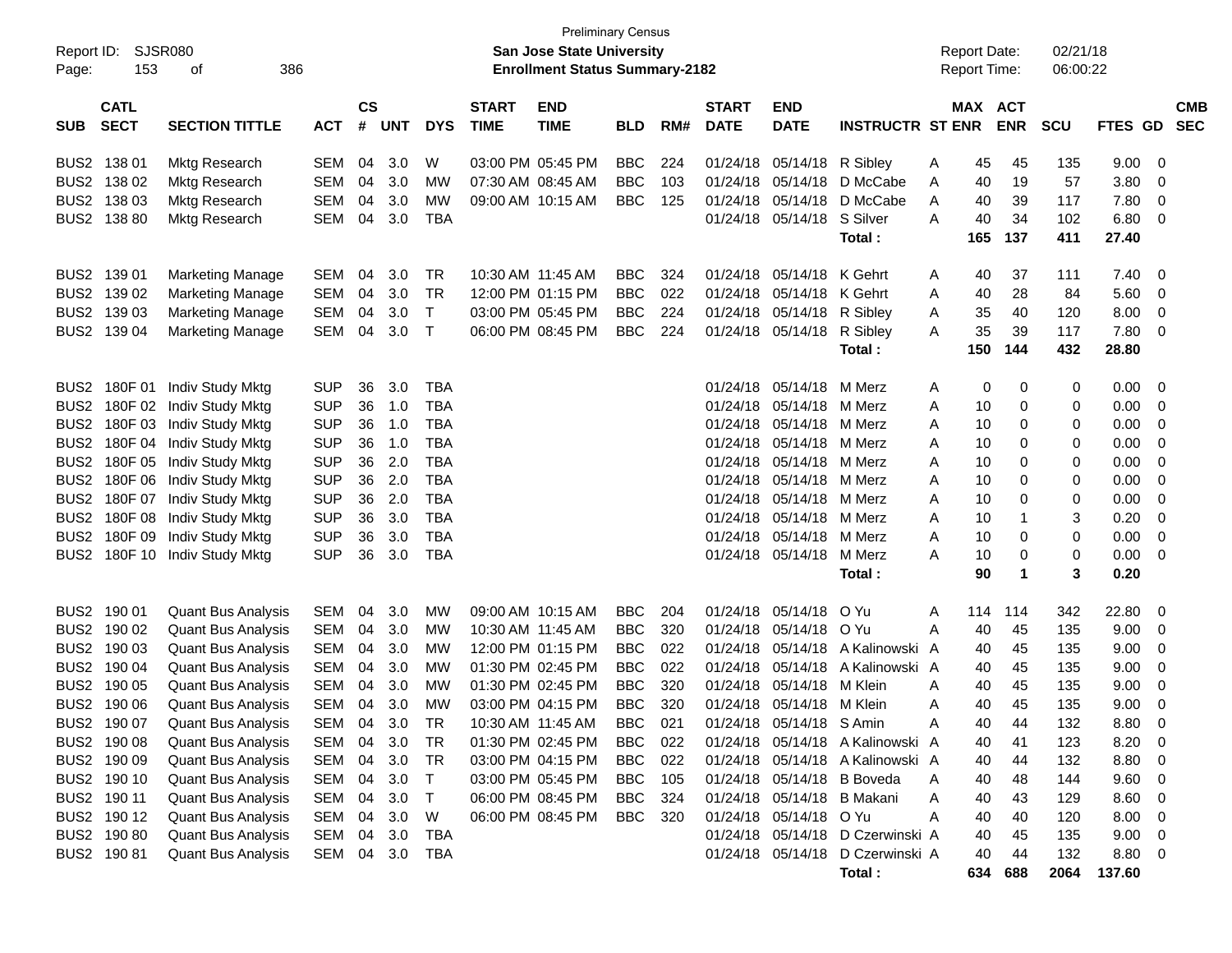| Report ID:<br>Page: | 154                        | SJSR080<br>386<br>οf        |            |                |            |            |                             | <b>Preliminary Census</b><br><b>San Jose State University</b><br><b>Enrollment Status Summary-2182</b> |            |     |                             |                                                  |                                                       |   | <b>Report Date:</b><br>Report Time: |                          | 02/21/18<br>06:00:22      |                                   |     |                          |
|---------------------|----------------------------|-----------------------------|------------|----------------|------------|------------|-----------------------------|--------------------------------------------------------------------------------------------------------|------------|-----|-----------------------------|--------------------------------------------------|-------------------------------------------------------|---|-------------------------------------|--------------------------|---------------------------|-----------------------------------|-----|--------------------------|
| <b>SUB</b>          | <b>CATL</b><br><b>SECT</b> | <b>SECTION TITTLE</b>       | <b>ACT</b> | <b>CS</b><br># | <b>UNT</b> | <b>DYS</b> | <b>START</b><br><b>TIME</b> | <b>END</b><br><b>TIME</b>                                                                              | <b>BLD</b> | RM# | <b>START</b><br><b>DATE</b> | <b>END</b><br><b>DATE</b>                        | <b>INSTRUCTR ST ENR</b>                               |   | MAX ACT                             | <b>ENR</b>               | <b>SCU</b>                | <b>FTES GD</b>                    |     | <b>CMB</b><br><b>SEC</b> |
|                     | BUS2 193 01                | Data Mining                 | LEC.       | 02             | 3.0        | TR         |                             | 01:30 PM 02:45 PM                                                                                      | BBC        | 301 |                             | 01/24/18 05/14/18                                | S Tian<br>Total:                                      | A | 45<br>45                            | 36<br>36                 | 108<br>108                | 7.25<br>7.25                      | - 1 |                          |
| BUS2                | 194A 01                    | <b>Statistical Analysis</b> | <b>LEC</b> | 02             | 3.0        | TR         |                             | 10:30 AM 11:45 AM                                                                                      | <b>BBC</b> | 022 | 01/24/18                    | 05/14/18                                         | S Tian<br>Total:                                      | A | 35<br>35                            | 34<br>34                 | 102<br>102                | $6.80\ 0$<br>6.80                 |     |                          |
| BUS2                | 194B 01                    | <b>Business Analytics</b>   | <b>LEC</b> | 02             | 3.0        | W          |                             | 06:00 PM 08:45 PM                                                                                      | <b>BBC</b> | 302 |                             | 01/24/18 05/14/18                                | D Czerwinski A<br>Total:                              |   | 45<br>45                            | 42<br>42                 | 126<br>126                | 8.40 0<br>8.40                    |     |                          |
| BUS2                | 195D 01                    | <b>Analytic Strategy</b>    | <b>LEC</b> | 02             | 3.0        | <b>TR</b>  |                             | 09:00 AM 10:15 AM                                                                                      | BBC        | 324 | 01/24/18                    | 05/14/18                                         | K Gehrt<br>Total:                                     | A | 45<br>45                            | 18<br>18                 | 54<br>54                  | $3.60 \quad 0$<br>3.60            |     |                          |
|                     | Department :               | <b>Marketing</b>            |            |                |            |            |                             |                                                                                                        |            |     |                             | <b>Lower Division:</b><br><b>Upper Division:</b> | <b>Department Total:</b><br><b>Graduate Division:</b> |   | 3496<br>330<br>3166<br>0            | 3112<br>350<br>2762<br>0 | 9336<br>1050<br>8286<br>0 | 622.50<br>70.00<br>552.50<br>0.00 |     |                          |